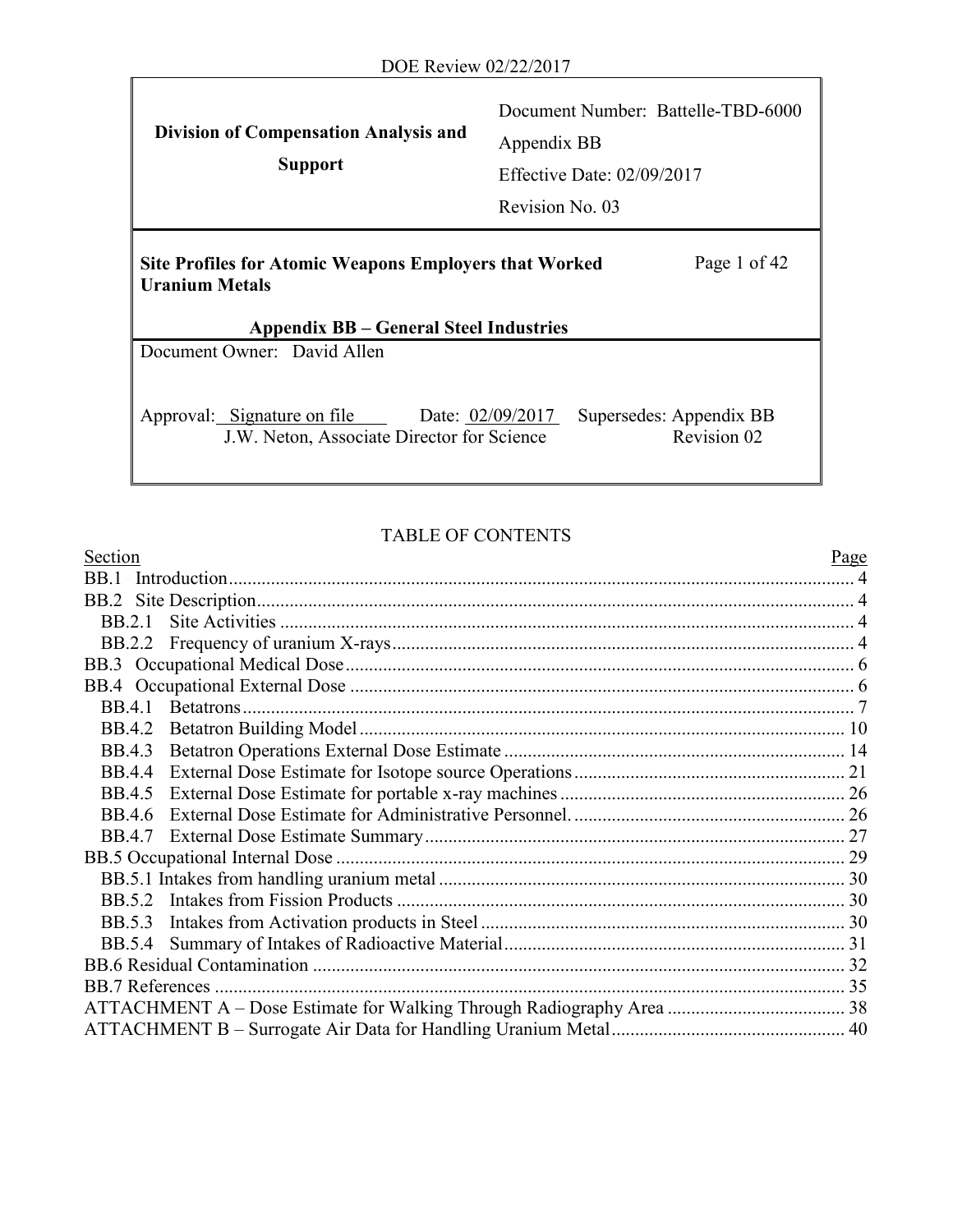| Document No. Battelle-TBD-6000; | Revision No. | <b>Effective Date:</b> | Page 2 of 42 |
|---------------------------------|--------------|------------------------|--------------|
| Appendix BB                     |              | 02/09/2017             |              |

| Table                                                                                          | Page |
|------------------------------------------------------------------------------------------------|------|
|                                                                                                |      |
|                                                                                                |      |
|                                                                                                |      |
|                                                                                                |      |
|                                                                                                |      |
|                                                                                                |      |
|                                                                                                |      |
| Table 8 – Operator Dose Estimate for Organs Other Than Skin of the Hands and Forearms (H&F) 28 |      |
|                                                                                                |      |
|                                                                                                |      |
|                                                                                                |      |
|                                                                                                |      |
|                                                                                                |      |
| <u>Figure</u>                                                                                  | Page |
|                                                                                                |      |
|                                                                                                |      |
|                                                                                                |      |
|                                                                                                |      |
|                                                                                                |      |
|                                                                                                |      |
|                                                                                                |      |
|                                                                                                |      |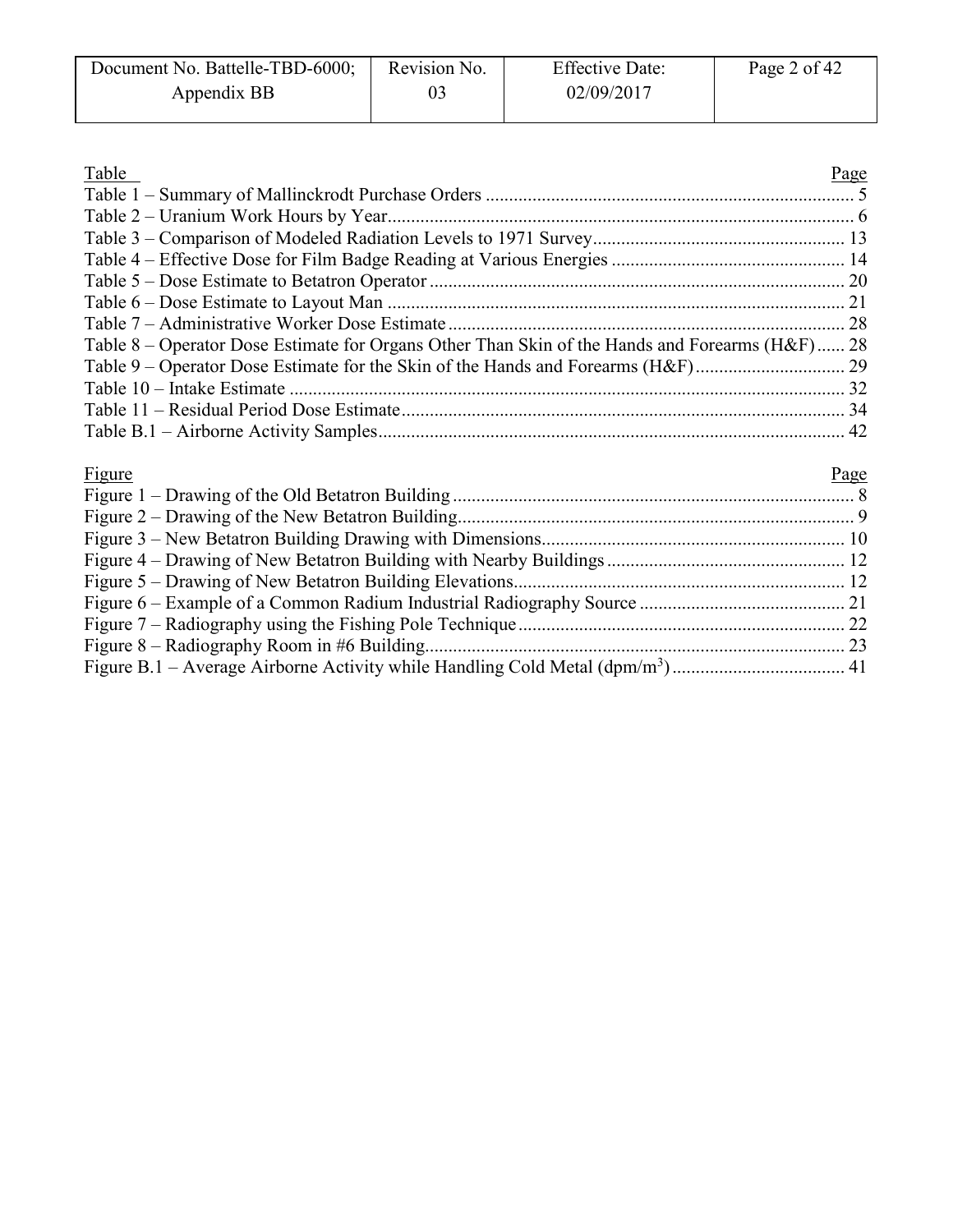| Document No. Battelle-TBD-6000; | Revision No. | <b>Effective Date:</b> | Page 3 of 42 |
|---------------------------------|--------------|------------------------|--------------|
| Appendix BB                     |              | 02/09/2017             |              |

| <b>RECORD OF ISSUE/REVISIONS</b> |                  |               |                                                                                                                                                                                                                                                              |  |  |
|----------------------------------|------------------|---------------|--------------------------------------------------------------------------------------------------------------------------------------------------------------------------------------------------------------------------------------------------------------|--|--|
| <b>ISSUE</b>                     | <b>EFFECTIVE</b> | REV.          | <b>DESCRIPTION</b>                                                                                                                                                                                                                                           |  |  |
| <b>AUTHORIZATION</b>             | <b>DATE</b>      | NO.           |                                                                                                                                                                                                                                                              |  |  |
| <b>DATE</b>                      |                  |               |                                                                                                                                                                                                                                                              |  |  |
| 6/25/2007                        | 6/25/2007        | $\Omega$      | Appendix to Battelle-TBD-6000 describing the<br>use of the TBD for claims at General Steel<br>Industries                                                                                                                                                     |  |  |
| 6/4/2014                         | 6/4/2014         |               | Revised to incorporate resolution of issues<br>raised by the Advisory Board on Radiation<br>Worker Health.                                                                                                                                                   |  |  |
| 4/28/2016                        | 5/26/2016        | $\mathcal{D}$ | Revised to incorporate resolution of issues<br>raised by the Advisory Board on Radiation<br>Worker Health in the review of revision 1.                                                                                                                       |  |  |
| 01/31/2017                       | 02/09/2017       | 3             | Revised footnote to Table 8 and 9 to remove<br>"">" symbol. Revised values in last three rows<br>of Table 9. Revised paragraph after Table 9 to<br>resolve issues raised by the Advisory Board on<br>Radiation Worker Health in the review of<br>revision 2. |  |  |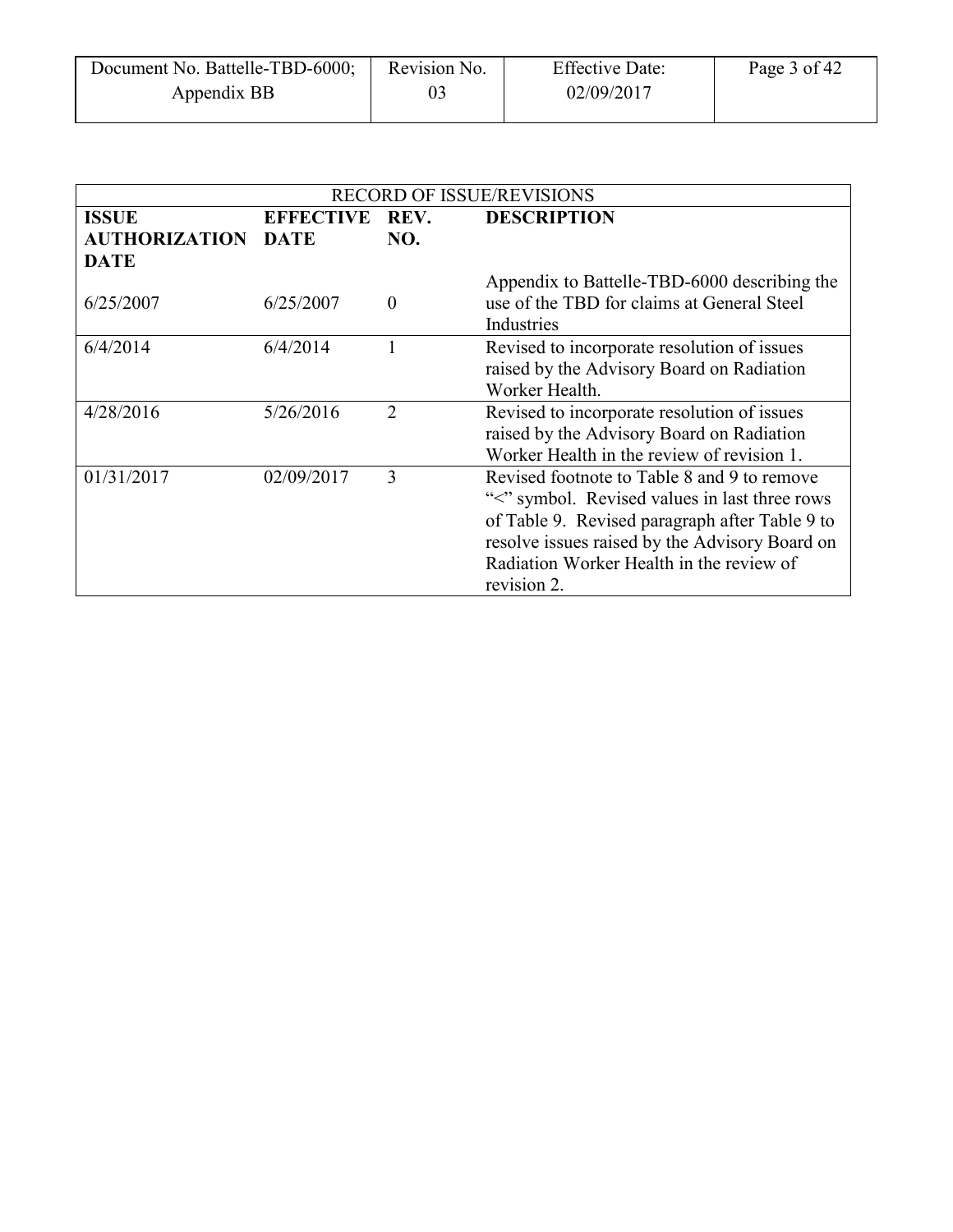| Document No. Battelle-TBD-6000; | Revision No. | <b>Effective Date:</b> | Page 4 of 42 |
|---------------------------------|--------------|------------------------|--------------|
| Appendix BB                     |              | 02/09/2017             |              |

### <span id="page-3-0"></span>**BB.1 Introduction**

This document serves as an appendix to Battelle-TBD-6000, *Site Profiles for Atomic Weapons Employers that Worked Uranium Metals*. This appendix describes the results of document research specific to this site. Where specific information is lacking, research into similar facilities described in the body of this Site Profile is used.

## <span id="page-3-1"></span>**BB.2 Site Description**

General Steel Industries (GSI) performed quality control work for the Atomic Energy Commission (AEC) from October 1952 until June 1966. Utilizing two 25 MeV betatron machines, it performed xrays on uranium metal of various forms including uranium ingots and betatron slices to detect metallurgical flaws for the Mallinckrodt Chemical Company (DOE Web Site). The x-ray films were processed, but not interpreted, at General Steel Industries. The facility is located at 1417 State Street in southwest Granite City, Illinois, northeast of St. Louis, Missouri, east of the Mississippi River. The use of the facility for these services was on an as-needed basis controlled by purchase orders with limits and estimates but no indication of actual frequency or duration (ORNL 1990).

### <span id="page-3-2"></span>**BB.2.1 Site Activities**

From October 1952 to June 1966, General Steel Industries used betatrons to x-ray uranium metal. Purchase orders were issued by the Uranium Division, Mallinckrodt Chemical Works, from February 1958 through June 1966, first to General Steel Castings Corporation and later (July 14, 1961 and after) to General Steel Industries, Inc., at the same address. The uranium to be x-rayed was owned by the AEC and provided by Mallinckrodt (DOE 1991).

### <span id="page-3-3"></span>**BB.2.2 Frequency of uranium X-rays**

General Steel Industries work with uranium was performed under purchase orders with Mallinckrodt Chemical Works starting in March of 1958. These purchase orders cover the time period March 1, 1958 through June 30, 1966 (Mallinckrodt 1958-1965). These purchase orders indicate that the work was to "X-ray material as requested by Mallinckrodt…" They also contained "Betatron labor charges, including operation and maintenance and all overhead shall be billed at \$16.00 per hour." The last purchase order covering the period of July 1, 1965 to June 30, 1966 indicated a billing rate of \$35.00 per hour. The purchase orders also included an estimate or limit of the cost. The first purchase order, covering the period March 1, 1958 to June 30, 1958 stipulated a monthly estimate of \$500. That purchase order was extended to October 31, 1958 and added \$1800 to the total estimate (an additional \$450 per month). A new purchase order covered the period November 1, 1958 to June 30, 1959 and stipulated a monthly estimate of \$450 and a total estimate of \$3600 (equal to \$450 per month). The next purchase order covered July 1, 1959 to June 30, 1960 and stipulated a monthly estimate of \$450 with a total estimate of \$7200. It should be noted that the total estimate does not add up to 12 months at the monthly estimate. This is the only purchase order with this conflict. Since these are estimates, the most limiting of the two values will be used in this appendix which is consistent with purchase orders written both before and after this one.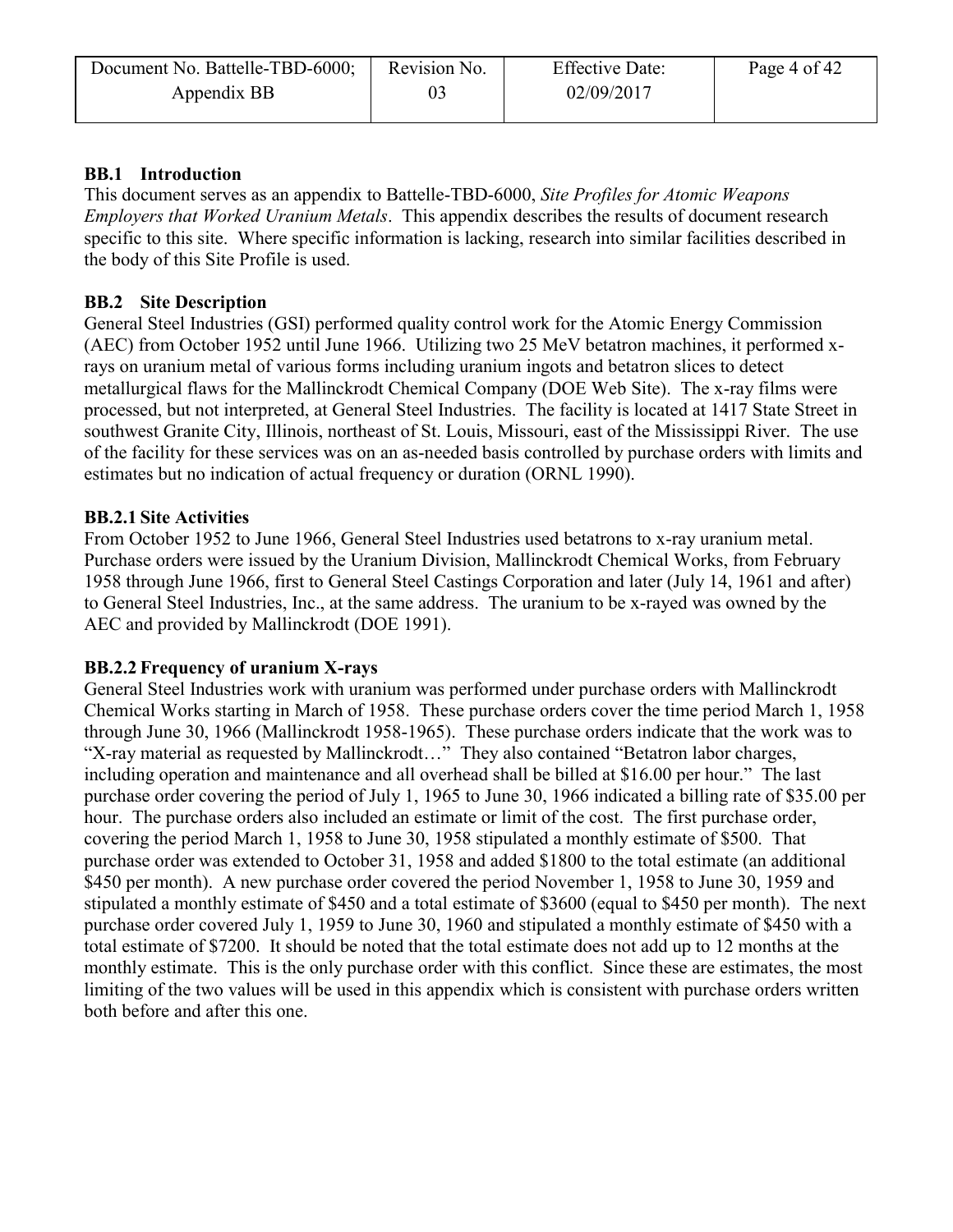| Revision No. | <b>Effective Date:</b> | Page 5 of 42 |
|--------------|------------------------|--------------|
| 03           | 02/09/2017             |              |
|              |                        |              |

From that point on, the purchases orders were written annually covering a period of July 1 to June 30 of the next year. All but the last order stipulated a billing rate of \$16 per hour. The purchase order starting in 1960 stipulated no total estimate. Only a monthly estimate of \$450 per month was specified. After that, only a total limit was specified. These limits were \$7000 for the purchase order starting in 1961, \$2000 for the purchase order starting in 1962, and \$450 for each of the remaining purchase orders.

From this information, it is possible to determine the maximum hours per month that General Steel Industries spent on operations, maintenance and overhead associated with x-raying uranium for Mallinckrodt Chemical Works. A summary of that information is contained in Table 1.

| <b>Start Date</b> | <b>End Date</b> | $#$ of months | Monthly | Total | Charge rate | Max         |
|-------------------|-----------------|---------------|---------|-------|-------------|-------------|
|                   |                 |               | (\$)    | (\$)  | (\$/hour)   | hours/month |
| 3/1/1958          | 6/30/1958       | 4             | 500     |       | 16          | 31.25       |
| 6/30/1958         | 10/31/1958      | 4             | 450     |       | 16          | 28.13       |
| 11/1/1958         | 6/30/1959       | 8             | 450     |       | 16          | 28.13       |
| 7/1/1959          | 6/30/1960       | 12            | 450     |       | 16          | 28.13       |
| 7/1/1960          | 6/30/1961       | 12            | 450     |       | 16          | 28.13       |
| 7/1/1961          | 6/30/1962       | 12            |         | 7000  | 16          | 36.46       |
| 7/1/1962          | 6/30/1963       | 12            |         | 2000  | 16          | 10.42       |
| 7/1/1963          | 6/30/1964       | 12            |         | 450   | 16          | 2.34        |
| 7/1/1964          | 6/30/1965       | 12            |         | 450   | 16          | 2.34        |
| 7/1/1965          | 6/30/1966       | 12            |         | 450   | 35          | 1.07        |

<span id="page-4-0"></span>Table 1 – Summary of Mallinckrodt Purchase Orders

These estimated hours are considered the maximum hours that could have been spent x-raying uranium. These are considered maximum because the purchase orders set these costs as estimates initially but never raised them as experience was gained. Also, the last few years were stated as a limit. There is no indication how much of the available funds were actually used. Also the cost was to include maintenance down time and overhead as well as the cost of film.

For the remainder of the year, it is assumed that various alloys of steel were x-rayed. The operators reported that overtime was very frequent. Operators indicated that an 8 hour work day was "not the norm." They indicated overtime was frequent (Simmons Cooper 2006). During one meeting, workers estimated that they worked an average of 65 hours per week (Minutes 2007). This document will assume workers spent 65 hours per week on average for 50 weeks per year for a total of 3250 hours per year. This equates to an average of 406.25 eight hour shifts per year. From the information contained in Table 1 the number of hours for each calendar year can be calculated and expressed as a number of shifts per year GSI employees worked with uranium and steel. The covered period for GSI starts 10/1/1952 while the first purchase order found starts on 3/1/1958. The time period prior to March 1958 is considered to be equal to the highest monthly rate in Table 1. Table 2 lists the uranium work hours and the total number of eight hour shifts per year associated with uranium or steel.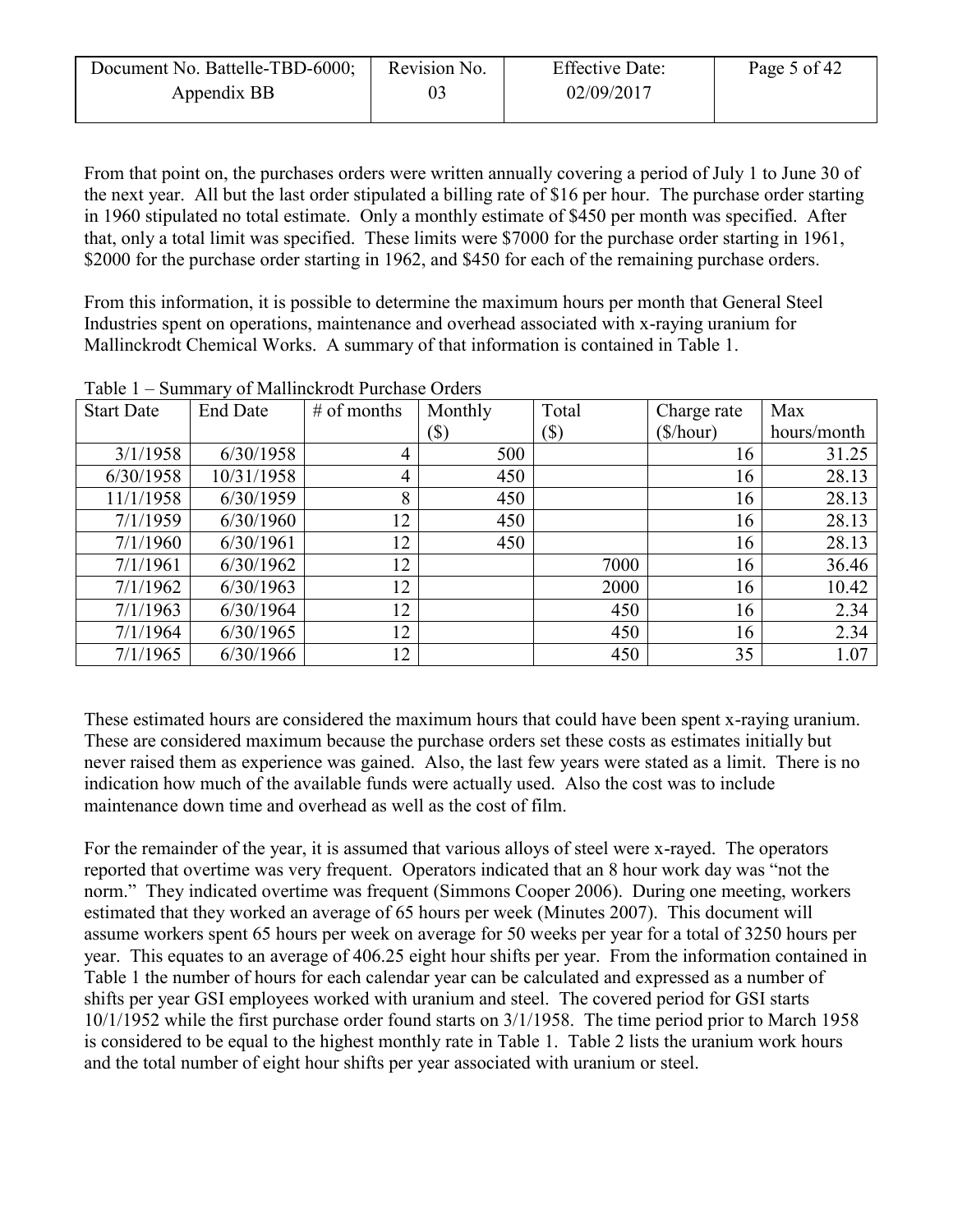| Document No. Battelle-TBD-6000; | Revision No. | <b>Effective Date:</b> | Page 6 of 42 |
|---------------------------------|--------------|------------------------|--------------|
| Appendix BB                     |              | 02/09/2017             |              |

| Year           | Uranium work | Uranium work | Steel work  | Total work  |
|----------------|--------------|--------------|-------------|-------------|
|                | (hours/yr)   | (shifts/yr)  | (shifts/yr) | (shifts/yr) |
| $1952^{\rm a}$ | 109          | 13.7         | 87.9        | 101.56      |
| 1953           | 438          | 54.7         | 352         | 406.25      |
| 1954           | 438          | 54.7         | 352         | 406.25      |
| 1955           | 438          | 54.7         | 352         | 406.25      |
| 1956           | 438          | 54.7         | 352         | 406.25      |
| 1957           | 438          | 54.7         | 352         | 406.25      |
| 1958           | 367          | 45.8         | 360         | 406.25      |
| 1959           | 338          | 42.2         | 364         | 406.25      |
| 1960           | 338          | 42.2         | 364         | 406.25      |
| 1961           | 388          | 48.4         | 358         | 406.25      |
| 1962           | 281          | 35.2         | 371         | 406.25      |
| 1963           | 76.6         | 9.57         | 397         | 406.25      |
| 1964           | 28.1         | 3.52         | 403         | 406.25      |
| 1965           | 20.5         | 2.56         | 404         | 406.25      |
| $1966^{\rm b}$ | 6.43         | 0.80         | 202         | 203.13      |

<span id="page-5-2"></span>Table 2 – Uranium Work Hours by Year

a – 1952 only covers 3 month of contract period at the site starting 10/1/1952

b – 1966 only covers 6 months of contract period at the site ending 6/30/1966. The remainder of 1966 is covered as a residual contamination period.

### <span id="page-5-0"></span>**BB.3 Occupational Medical Dose**

No detailed information regarding occupational medical dose was found in any of the site research or telephone interviews. Information to be used in dose reconstructions, for which no specific information is available, is provided in ORAUT-OTIB-0006, the technical information bulletin covering diagnostic x-ray procedures.

### <span id="page-5-1"></span>**BB.4 Occupational External Dose**

Sources of external radiation exposure at GSI included betatron x-ray machines, sealed sources (Ra-226, Co-60, Ir-192), 250 kvp portable x-ray machines and uranium metal. Except for the uranium, all these sources were used for x-ray inspections. This process requires the operator to know the intensity of the radiation source at the material being x-rayed, as well as the thickness of the material in order to determine the length of time necessary to produce a clear x-ray image. Additional concomitant sources of radiation would interfere with the process and it is therefore assumed that workers are only exposed to one source of radiation at a time.

In estimating the external dose at GSI, the dose was estimated for a variety of exposure scenarios for the primary sources of external radiation. The limiting dose estimate for each scenario and job category will be used to estimate an individual's external dose. For some scenarios, no numerical dose estimate was made because an analysis of the scenario compared to other numerical estimates was sufficient to eliminate it as a limiting scenario. This could be done by analyzing parameters that would be used in a numerical estimate for example determining less exposure time with all other parameters being equal.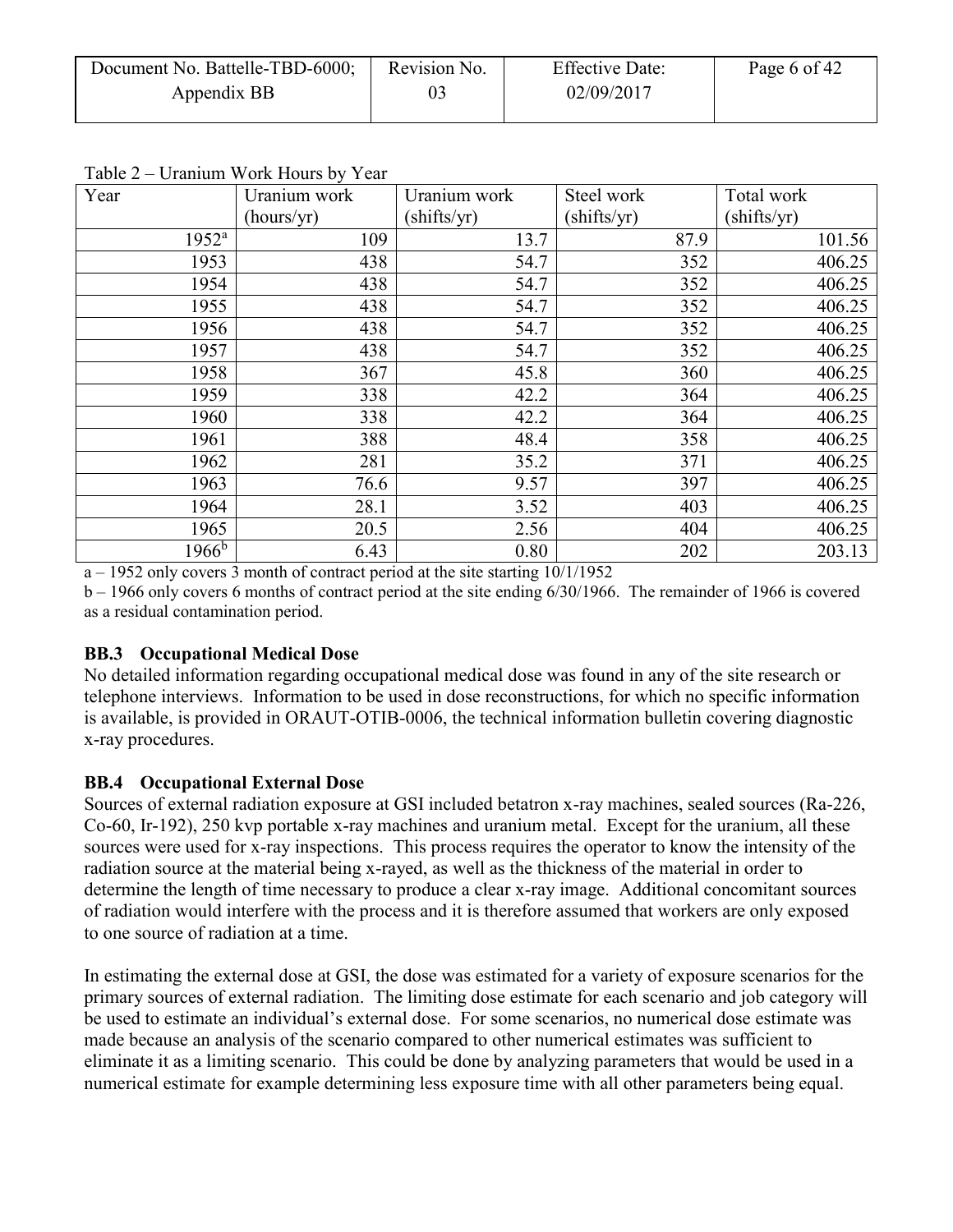| Document No. Battelle-TBD-6000; | Revision No. | <b>Effective Date:</b> | Page 7 of 42 |
|---------------------------------|--------------|------------------------|--------------|
| Appendix BB                     |              | 02/09/2017             |              |

Doses will be assigned based on one of two job categories. The administrative category consists of people that spent most of their time in an office environment and did not routinely access the operating areas of the plant. The operator category consists of everyone that does not fit the administrative category. It is expected that the majority of workers will fall into this category.

### <span id="page-6-0"></span>**BB.4.1 Betatrons**

GSI had two betatron x-ray machines. The machines produced high energy x-rays (up to 25 MeV) by accelerating electrons in a circular orbit then causing them to collide with a platinum target. The x-ray beam was measured by an ion chamber attached to the machine and the beam was "flattened" by an aluminum compensator designed to shield the high intensity center of the beam more than the lesser intense edges. This produced a usable area of relatively uniform intensity.

While the head of the betatron can be moved throughout the shooting room, the betatron units were not mobile. They consisted of various components housed in a specially designed shielded building. The shooting room was surrounded by 10 foot thick walls consisting of 8 feet of sand sandwiched between 2 one foot thick concrete walls. The "old betatron" was built in 1952 and stood alone separated from other buildings on site. The "new betatron" was built in 1962 and was attached to building 10 by an equipment tunnel. Figures 1 and 2 provide drawings of the old and new betatron buildings, respectively.

The intensity of the x-rays from the new betatron was reported to be 250 R/min at 3 feet from the platinum target with the aluminum compensator removed. The compensator reportedly reduced the intensity by a third (Letter 2007). The intensity of the old betatron was reported to be less. However, to avoid trying to place workers in one betatron versus the other, this appendix will use 250 R/min at 3 feet for all calculations. Betatron x-rays are of sufficient energy to produce nuclear interactions in material being x-rayed causing some atoms to become radioactive. That material then creates an additional source of external radiation. The external exposure scenarios explored for betatron operations include a scenario for the betatron operators and the layout man. The layout man is a person assigned the duty of marking the casting to determine what portions of the casting need to be x-rayed again, as well as marking any defects found in the previous shots. Several scenarios of workers working outside the betatron building were also evaluated, including working on the roof of the betatron building but were found not be the limiting dose estimate due to limited exposure time or limited dose rates (DCAS GSI web page).

This document will refer to the process of x-raying metal as shooting the metal or taking a shot. This is the vernacular used by former radiographers and avoids confusing an x-ray exposure with worker exposure to x-ray radiation. The betatron operator shooting scenarios consisted of a shooting scenario for uranium and a separate one for steel castings. The scenario for the steel castings includes two different durations and distances, which were based on interviews with former workers at GSI (SC&A 2008).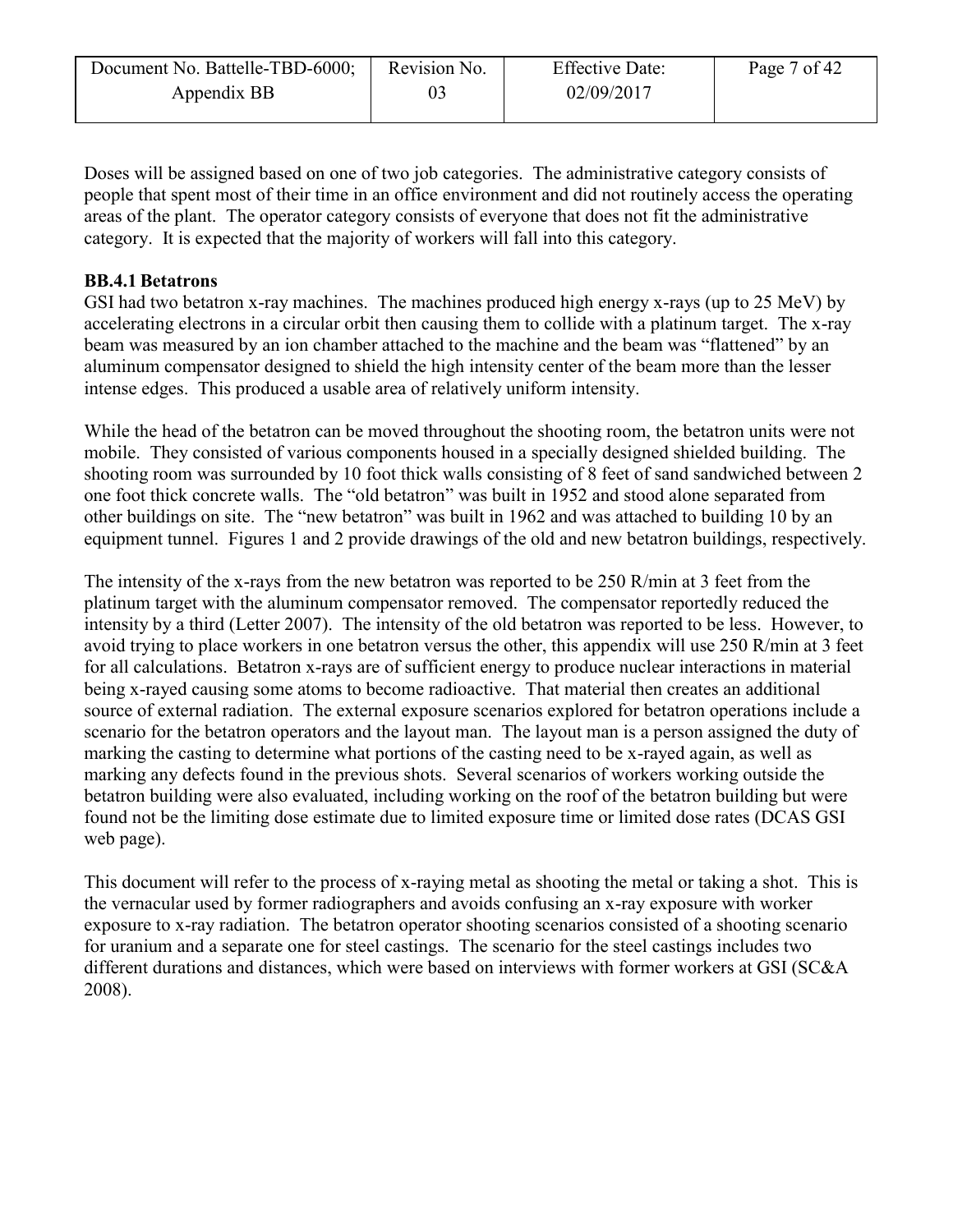| Document No. Battelle-TBD-6000; | Revision No. | <b>Effective Date:</b> | Page 8 of 42 |
|---------------------------------|--------------|------------------------|--------------|
| Appendix BB                     | 03           | 02/09/2017             |              |

The uranium shots took 60 minutes for the actual shot as well as 15 minutes between shots to allow for setting up the next shot. The shots were taken at a distance of six feet from the betatron target to the material. This scenario would allow for an average of 6.4 shots per 8 hours shift of continuous uranium operations. It also results in the betatron being energized 80% of the time while uranium is being xrayed.

The steel casting scenario consists of two types of shots. The first type (short shot) is 3 minutes in duration with 12 minutes between shots. These shots are taken at a distance of nine feet between the betatron target and the material. With one short every 15 minutes (3 minute shot plus 12 minutes between), an average of 32 shots can be taken during an 8 hour shift.

The second type of shot was the long shot. Just like the uranium shots, these shots were taken at six feet and lasted 60 minutes with 15 minutes between. Long shots were assumed to account for 10% of the steel casting shots while short shots accounted for the other 90%. This combined with the shot scenarios results in an average of 20.57 short shots and 2.29 long shots per 8 hours shift. It also results in the betatron being energized 41.43% of the time while x-raying steel.

<span id="page-7-0"></span>Figure 1 – Drawing of the Old Betatron Building

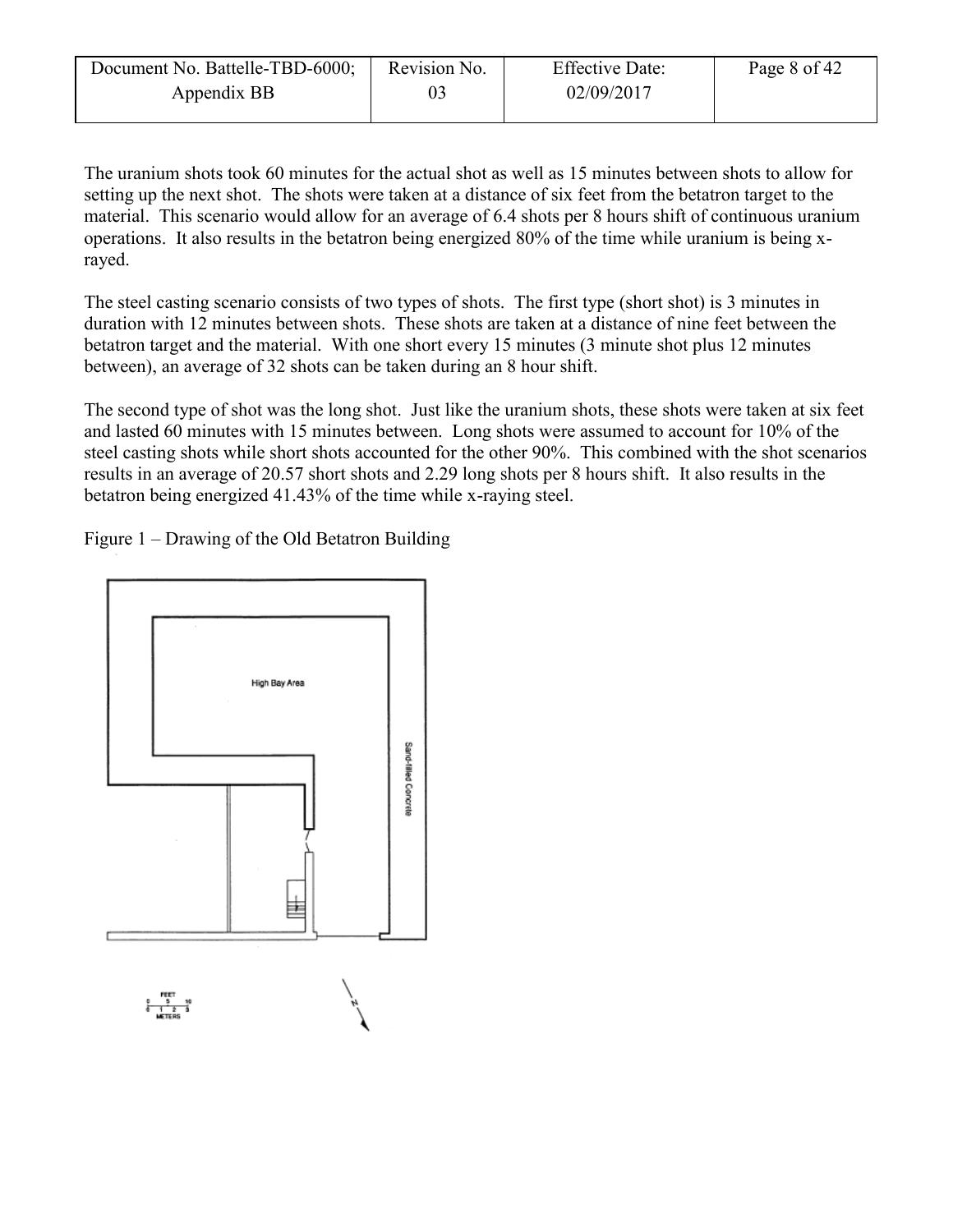| Document No. Battelle-TBD-6000; | Revision No. | <b>Effective Date:</b> | Page 9 of 42 |
|---------------------------------|--------------|------------------------|--------------|
| Appendix BB                     |              | 02/09/2017             |              |

<span id="page-8-0"></span>Figure 2 – Drawing of the New Betatron Building



As previously stated, the layout man is a person assigned the duty of marking the casting to determine what portions of the casting need to be x-rayed again, as well as marking any defects found in the previous shots. This is a limiting exposure scenario because the layout man can be working in close proximity to freshly x-rayed castings. While the layout man is a duty performed by radiographers, other classes of employees can also be working in close proximity to these freshly x-rayed castings. This is due to the fact that defects found during radiography are often repaired (for example, grinding out the defect and adding good metal back in by welding). Also, betatron operators were radiographers but others were also associated with the betatron operators and could receive the same type of exposure. For example, riggers may be used to move the castings in and out of the betatron building as soon as the xray is done. Therefore, the dose estimate for betatron operators and for the layout man is applied to essentially everyone working at the site. The exception is administrative personnel.

Betatron operators are modeled as being in the betatron control room during the shots and near the freshly x-rayed material between the shots starting 5 second after the end of the x-ray to allow travel time to the material.

During x-rays, the layout man is assumed to be in the #10 building near the railroad tracks used to move castings into and out of the new betatron building. The layout man is not assumed to be in the middle of the doorway since that would not be a credible location for a casting. That would block the path to and from the betatron building. Instead, he is assumed to be 10 feet to the side of the railroad tracks. Both sides were modeled and the higher dose rate side was used in the estimate. This scenario for the layout man would only be applicable after 1962 when the new betatron was built. A similar location for the old betatron would be outdoors and it is unlikely this work routinely occurred there year around. It is much more likely the work was done in another building then the casting transported to the old betatron building. This would result in a considerably lower dose to the layout man before 1963. However, Ra-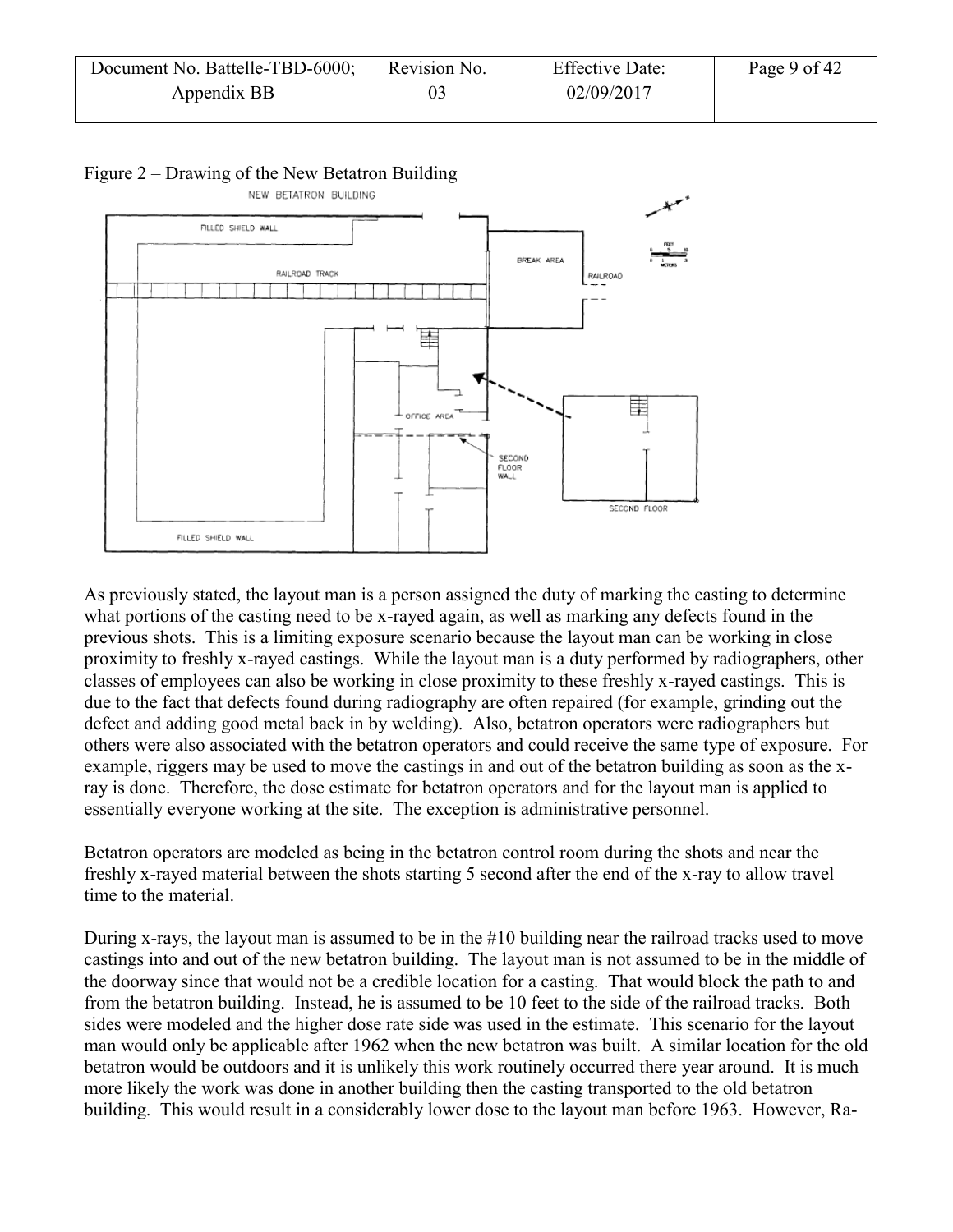| Document No. Battelle-TBD-6000; | Revision No. | <b>Effective Date:</b> | Page 10 of $42$ |
|---------------------------------|--------------|------------------------|-----------------|
| Appendix BB                     | 03           | 02/09/2017             |                 |
|                                 |              |                        |                 |

226 radiography resulted in an exposure estimate higher than the new betatron layout man estimate so the lower exposure scenario was not explored further.

### <span id="page-9-0"></span>**BB.4.2 Betatron Building Model**

Documents obtained from AEC license applications contained building dimensions and other details for the new betatron building (Figures 3 through 5). The documents also included a survey of the new betatron building with an 80 curie cobalt-60 source exposed that was conducted on January 29, 1971. The survey, which included measurements taken at various points around the building, is reproduced in Table 3. The letters in parentheses correspond to the locations identified in Figures 3 through 5.

The building design information contained in the AEC license application was used to modify a previously constructed MCNP model of the new betatron building. MCNP is a general purpose Monte Carlo radiation transport computer code designed to track many particle types over a broad range of energies. It was developed at Los Alamos National Laboratory with new versions released periodically. MCNP calculations for this document were performed using MCNPX versions 2.6 and 2.7 (MCNPX) as well as MCNP6 (MCNP6.1). This document will refer them generically as MCNP.

<span id="page-9-1"></span>The 80 curie Co-60 source was purchased in 1968. An application to modify the AEC license was sent on January 18, 1968 and the license was modified on February 14, 1968 (AEC 1968). The purchase of the source would have been after that date. Therefore, the 80 curie source would have decayed for approximately 3 years before the survey making the source strength 54 curies. Once the model of the new betatron building was modified, a 54 curie Co-60 source was added at the position labeled as an X within a circle in Figure 3. Radiation levels were determined, using MCNP, at many of the same locations surveyed by GSI in 1971. Table 3 provides a comparison between the actual survey results and the modeled results.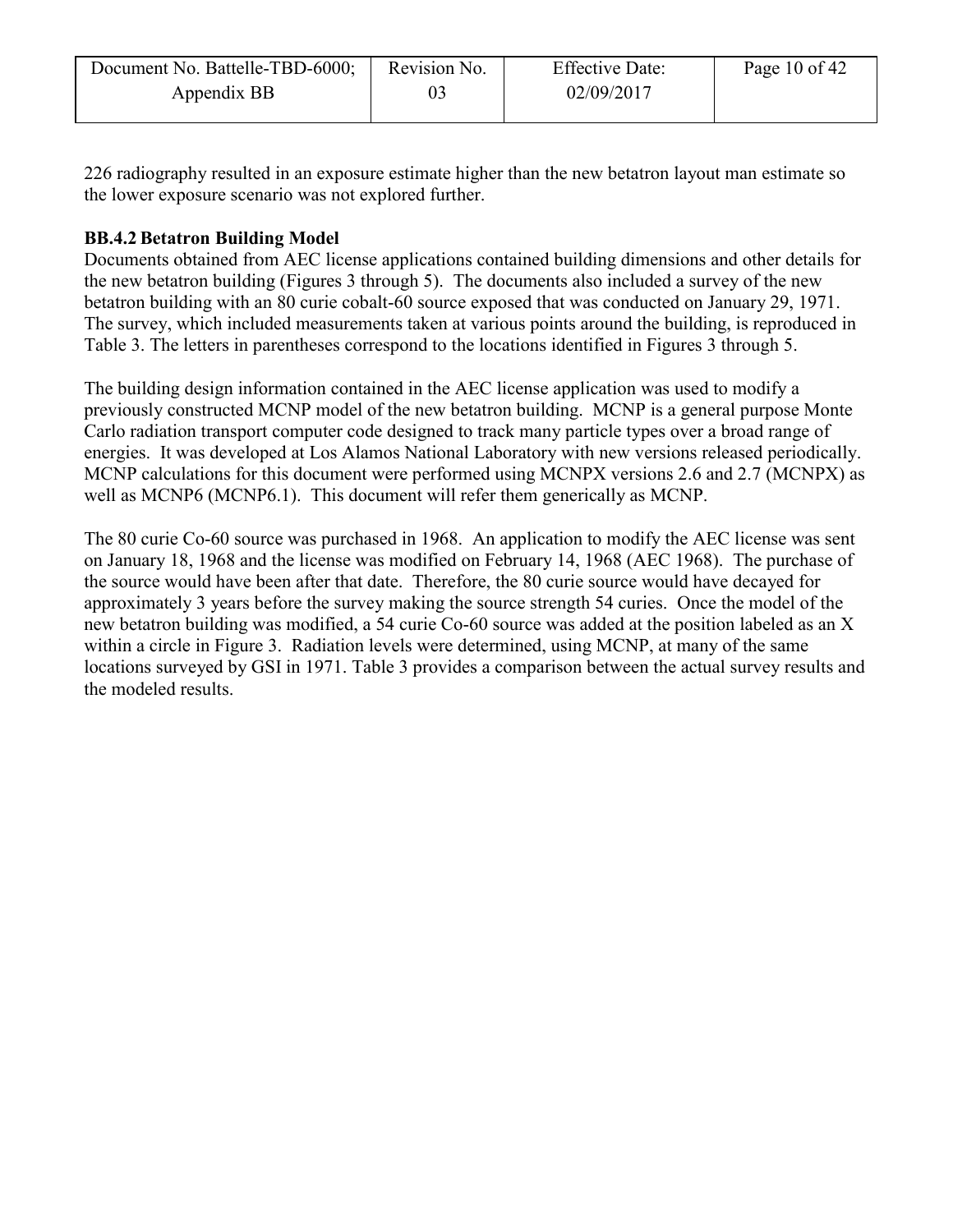| Document No. Battelle-TBD-6000; | Revision No. | <b>Effective Date:</b> | Page 11 of $42$ |
|---------------------------------|--------------|------------------------|-----------------|
| Appendix BB                     |              | 02/09/2017             |                 |

Figure 3 – New Betatron Building Drawing with Dimensions

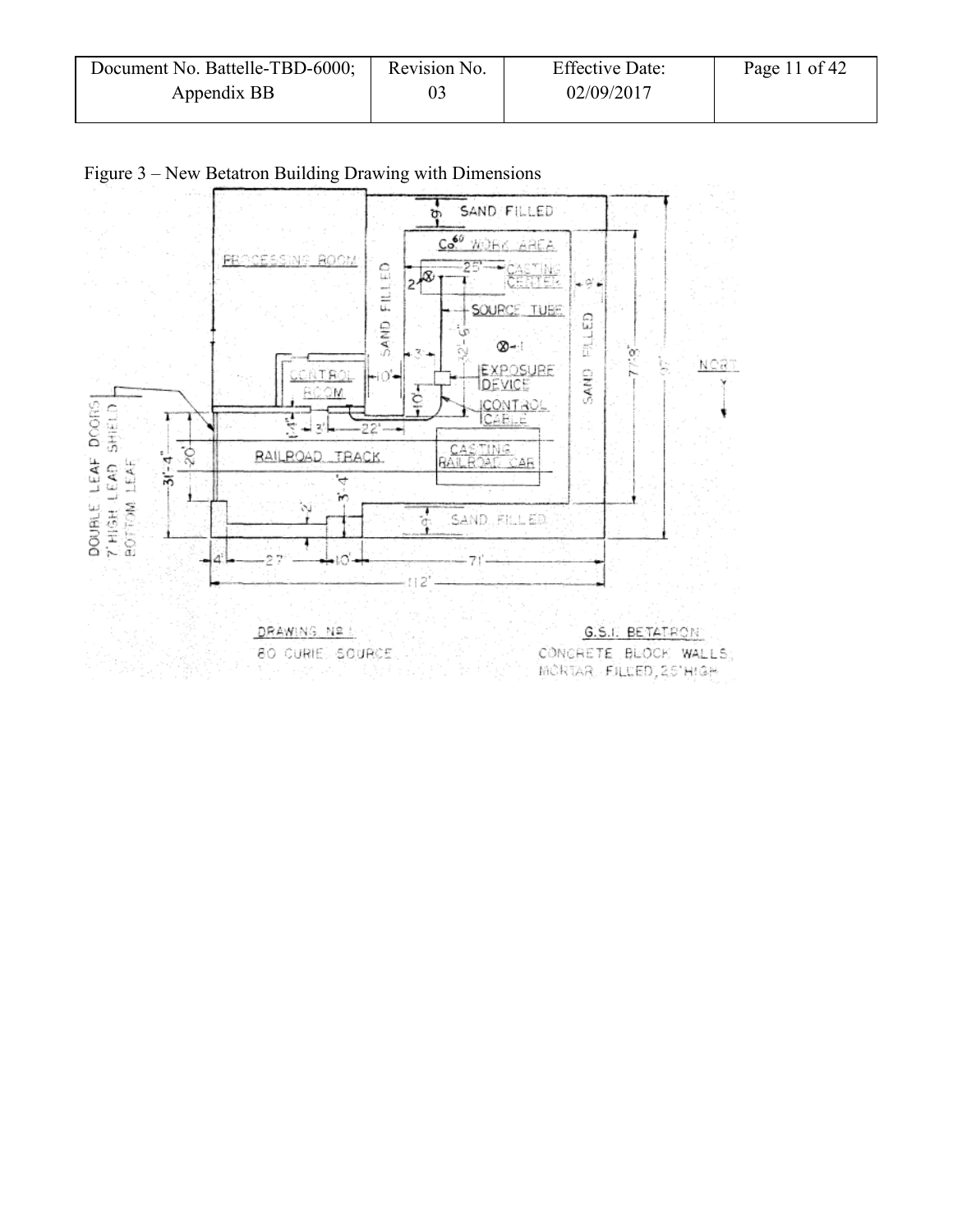| Document No. Battelle-TBD-6000; | Revision No. | <b>Effective Date:</b> | Page 12 of 42 |
|---------------------------------|--------------|------------------------|---------------|
| Appendix BB                     |              | 02/09/2017             |               |

<span id="page-11-0"></span>Figure 4 – Drawing of New Betatron Building with Nearby Buildings<br>  $\sqrt{\frac{1}{4} \text{ MILE}}$  (ESTIMATED) **STEEL MESH** FENCE, & HIGH ó Section 6 (a) Page Ö PROCESSING AREA SOURCE<br>TUBE - 9 -10-엹 EXPOSURE ROOM  $\frac{16}{16}$  B A) ⋒ 3 IOOOFT (ESTIMATED) NEAREST BUILDIN" **DESK** EXPOSURE À А 39 **CONTROL EDEVICE**  $\widehat{\mathbf{F}}$ Ţ ۞ ROOM  $\frac{1}{1}$ CONTROL CABLE CLEFT — চ ◉ DOUBLE LEAF DOORS CASTINGS RAILROAD  $\overline{5}$ C RIGHT 2ľ ÚĎ. CONCRETE WALLS Έ S STEEL MESH SATES 7 ö STEEL MEEH FENCE. & HIGH! **@ MATCH POINT** 30 54 DRAWING Nº 3 **G.S.I. BETATRON BUILDING** E F BUILDING c. E ENVIRON

<span id="page-11-1"></span>Figure 5 – Drawing of New Betatron Building Elevations

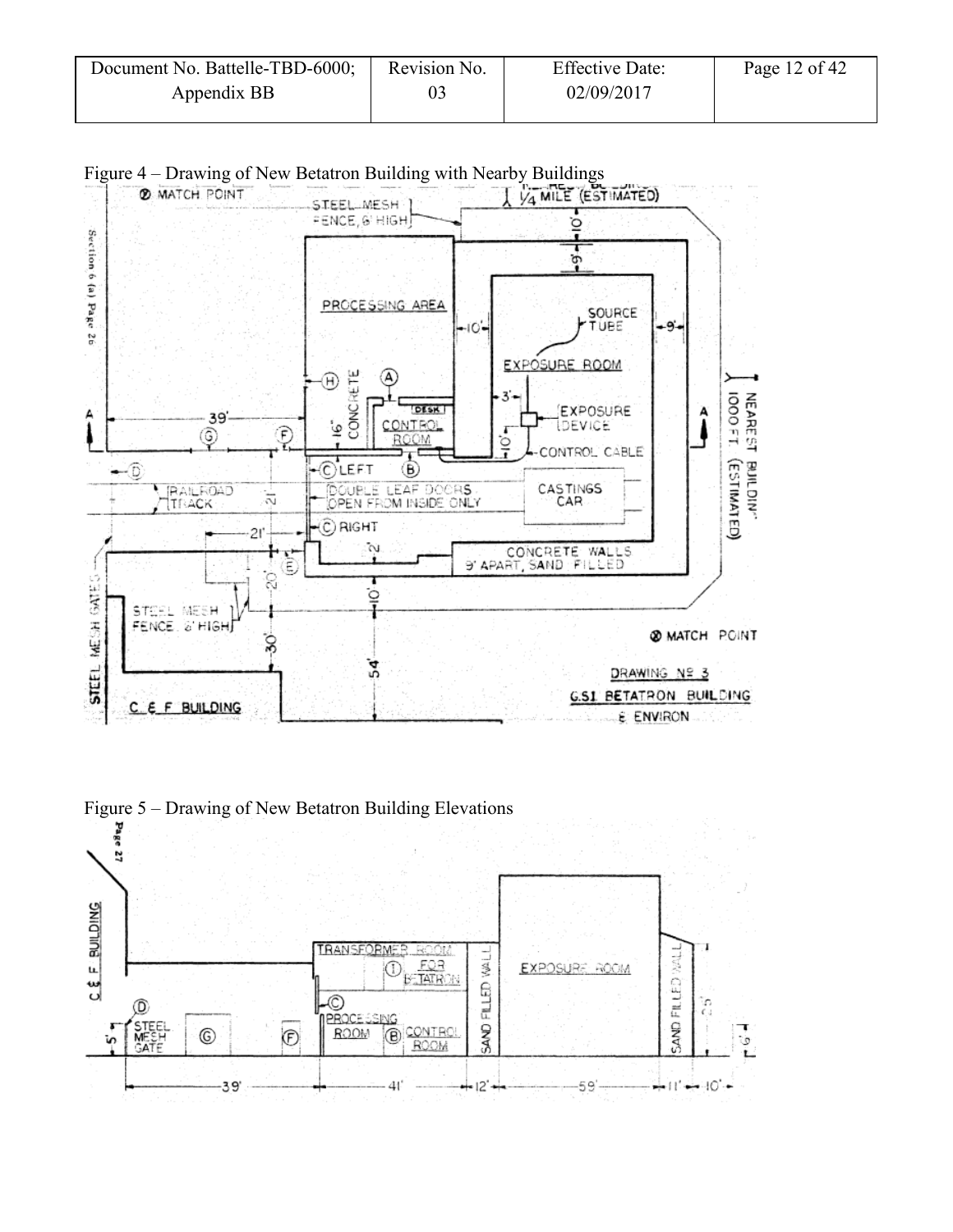| Document No. Battelle-TBD-6000; | Revision No. | <b>Effective Date:</b> | Page 13 of 42 |
|---------------------------------|--------------|------------------------|---------------|
| Appendix BB                     |              | 02/09/2017             |               |

<span id="page-12-0"></span>Table 3 – Comparison of Modeled Radiation Levels to 1971 Survey

| <u>raones comparison</u> of modered radiation Ecrets to 1271 Survey<br>Location | 1971 Radiation   | Modeled                 |                          |
|---------------------------------------------------------------------------------|------------------|-------------------------|--------------------------|
|                                                                                 | Level $(mRr/hr)$ | <b>Radiation Levels</b> |                          |
|                                                                                 |                  | (mR/hr)                 |                          |
| Control Room                                                                    | 3.0              | 1.7                     | Meter held against door  |
|                                                                                 |                  |                         | joint $(B)$              |
| Control Room                                                                    | 0.6              | 0.7                     | 2' from door             |
| Control Room                                                                    | 0.1              | 0.2                     | At control desk          |
| Outside Surface of                                                              | 0.3              | 0.2                     | Left side 5' high        |
| Double Leaf Door                                                                |                  |                         | Left side at horizontal  |
| (C)                                                                             | 1.8              | 1.6                     | door joint 10' high      |
|                                                                                 |                  |                         | Left side 2' above       |
|                                                                                 | 2.5              | 1.5                     | horizontal joint at 12'  |
|                                                                                 |                  |                         | height                   |
|                                                                                 | 0.2              | 1.4                     | Left side 10' from door  |
|                                                                                 |                  |                         | $12'$ high               |
|                                                                                 | 0.4              | 0.4                     | Right side 5' high       |
|                                                                                 | 3.4              | 2.8                     | Right side at horizontal |
|                                                                                 |                  |                         | door joint 10' high      |
|                                                                                 |                  |                         | Right side 2' above      |
|                                                                                 | 4.4              | 2.7                     | horizontal joint at 12'  |
|                                                                                 |                  |                         | height                   |
|                                                                                 | 1.8              | 1.6                     | Right side 10' from door |
|                                                                                 |                  |                         | $12'$ high               |
| Corner at Door E                                                                | 0.4              | 0.4                     | Taken against exterior   |
|                                                                                 |                  |                         | surface of wall          |
| Corner at Door F                                                                | 0.2              | 0.4                     | Taken against exterior   |
|                                                                                 |                  |                         | surface of wall          |

The modeled values were found to be in reasonable agreement with the measured values. All but three were within 50%. However, those three had measured values of 0.2 mR/hr or less and the measurements were recorded in 0.1 mR/hr increments. One of those values did show a significant difference between measured and modeled values. It was a point located 10 feet from the double leaf door, 12 feet high. Inspection of the other survey results near that door revealed that all other measured results, 10 feet or more above the floor, are at least 1.8 mR/hr. The survey measurement at that point, however, is 0.2 mR/hr. The difference between the model and the measured results could be a typographical error or an error in reading the instrument (such as the wrong scale). Since the scales on instruments are typically factors of 10, it is very possible the actual reading was 2.0 mR/hr. The other possibility is that there could be some piece of equipment mounted there (such as a door motor) creating additional shielding that is not depicted in the model. Either way, the values 5 feet above the floor are more representative of the location of workers and for those values the modeled exposure rates are within 0.1 mR/hr of the measured exposure rate. As a check, the relative error of each measurement was calculated and those values averaged. The outlier mentioned above as removed from the data set. The average of the relative errors was found to be 2%. Since the average relative error is near zero, the modeled values appear to be in reasonable agreement with the measured values.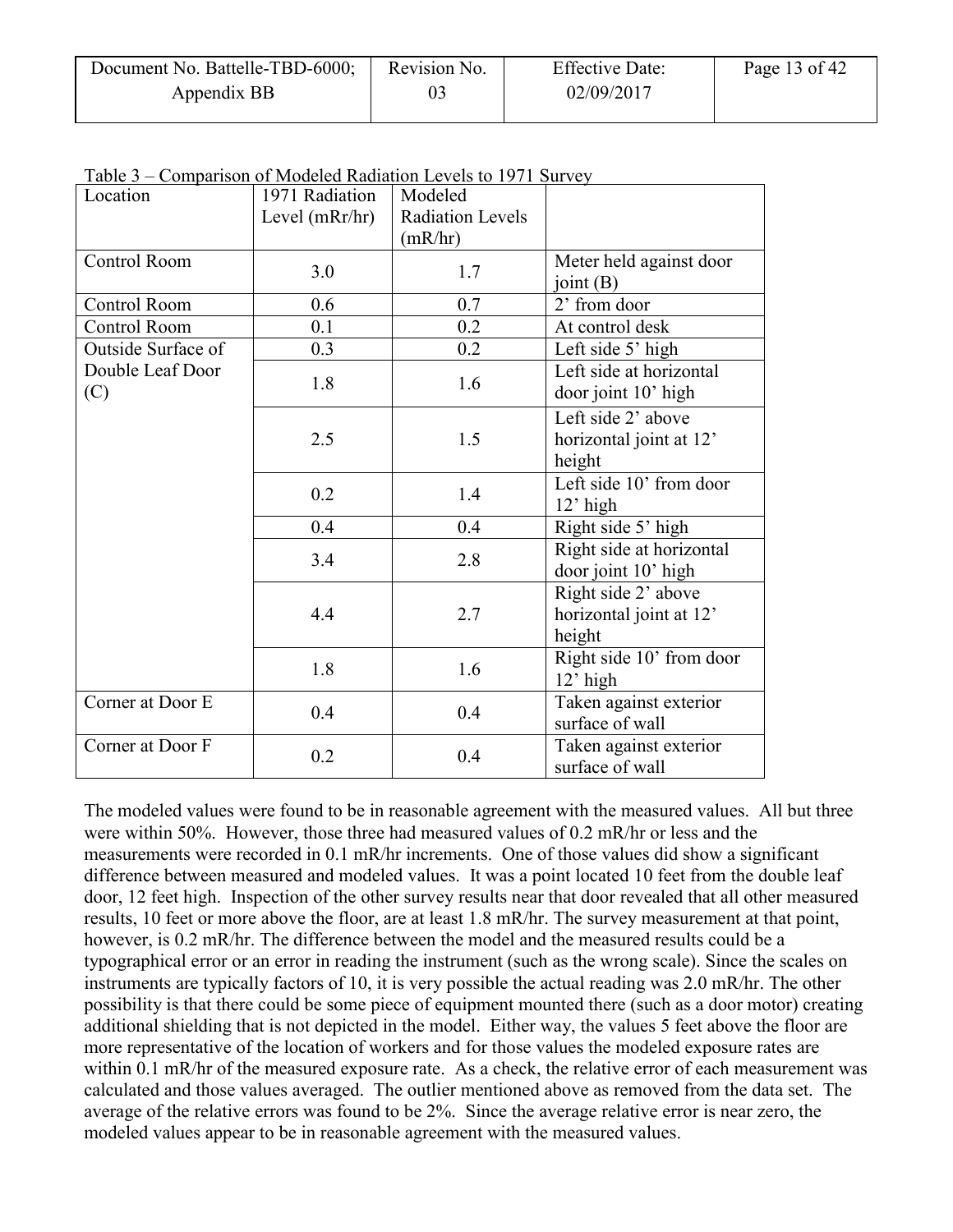| Document No. Battelle-TBD-6000; | Revision No. | <b>Effective Date:</b> | Page 14 of $42$ |
|---------------------------------|--------------|------------------------|-----------------|
| Appendix BB                     |              | 02/09/2017             |                 |

The reasonable agreement between the modeled and measured exposure values indicates that the building model provides a realistic representation of the shielding presented by the new betatron building. This model was used later to estimate dose rates from various shooting scenarios in the new betatron building with one notable exception. The survey description in the AEC license application indicates the double leaf door contained lead in the bottom 7 feet of the door. The MCNP model of the building included this lead and it explains the significant difference between the measurements taken 5 feet above the floor compared to 10 and 12 feet above the floor. However, it was reported that the lead in the door did not exist prior to the 1971 survey or years later. With the conflict between verbal and written reports, the lead was removed from the model for estimates made in this appendix.

### <span id="page-13-0"></span>**BB.4.3 Betatron Operations External Dose Estimate**

#### *Neutron and Gamma Dose from Scattered Radiation*

The neutron dose rates during radiography were evaluated using MCNP and the model of the new betatron building at several locations, including the control room and the location of the layout man. While shooting steel, the betatron was assumed to always be shooting a large steel object on a railcar. This angle produced the highest dose rate for the layout man location from several credible orientations. The neutron dose rate in the control room and the layout man location were determined and applied for 41.43% of an 8 hour shift to determine the dose per shift while x-raying steel. For uranium x-rays, the neutron dose rate in the control room was determined by assuming the uranium was near the center of the shooting area and the betatron oriented away from the control room. Only the dose rate in the control room was calculated and adjusted to a dose per 8 hour shift of uranium operations. The dose rate for the layout man location was not determined for uranium shots since for this exposure scenario it was more favorable to assume steel was always x-rayed. While that may appear to be inconsistent, it is actually a credible scenario since with two betatrons in operation, it is possible uranium was x-rayed in the old betatron building while steel was being x-rayed in the new betatron building.

Gamma dose rates during radiography for the layout man location were determined in the same manner as the neutron. This model resulted in a dose rate of 6.67 mR/hr at the layout man location while the shot was in progress. The layout man is assumed to be working 100% of the time in that area and it is assumed that steel is always being shot.

### *Gamma Dose to Betatron Operator*

<span id="page-13-1"></span>For the betatron operator, gamma dose rates were determined using film badge data. Workers reported that radiographers always wore film badges in the betatron building but with a few exceptions, detailed records of the film badge readings could not be located prior to 1964. The detailed records recovered from 1964 through 1973 (Landauer 1964 through 1973) indicated badges were exchanged weekly and 99.7% of them were recorded as "M" which means the measured exposure was less than 10 mrem. It is possible for a relatively small discrete source of radiation to exist after a shot from either the material being x-rayed or even from activation of betatron components themselves. Because of that, it may be credible that an operator could be working with his back to the primary gamma source in the area. In order to account for this, correction factors contained in ICRP publication 74 (ICRP 1996) were used. This publication calculates dose to various organs per unit air kerma for several orientations. One of the organs listed in ICRP 74 is the breast which would be a reasonable surrogate for a film badge worn on the chest.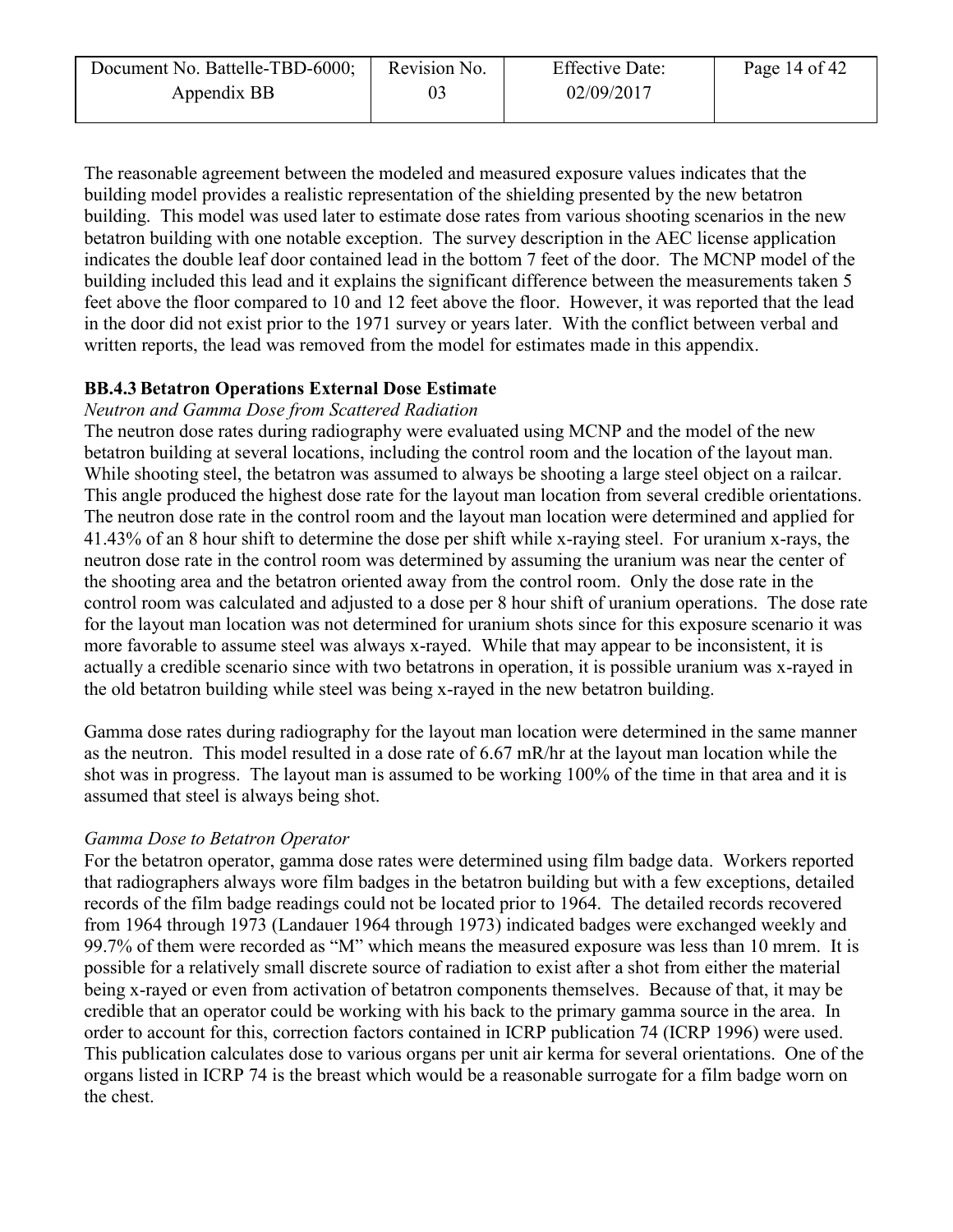| Revision No. | <b>Effective Date:</b> | Page 15 of 42 |
|--------------|------------------------|---------------|
|              | 02/09/2017             |               |
|              |                        |               |

Dividing the 10 mrem/week value by the PA breast dose conversion factor (DCF) gives us the dose delivered to the back (PA) that would produce the 10 mrem reading on a film badge. This value varies with photon energy and the values for various energy photons are listed in Table 4. The most limiting energy in Table 4 is the 30 kev photons producing 204.5 mrem/week or 10.225 rem/yr. Therefore, this estimate will assume each betatron operator was exposed to 10.225 rem/yr of 30 kev photons from the PA geometry. Since the ICRP 74 DCF values are in units of dose per air kerma, the calculated PA entrance dose is in units of air kerma. The organ dose therefore should be calculated using the <30 kev kerma to organ dose DCFs in OCAS-IG-001.

| ----   | ╺<br>-- -- - - |                    |
|--------|----------------|--------------------|
| Energy | PA Breast DCF  | PA entrance dose   |
| (kev)  |                | (mrad – air kerma) |
| 30     | 0.0489         | 204.5              |
| 40     | 0.181          | 55.2               |
| 50     | 0.328          | 30.5               |
| 60     | 0.439          | 22.8               |
| 70     | 0.511          | 19.6               |
| 80     | 0.545          | 18.3               |
| 100    | 0.574          | 17.4               |
| 150    | 0.6            | 16.7               |
| 200    | 0.625          | 16.0               |
| 300    | 0.663          | 15.1               |

Table 4 – Dose for Film Badge Reading at Various Energies

### *Neutron and Gamma Dose from Freshly Exposed Material*

Along with the exposure during an x-ray shot, layout men and betatron operators could also receive neutron and gamma radiation from freshly x-rayed material. Gamma exposure to the betatron operator is accounted for with the film badge readings. Neutron dose from freshly exposed steel is negligible; however, neutron dose from freshly exposed uranium must be accounted for to estimate the betatron operator's dose. Also, gamma dose from freshly exposed steel must be accounted for in estimating the layout man's gamma dose.

For the neutron dose to the betatron operator, the uranium is assumed to be exposed to x-rays for 60 minutes with the operator's exposure to the uranium starting 5 seconds after the shot and continuing until 15 minutes after the shot. The operators are modeled to be standing one foot from the uranium half of the time and one meter the remaining time. MCNP, which was used to calculate the neutron dose rate from the exposed uranium, found that the neutron dose rate decreases rapidly to essentially zero within 7 minutes following exposure. Since the shots lasted one hour, no buildup of neutron dose would occur from multiple shots. Using these assumptions, the dose from a single shot was estimated to be 0.138 mrem. With each cycle taking 75 minutes (60 minutes per shot plus 15 minutes between shots) an average of 6.4 shots could be taken in one 8 hour shift. The dose per shift would then be 0.882 mrem while x-raying uranium. This value was then multiplied by the number of shifts per year that uranium was x-rayed to estimate the annual neutron dose to the operators from this source of radiation. It was added to the annual neutron dose received in the control room during uranium x-rays and the annual neutron dose received during steel x-rays. The total annual neutron dose varies by year due to differing amounts of steel and uranium work in each year. Table 5 provides the results.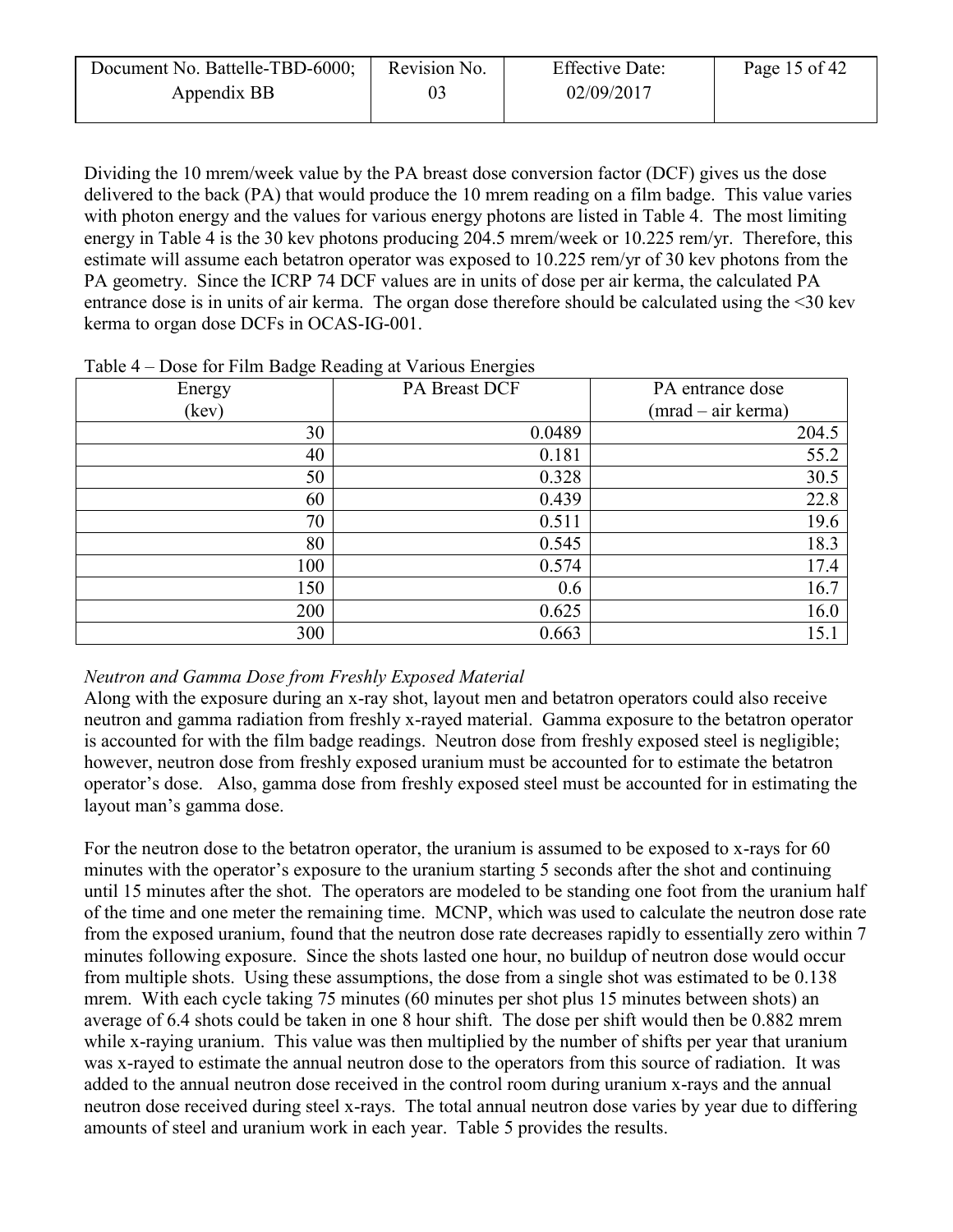| Document No. Battelle-TBD-6000; | Revision No. | <b>Effective Date:</b> | Page 16 of 42 |
|---------------------------------|--------------|------------------------|---------------|
| Appendix BB                     | 03           | 02/09/2017             |               |

Next, the gamma dose to the layout man from freshly x-rayed steel was determined. The gamma dose rate from irradiated steel decreases quickly but does not decrease to zero in minutes. Therefore, a buildup of radiation could occur with repeated shots causing a higher dose rate than would occur after only one shot. To account for this, a bounding scenario was assumed which includes prior shots on castings.

It was reported by a former supervisor that the layout man would typically spend a full shift marking up a large casting. However, he might have been interrupted to mark up a high priority casting that had just been x-rayed. The first task was modeled as short shots on steel, repeated 532 times ending just before the layout man's shift (SCA 2014). The 532 prior exposures are intended to be a bounding estimate. Additional analysis shows it is not a significant overestimate because the decreasing dose rates cause the recent shots to have a much larger affect than the previous shots (SCA 2008). The layout man is then assumed to work on this casting for a full 8 hour shift. Since marking up the steel requires close contact with the casting, it is assumed that the layout man is within one foot of the casting 90% of the time and one meter from the casting the remaining 10% of the time.

To account for the times when the layout man is interrupted to mark up a freshly x-rayed casting, a model was developed consisting of long shots on steel. It is assumed the steel was x-rayed 400 times prior to being moved to the layout man. Again, this is a bounding value that does not significantly affect the results. The layout man is further assumed to mark up the casting for one long shot cycle (75 minutes) starting 15 minutes after the shots ended (time to move the casting out of the betatron building). After this 75 minute exposure, it is assumed that another freshly x-rayed casting (shot 400 times) is moved to the layout man position and he works on that one for another 75 minutes. This cycle repeats continuously for the full 8 hour shift so it could be repeated an average of 6.4 times per shift. As with the other scenario, it is also assumed he spend 90% of this time within 1 foot of the casting and 10% of the time 1 meter from the casting.

Since it was reported that the layout man would normally spend the whole shift on one large casting, the first scenario is assumed to account for 90% of his time and the repetitive scenario is assumed to account for 10% of his time.

### *Beta Dose*

Lastly, beta dose was evaluated for both the layout man and the betatron operator. The source of beta dose includes the beta dose intrinsically associated with uranium metal as well as beta dose from freshly x-rayed steel. The uranium metal x-rayed at GSI was cast at Mallinckrodt Chemical Works. During recasting, decay products of uranium (notably Th-234 and Pa-234m), can concentrate in the outer surfaces of the cast metal. This effect has been reported to increase the beta dose by a factor of 10 to 15 (Putzier 1982 pp. 74-75). This effect is accounted for by assuming the Th-234 and Pa-234m activity is 15 times higher than what would be present at equilibrium. However, the top of the castings were normally cut off (called a top crop) so the metal sent to GSI is assumed to have been cropped and only the sides would have the concentrated decay products. The concentration on the top and bottom is assumed to be at an equilibrium concentration.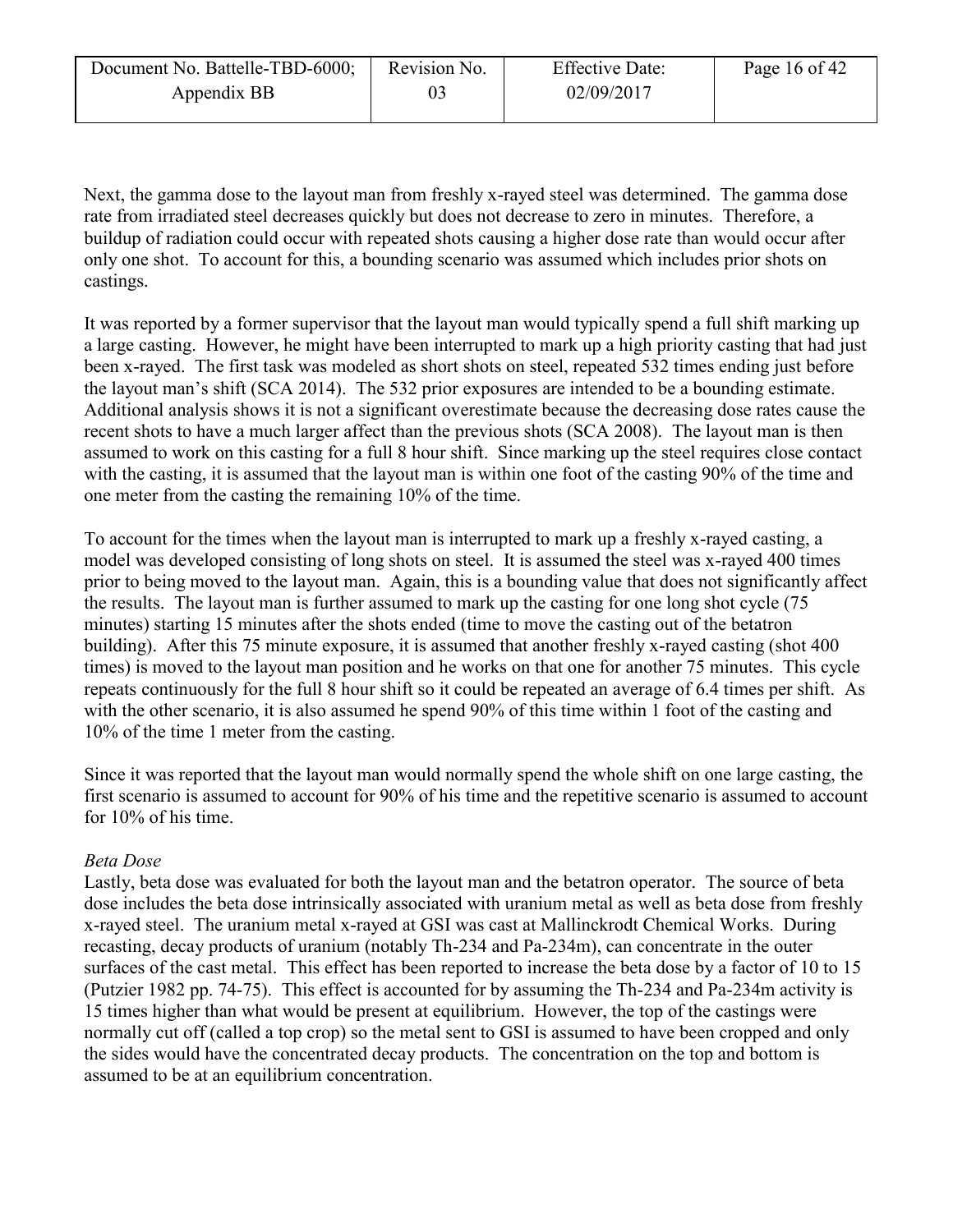| Document No. Battelle-TBD-6000; | Revision No. | <b>Effective Date:</b> | Page 17 of 42 |
|---------------------------------|--------------|------------------------|---------------|
| Appendix BB                     |              | 02/09/2017             |               |

MCNP was used to model an 18 inch diameter ingot. The dose rates at one centimeter, one foot and one meter from the surface were calculated. These dose rates were calculated both as a distance from the top and a distance from the side. It was assumed that the operator was equally likely to be in front of the top or the side of the ingot. Therefore, the two dose rates at each distance were averaged. The betatron operator is assumed to spend half of his time one foot from the uranium and the remaining time at a distance of one meter. While the operator is within one foot, his hands and forearms are assumed to be one centimeter from the uranium (essentially in contact).

Based on the shot scenario for uranium, an average of 6.4 shots per 8 hour shift could be performed. Exposure time near the uranium would be 20% of the time (15 minutes out of 75 minutes). Therefore the betatron operator average beta dose from uranium operations is estimated at 32.4 mrad per shift to the whole body and 506 mrad per shift to the hands and forearms.

In considering beta dose from freshly x-rayed steel castings, it is important to realize shots were overlapped in order to get full coverage of the casting. Also, defects were repaired and reshot. It was reported that the same casting could be returned to the betatron building 5 to 10 times before leaving the site. Therefore, it is possible for the same location to be x-rayed multiple times.

In order to calculate the beta dose from freshly x-rayed steel, the chemical composition of HY-80 steel was modeled with MCNP in order to calculate the production rate of residual nuclides in the steel. From the list of nuclides produced, those that were not radioactive and those that do not emit a beta particle were eliminated.

This production rate was used to calculate the average concentration throughout the depth of the steel of each residual nuclide based on that nuclides half-life and the shot duration. However, the intensity of the betatron beam would decrease with its depth in the steel causing the highest concentrations to be near the surface. Averaging the nuclide concentration over a thick target would dilute the surface concentration. To avoid this, the surface activity concentration was determined for each nuclide using the mass attenuation coefficient for HY-80 steel corresponding to the maximum photon energy from the betatron. This surface activity was the initial surface activity at the time the shot ended. Since some nuclides could decay quickly during the time the operators would be exposed, the nuclides with the highest initial activity may not produce the highest integrated dose. To account for this, the integrated activity from zero to 15 minutes after the shot was then calculated to provide an indication of the integrated dose. Several shot times were analyzed between 1 sec and 30 hours. Six nuclides produced over 99% of the total time-integrated activity for each shot time analyzed so these six were used for the remainder of the analysis.

During radiography operations in the betatron building, materials will be x-rayed and then the beam shut off while the next shot is set up. While radioactive nuclides can be produced in steel while the betatron beam is on, those nuclides continue to decay while the beam is off. This has the effect of reducing the maximum dose rate that can be reached when compared to a continuous x-ray. The maximum dose occurs when the radioactive nuclides reach a maximum concentration (an equilibrium concentration where the rate of decay equals the rate of production). This concentration can be expressed as: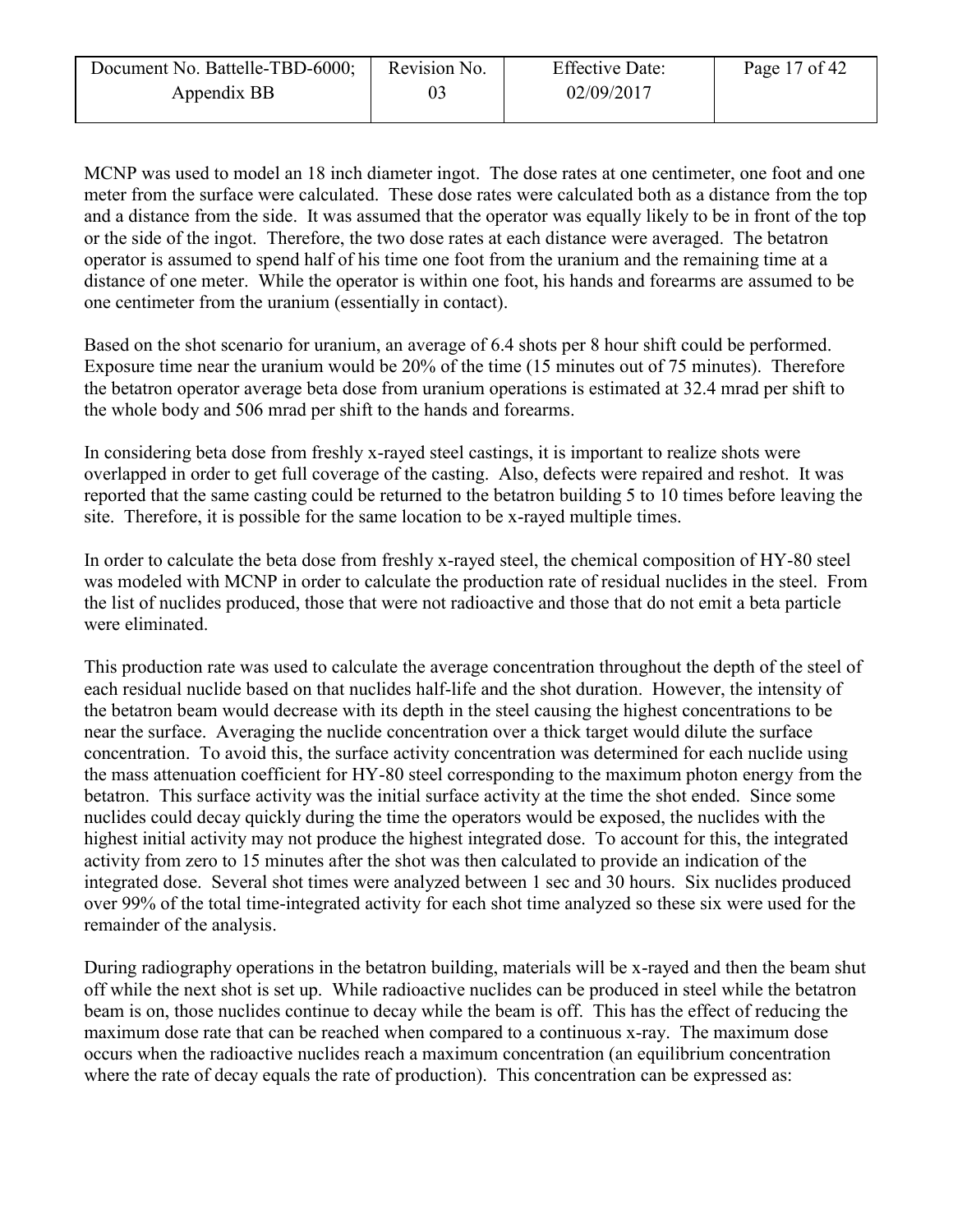$$
C=\frac{P}{\lambda}\,\left(1-e^{-\lambda\,t_1}\right)/(1-e^{-\lambda\,t c_1})
$$

Equation 1

Where:  $C =$  the equilibrium concentration  $P =$  Production rate  $\lambda$  = the decay constant  $t1$  = the shot time  $tc1 =$  the full cycle time

Using Equation 1, the maximum (equilibrium) surface activity of each of the six nuclides was calculated for each of the shot scenarios. This surface activity was then assumed to be consistent throughout the entire depth of a thin HY-80 steel object. MCNP was then used to calculate the initial beta dose rate at 1 centimeter, 1 foot and 1 meter from the object. These dose rates were then integrated between 5 seconds and 15 minutes for the long shots and 5 seconds and 12 minutes for the short shots. The time-integrated dose for each nuclide was then summed to calculate the total beta dose per shot at these distances.

Lastly, the betatron operator was assumed to be 1 foot from the object for half of the time he was exposed and 1 meter from the object for the remainder of the time. His hands and forearms are assumed to be 1 centimeter half the time and 1 meter the remaining time. Also, the operators could participate in an average of 32 short shots in one 8 hour shift or an average of 6.4 long shots. The short shots accounted for 90% of the shots, which would mean 36% of the time the operators were working on long shots and 64% of the time they were working on short shots. This information was combined to calculate a beta dose per 8 hour shift to the whole body and separately to the hands and forearms. That dose was multiplied by the number of shifts per year an operator was working with steel. The resulting annual doses are shown in Table 5.

For the layout man, the same process was used but the scenario was altered. The scenario assumes the layout man is working on a single large casting for the full 8 hour shift but is interrupted from time to time for a priority casting. To account for this, the dose for each scenario (single casting vs. interrupting casting and long shot vs. short shot) is calculated as if only that scenario occurs for an entire 8 hour shift. After that, a fraction of time applicable to each scenario is applied and the individual scenario doses added.

In both the single large casting scenario and the interrupting casting scenario, two castings are assumed to alternate between the betatron building and the layout man. The single large casting is assumed to be x-rayed repeatedly over a 24 hour period and then moved to the layout man position for 24 hours. A second casting is assumed to follow the same routine being in the betatron building when the first casting is at the layout man position and the castings are swapped every 24 hours. The layout man is assumed to start working on the casting 15 minutes after the end of the last x-ray. This alternating of two castings is assumed to occur long enough for the two castings to reach their maximum radioactive nuclide activity.

For the interrupting casting, two castings are assumed to be passed back and forth from the betatron building to the layout man after only one x-ray examination. These castings are alternated from betatron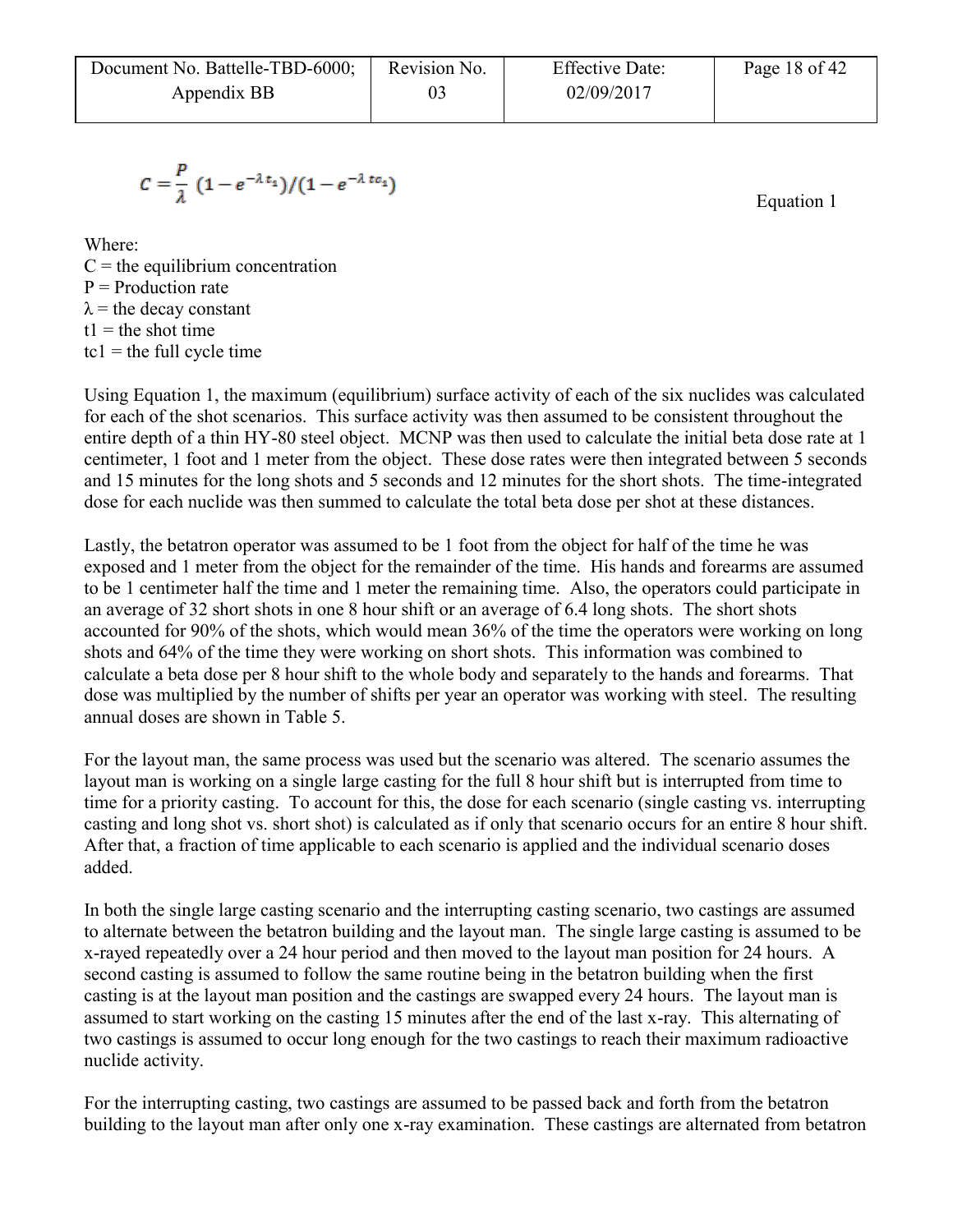| Document No. Battelle-TBD-6000; | Revision No. | <b>Effective Date:</b> | Page 19 of 42 |
|---------------------------------|--------------|------------------------|---------------|
| Appendix BB                     |              | 02/09/2017             |               |
|                                 |              |                        |               |

building to layout man long enough to reach the maximum activity in both castings. The castings are assumed to reach the layout man 15 minutes after the end of the x-ray.

For the interrupting casting, Equation 1 is used to calculate the maximum activity for each isotope. Since two castings are cycled back and forth and the one shot cycle time is 15 minutes, for short shots, the shot time is 3 minutes and the full cycle time is 30 minutes. For long shots, the shot time is 60 minutes and the full cycle time is 150 minutes.

For the single large casting, there are two intermittent exposure periods. The first being shot time followed by setup time for the next shot. The second period is the 24 hours it is in the betatron building being repeatedly x-rayed followed by 24 hours at the layout man station. This situation requires the expansion of Equation 1 to account for both cycles. Equation 2 can be used to describe this situation.

$$
C = \frac{P}{\lambda} (1 - e^{-\lambda t_1}) / (1 - e^{-\lambda t_0}) * (1 - e^{-\lambda t_2}) / (1 - e^{-\lambda t_0})
$$
Equation 2

Where:

 $C =$  the equilibrium concentration  $P =$  Production rate  $\lambda$  = the decay constant  $t1$  = the shot time  $tc1$  = the full cycle time  $t2$  = exposure time for second cycle (24 hours)  $tc2 = the full cycle time for second cycle (48 hours)$ 

For the first cycle, the shot time (T1) is 3 minutes while the cycle time (TC1) is 15 minutes for short shots and 60 minutes and 75 minutes respectively for the long shots. The second cycle exposure time (T2) is the 24 hours the casting is in the betatron building. The cycle time (TC2) is the full 48 hours for the casting to complete the 24 hours betatron time and the 24 hours layout man time. These values are the same for both short and long shots.

Using Equations 1 and 2 and the parameters discussed above, the maximum surface activity for each of the six isotopes can be calculated for each scenario. Utilizing the same MCNP calculations used for the betatron operator beta dose, the initial dose rate from each of the isotopes can be calculated. After that, the dose rate was integrated from 15 minutes after the last shot to the appropriate end time for each scenario. Once the dose from all six isotopes are added, the result is the dose per shot. For the single large castings, only one casting is worked per shift so no additional calculation is necessary. For the interrupting casting, the dose per shot must be multiplied the number of cycles per shift to get the dose per shift. For the long shots, the layout man could work on an average of 6.4 interrupting castings in an 8 hour shift. For the short shots, an average of 32 freshly exposed castings could be worked on in an 8 hour shift.

It was reported that the layout man would normally work on a single large casting the entire shift and occasionally be interrupted by a freshly shot priority casting. This estimate will assume this interruption accounts for 10% of the layout man's time.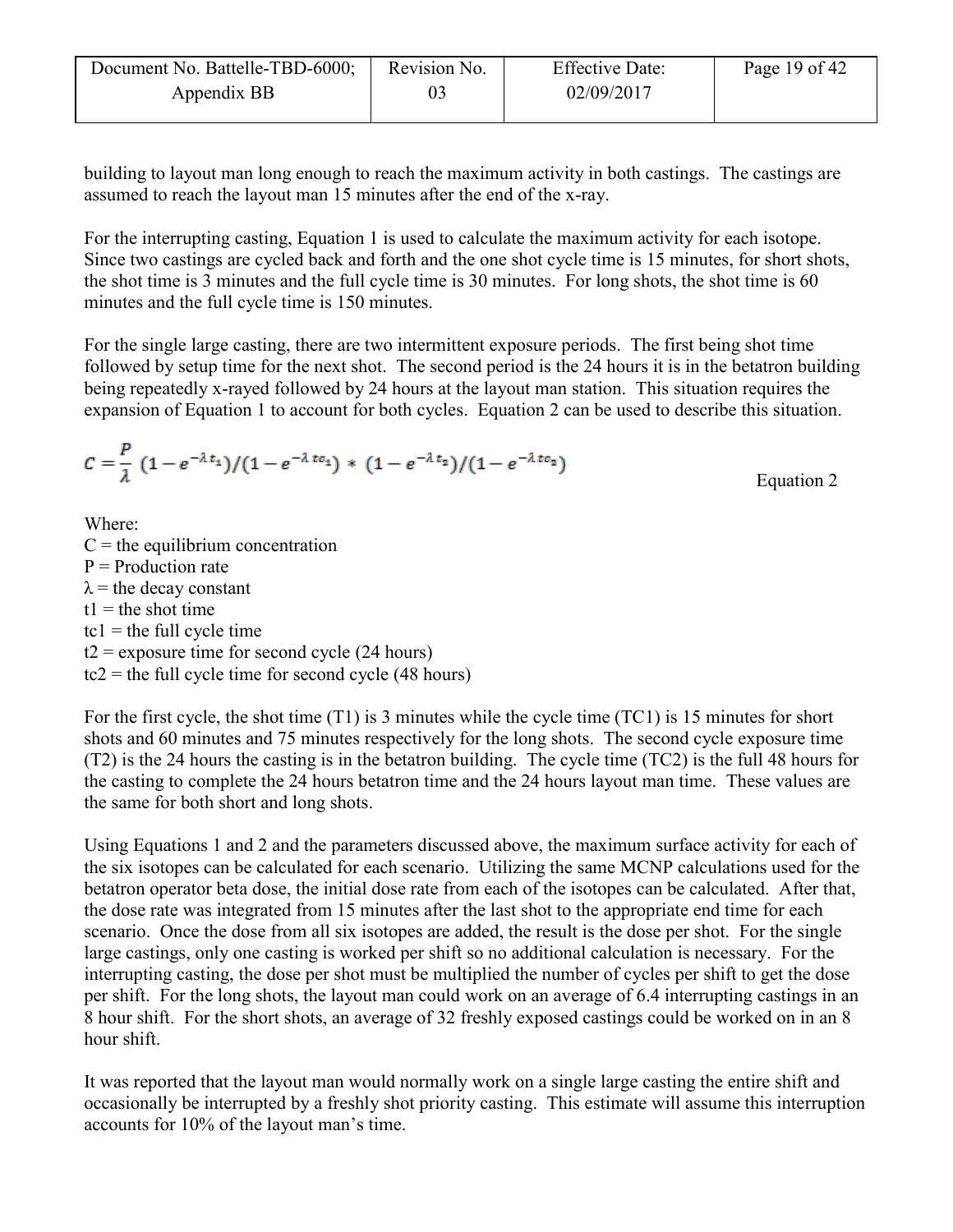| Document No. Battelle-TBD-6000; | Revision No. | <b>Effective Date:</b> | Page 20 of $42$ |
|---------------------------------|--------------|------------------------|-----------------|
| Appendix BB                     | 03           | 02/09/2017             |                 |

Based on worker recollections, it was estimated earlier that 10% of the shots in the betatron building were long shots. However, part of the layout man's work on freshly exposed castings is to mark defects. The number of defects in a casting are at least to some extent related to the thickness of the casting with thicker castings expected to have more defects. Therefore, the layout man's work marking castings could be biased toward long shots. This estimate will use a value of 25% to represent the time the layout man is working on long shot castings.

Lastly, since the work involves marking the castings, it is expected that the layout man is in close proximity to the casting a large fraction of the time. This estimate assumes the layout man is 1 foot from the casting 90% of the time and 1 meter the remaining 10% of the time. The layout man's hands and forearms are assumed to be within one centimeter of the castings when his body is within one foot (90% of the time).

Table 5 and 6 include the annual dose estimates from all sources for the betatron operator and the layout man respectively.

<span id="page-19-1"></span>

| Year | Neutron    | Neutron        | Neutron                 | Total     | Gamma     | Beta dose         | Beta dose         |
|------|------------|----------------|-------------------------|-----------|-----------|-------------------|-------------------|
|      | dose while | dose           | dose from               | Neutron   | (mrem/yr) | skin of the       | hand and          |
|      | x-raying   | while x-       | irradiated              | dose      |           | whole             | forearm           |
|      | steel      | raying         | Uranium                 | (mrem/yr) |           | body              | $\text{(rad/yr)}$ |
|      | (mrem/yr)  | Uranium        | (mrem/yr)               |           |           | $\text{(rad/yr)}$ |                   |
|      |            | (mrem/yr)      |                         |           |           |                   |                   |
| 1952 | 76         | 20             | 12                      | 108       | 10225     | 0.71              | 7.31              |
| 1953 | 303        | 81             | 48                      | 432       | 10225     | 2.86              | 29.25             |
| 1954 | 303        | 81             | 48                      | 432       | 10225     | 2.86              | 29.25             |
| 1955 | 303        | 81             | 48                      | 432       | 10225     | 2.86              | 29.25             |
| 1956 | 303        | 81             | 48                      | 432       | 10225     | 2.86              | 29.25             |
| 1957 | 303        | 81             | 48                      | 432       | 10225     | 2.86              | 29.25             |
| 1958 | 311        | 68             | 40                      | 419       | 10225     | 2.60              | 24.81             |
| 1959 | 314        | 62             | 37                      | 413       | 10225     | 2.49              | 22.98             |
| 1960 | 314        | 62             | 37                      | 413       | 10225     | 2.49              | 22.98             |
| 1961 | 309        | 72             | 43                      | 423       | 10225     | 2.67              | 26.12             |
| 1962 | 320        | 52             | 31                      | 403       | 10225     | 2.28              | 19.46             |
| 1963 | 342        | 14             | 8                       | 365       | 10225     | 1.53              | 6.63              |
| 1964 | 347        | 5              | $\overline{\mathbf{3}}$ | 356       | 10225     | 1.35              | 3.59              |
| 1965 | 348        | $\overline{4}$ | $\overline{2}$          | 354       | 10225     | 1.32              | 3.11              |
| 1966 | 174        | $\mathbf{1}$   | $\mathbf{1}$            | 176       | 10225     | 0.65              | 1.32              |

#### <span id="page-19-0"></span>Table 5 – Dose Estimate to Betatron Operator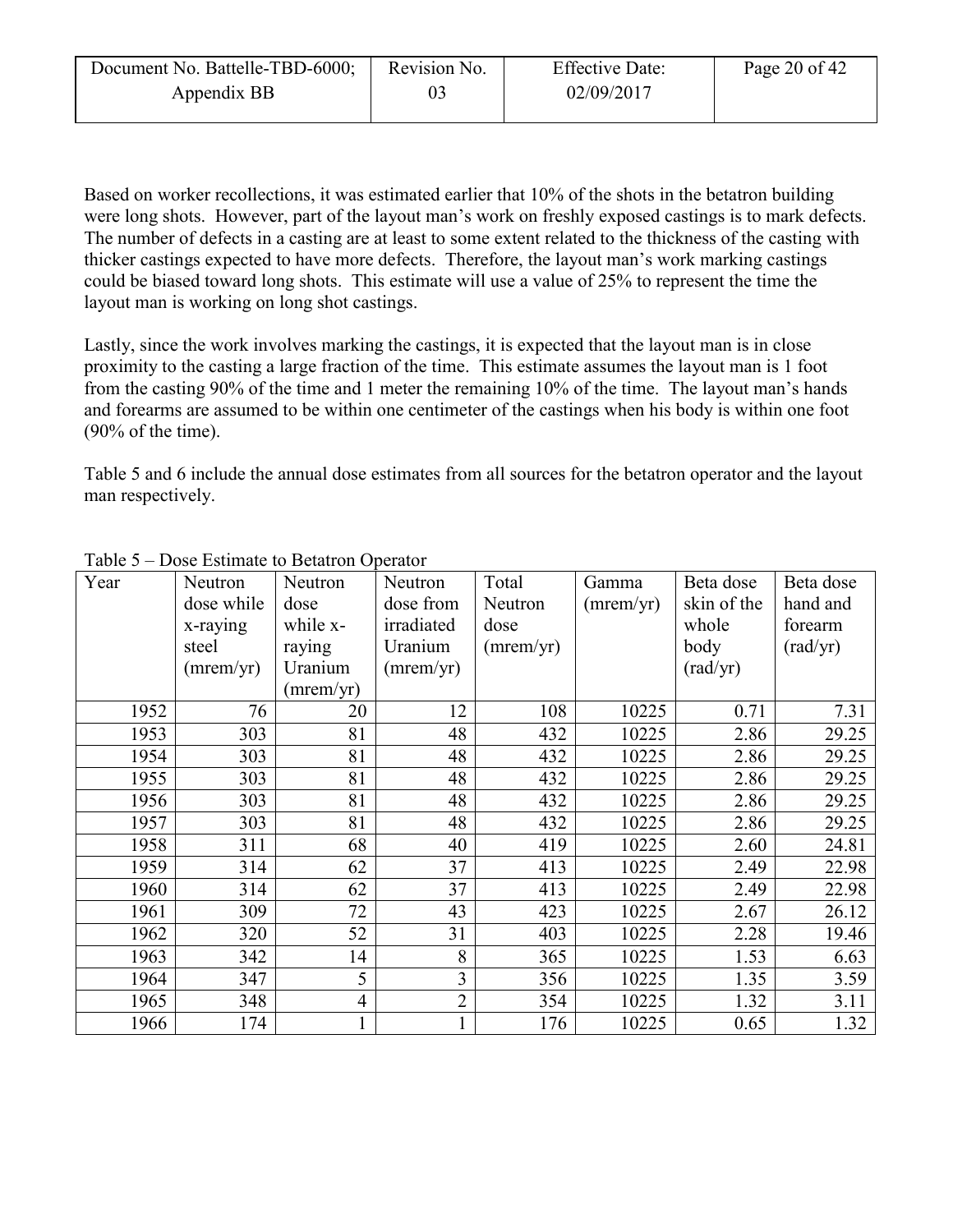| Document No. Battelle-TBD-6000; | Revision No. | <b>Effective Date:</b> | Page 21 of 42 |
|---------------------------------|--------------|------------------------|---------------|
| Appendix BB                     |              | 02/09/2017             |               |

Table 6 – Dose Estimate to Layout Man

| Year            | Neutron    | Gamma        | Gamma        | Total   | Beta dose   | Beta dose |
|-----------------|------------|--------------|--------------|---------|-------------|-----------|
|                 | dose while | while x-     | from         | Gamma   | skin of the | hand and  |
|                 | x-raying   | raying steel | irradiated   | (mR/yr) | whole body  | forearm   |
|                 | steel      | (mR/yr)      | <b>Steel</b> |         | (mrad/yr)   | (mrad/yr) |
|                 | (mrem/yr)  |              | (mR/yr)      |         |             |           |
| All years $(a)$ | 751        | 8982         | 19.8         | 9002    | 226         | 408       |
|                 |            |              |              |         |             |           |

(a) Not applicable before 1963, 1966 dose should be prorated to half these values.

### <span id="page-20-0"></span>**BB.4.4 External Dose Estimate for Isotope source Operations**

*Radium-226 Radiography* 

Prior to 1963, GSI used two Ra-226 sources for radiography. These sources were 500 mg (500 mCi) each (AEC 1962, pg. 9). The sources were reported to have been held in a container that looked like a plumb bob (see figure 6 for an example of such a container). According to GSI's AEC license application in 1962, the Ra-226 sources were used with the "fishing pole" technique. This technique involves attaching the source to the end of a string and attaching the other end of the string to the end of a pole in a configuration that resembles a fishing pole (figure 7). A former operator indicated the shot was set up so that the film was in place and a small cup was positioned where the source was to be placed. The operator then moved the source from a shielded container to the cup using the fishing pole where it was placed for the duration of the shot. When the desired exposure time was achieved, the process was reversed to remove and store the source. The operator reported that the pole was 4 to 6 feet long and it took 12 to 15 seconds to place the source (DCAS 2011). Assuming the midpoint distance of 5 feet and the midpoint time of 13.5 seconds the exposure to the operator for placing the source would be 0.67 mR. He would receive the same exposure again when removing the source so his total exposure per shot would be 1.33 mR.

<span id="page-20-1"></span>Figure 6 – Example of a Common Radium Industrial Radiography Source

![](_page_20_Picture_8.jpeg)

ORAU Collection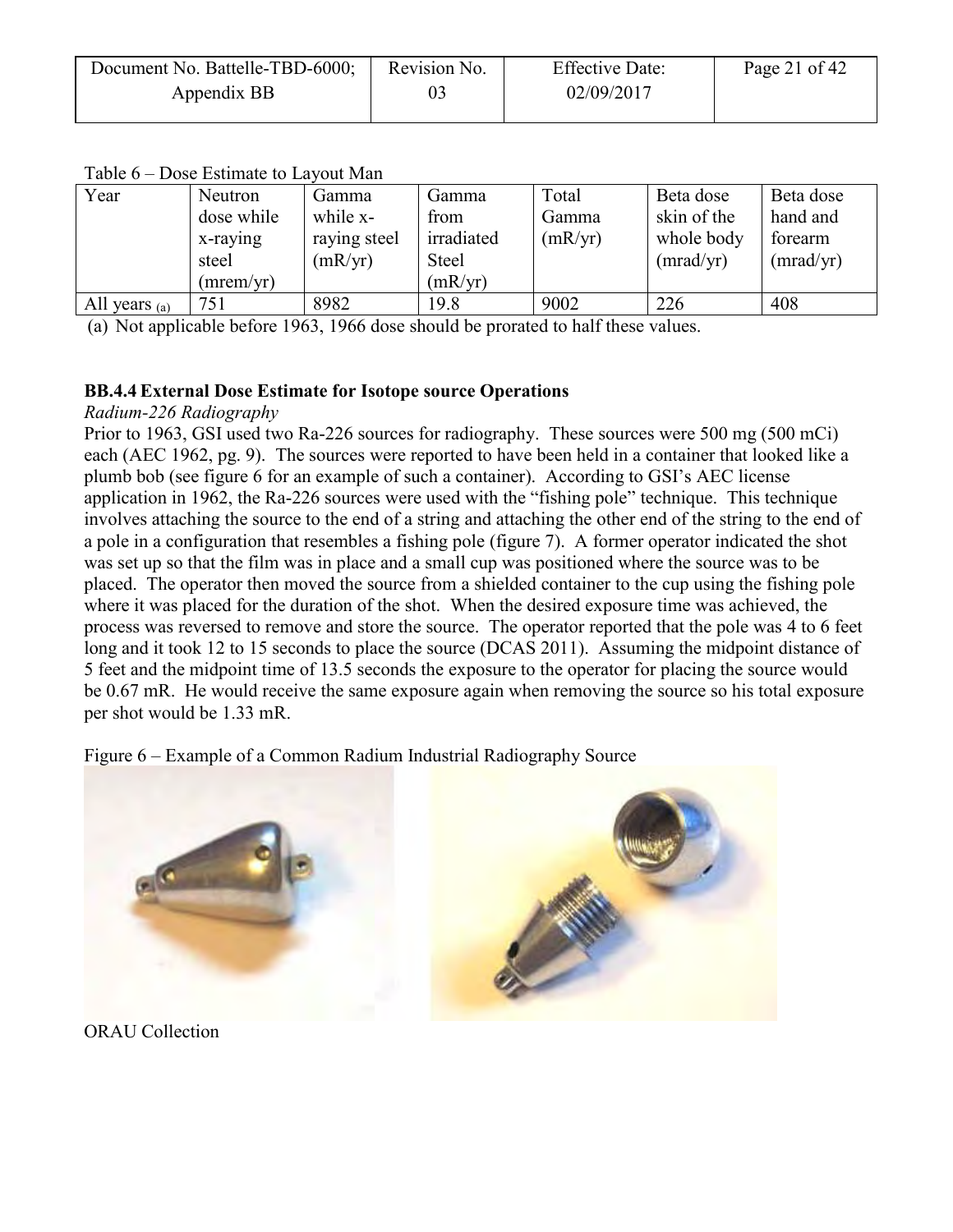| Document No. Battelle-TBD-6000; | Revision No. | <b>Effective Date:</b> | Page 22 of 42 |
|---------------------------------|--------------|------------------------|---------------|
| Appendix BB                     |              | 02/09/2017             |               |

<span id="page-21-0"></span>Figure 7 – Radiography using the Fishing Pole Technique

![](_page_21_Picture_2.jpeg)

ORAU Collection

A special radiography room was built within the #6 building. The room measured 22 feet by 60 feet and contained a separate room for the operators as well as armor steel plates for shielding (AEC 1962 pg 8 & 9). The walls of the room were constructed with 24" thick sand filled concrete blocks. The top of the room was open to allow an overhead crane to lower items into the room. Figure 8 provides a drawing of this room. The figure was repeated in later license renewal applications. One of the earliest included a notation indicating additional shielding was added in June and July of 1962.

Former workers at GSI also reported that the sources were sometimes used outside of the radiography room. They reported that, when that occurred, they would rope off an area 1.5 times the required distance. Additionally, it was reported that the radiographers would leave the area unattended at times and other people would then ignore the boundary and walk through the area (Transcript 2009; pg 137).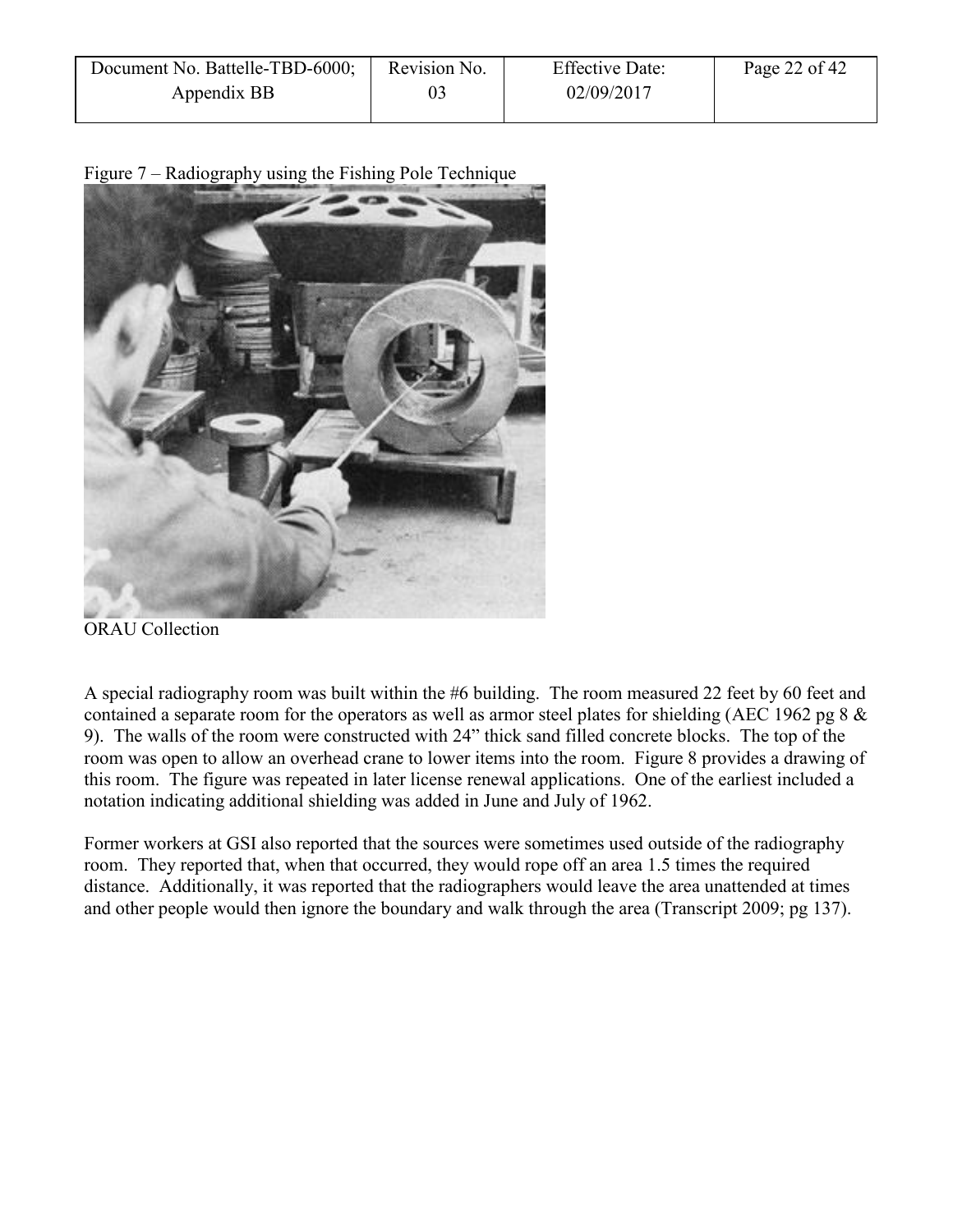| Document No. Battelle-TBD-6000; | Revision No. | <b>Effective Date:</b> | Page 23 of 42 |
|---------------------------------|--------------|------------------------|---------------|
| Appendix BB                     |              | 02/09/2017             |               |

<span id="page-22-0"></span>Figure 8 – Radiography Room in #6 Building

![](_page_22_Figure_2.jpeg)

In addition to receiving a radiation dose while placing and removing the source, when working outside the radiography room, radiographers would also receive a dose while waiting at the boundary. A boundary was reportedly set up at 1.5 times the required distance. The required distance would be the point where the radiation levels fell below 2 mR/hr. One and a half times this distance would set the boundary at a dose rate of 0.89 mR/hr. Assuming the radiographer stayed at the boundary for the duration of the shot, an additional dose would be received. To estimate that dose, it is first necessary to determine how many shots were taken and the total duration of those shots.

No direct records were found as to how often the radium sources were utilized at GSI (such as a shot log), however, some indirect information does exist. In 1962, GSI transitioned from using two 500 mg Ra-226 source to using two small Co-60 sources. The stated purpose for the transition was a State of Illinois request that GSI stop using the radium sources (Mason 1962). Some key dates associated with the transition are:

- 3/7/1962 Applied for an AEC source license (Mason 1962)
- $\bullet$  4/18/1962 License granted by the AEC (AEC 1962 pg 2)
- $\bullet$  5/21/1962 Purchased two Co-60 sources (AEC 1962a, pg 3)
- $\bullet$  6/24/1962 survey of radiography room with 2 Co-60 sources exposed (NCC 1962)
- 8/1/1962 survey of radiography room with 2 Co-60 sources exposed (NCC 1962)
- $\bullet$  11/6/1962 inspected by the AEC (AEC 1962a)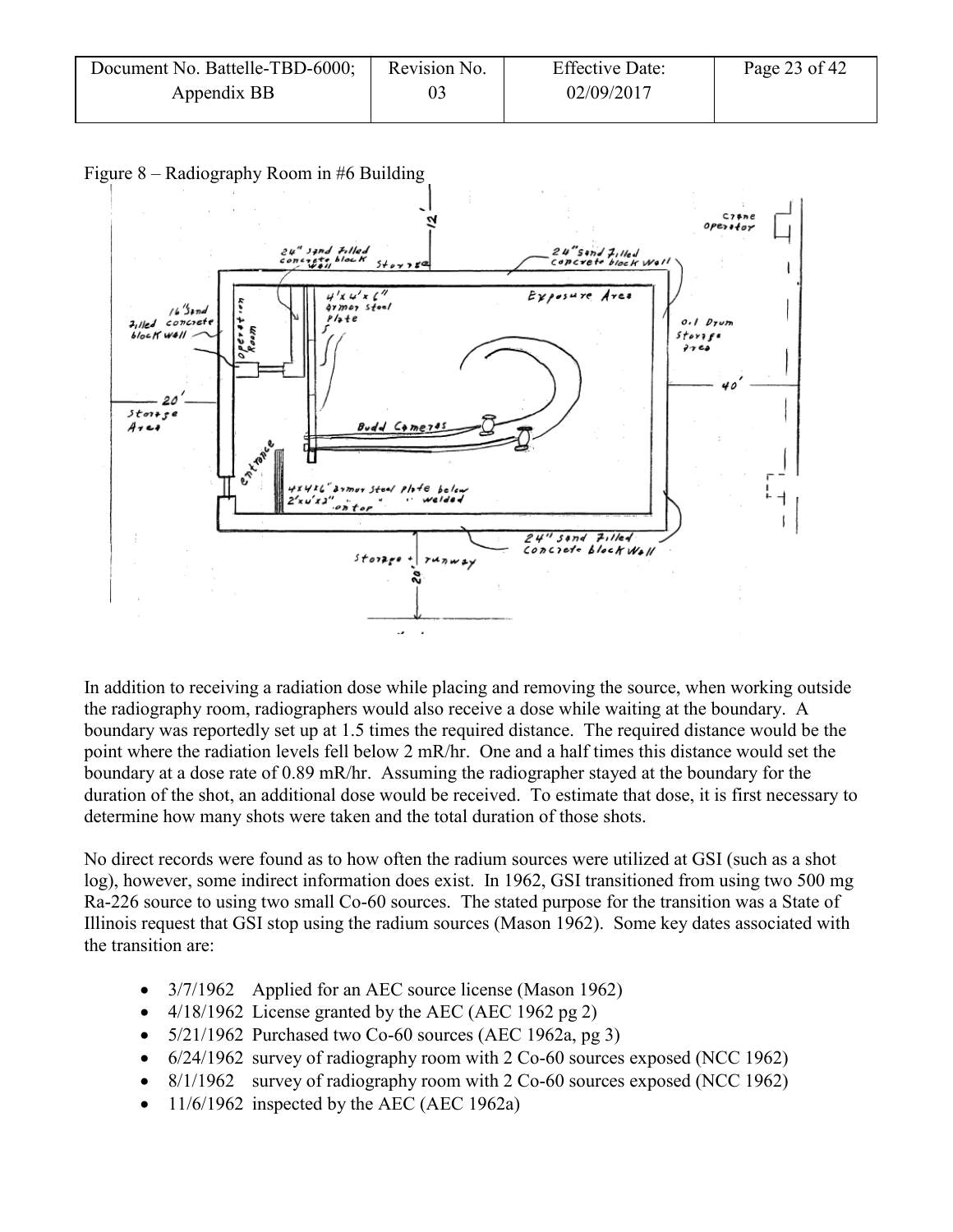| Document No. Battelle-TBD-6000; | Revision No. | <b>Effective Date:</b> | Page 24 of 42 |
|---------------------------------|--------------|------------------------|---------------|
| Appendix BB                     | 03           | 02/09/2017             |               |

The frequency of the radiographic examinations at GSI was driven by the rate at which products were produced. There is no reason to believe that this production rate would change due to the purchase of the Co-60 sources. The purpose of the source change was to discontinue the use of radium, not change the testing program. Also, the date of the AEC inspection is less than six months after the Co-60 sources were purchased. This makes the inspection contemporaneous with the use of radium sources since they would have been used at least until the Co-60 sources were purchased. Therefore, the frequency of radiographic examinations discussed in the 11/6/1962 AEC inspection is considered the same frequency that the radium sources were used.

The AEC inspection, conducted on 11/6/1962 indicated that approximately 10 radiographic examinations were conducted per work shift and these examinations varied from one minute to 70 minutes in duration (AEC 1962a, pg 3). Another report indicated a maximum of 30% of each shift is used for actual examinations. That report also indicated exams ranged from 1 or 2 minutes up to 1.5 hours (AEC 1962 pg 12). The examination durations in the two reports are reasonable consistent. The first report gives no indication of the total duration per shift while the second report indicates 30% of an 8 hour shift (144 minutes). Therefore, it will be assumed that Ra-226 and Co-60 radiography consisted of 10 shots per shift for a total duration of 144 minutes.

An estimate of the radiographer exposure during Ra-226 radiography can then be made by assuming 1.33 mR/shot (from placing and retrieving the source) times 10 shots per shift times 406.25 shifts per year for an annual exposure of 5411.25 mR. Added to that is the boundary exposure rate of 0.89 mR/hr times 144 minutes per shift times 406.25 shifts per year for an annual exposure of 868 mR. This results in a total annual exposure of 6279 mR.

That estimate is very dependent on time and distance associated with placing and retrieving the source. Those parameters are not well known. While the recollection of the former radiographer is likely to be accurate for his own experience, it is not necessary accurate for others. Therefore, an additional estimate using worst case time and distance from the worker's recollection was calculated. Using the same technique as before but substituting 4 feet and 15 seconds for placing and retrieving the source, a new estimate of 9.40 R/yr can be calculated for placing and retrieving the sources.

In addition, it was reported that the majority of radiography occurred in the radiography room of the number 6 building. Other reports indicated the room was not built until 1955. Those reporting the majority of work occurred within the room started working at GSI after 1955 so the two reports are not conflicting. Rather, this estimate will assume the room did not exist until after 1955. Also, the report that a boundary was set up at 1.5 times the required distance is not documented anywhere. If a boundary exposure rate of 2 mR/hr is assumed, a boundary exposure of 1950 mR/yr can be an estimated using the 144 minutes per shift and 406.25 shifts per year. This boundary exposure would only apply through 1955. For years after 1955, an MCNP model was constructed of the room and used to estimate an exposure rate of 0.303 mR/hr in the operation room. The radiographer was reported to spend most of his time during the shot in this operation room. The model was based on a drawing from the AEC license application (figure 8). Using the results of this model and the source utilization time of 144 minutes per shift, the annual exposure received during the shots can be calculated to be 295 mR/yr.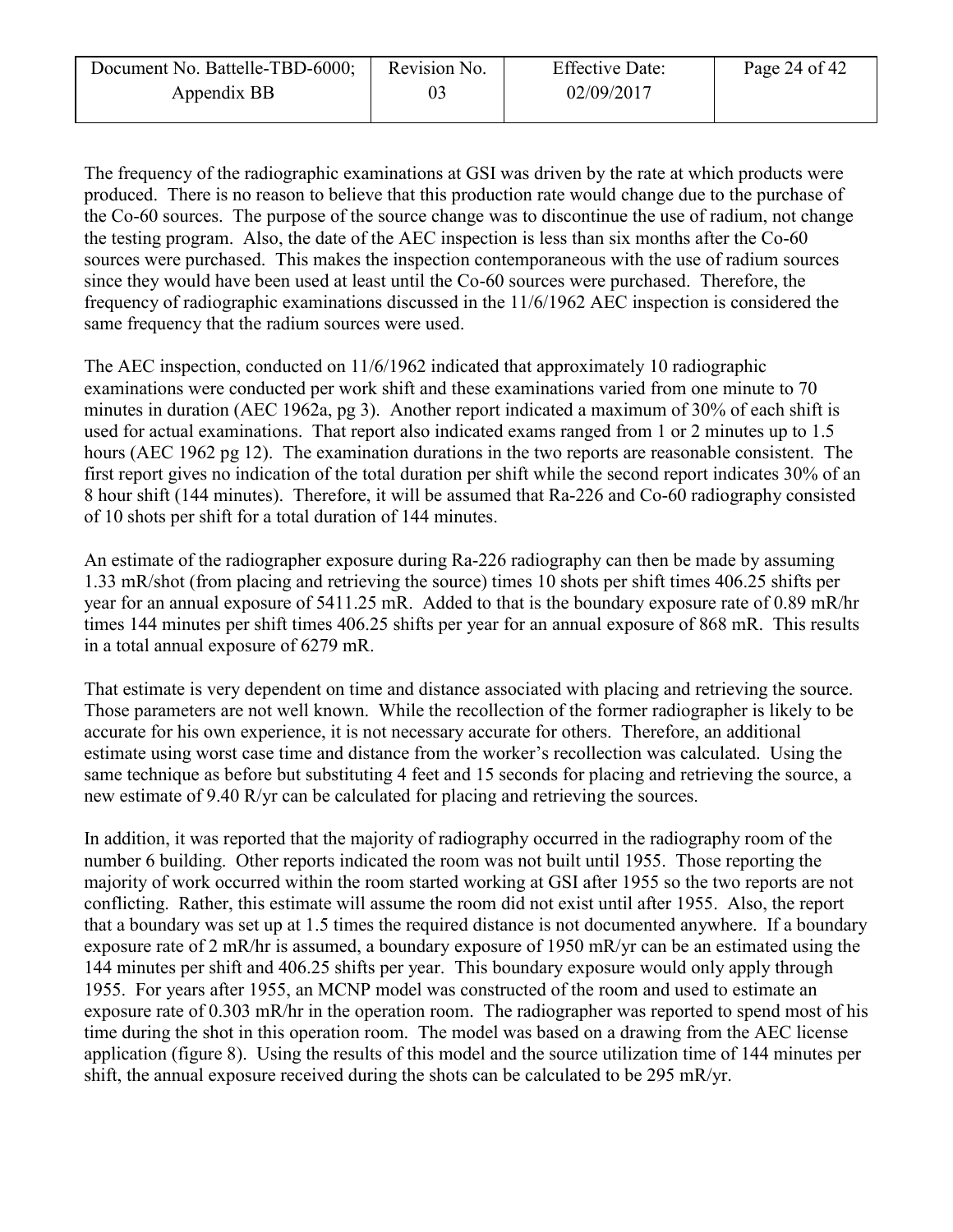| Revision No. | <b>Effective Date:</b> | Page 25 of 42 |
|--------------|------------------------|---------------|
| 03           | 02/09/2017             |               |
|              |                        |               |

Combining the boundary exposure with the dose from placing and retrieving the source results in an annual exposure estimate of 11.345 R/yr through 1955 and 9.69 R/yr after 1955.

Also, while dosimetry data for this time frame could not be located (with the exception of a few examples), there were indications that a dosimetry program did exist. The application for an AEC license indicated that using this technique, no one had ever exceeded the annual limit applicable at the time and the average was always below 25% of the limit (AEC 1963 pg 27). The dose limit from 1952 through 1960 was 15 rem per year. After that, the limit was changed to a lifetime limit not to exceed 3 rem per calendar quarter which equates to no more than 12 rem per year.

A former employee provided a report summarizing his radiation dose while the radium sources were still in use. The record indicated that at GSI, he received 9.1 rem in 18 calendar quarters or 2.022 rem per year on average. An interview with the employee indicated he only worked with the sources on a part time basis and estimated he did so 80% to 90% of the weekends for one or two shifts per weekend. This would amount to between 40 and 90 shifts per year (SC&A 2011). Receiving 2.022 rem in 90 shifts is equivalent to 0.0225 rem/shift. This would result in an estimate of 9.12 rem per year to a full time radiographer.

To account for the variation in these estimates, a triangular distribution will be used as the exposure estimate for radium radiography. The minimum values will be the 6.279 R/year. The most likely value will be 11.345 R/yr through 1955 and 9.69 R/yr after 1955. The maximum will be the AEC limit (15) rem/yr or 12 rem/yr depending on the year) (AEC 1960, NBS 1949). It should be noted that this is consistent with the GSI statement in the AEC License application indicating the applicable limit has never been exceeded. It is also consistent with the dose received by the former employee discussed above.

### *Cobalt-60 Radiography*

By 1963 the use of radium for radiography at GSI had ended and the sources were replaced with two Co-60 sources. The Co-60 sources were purchased in 1962 and a survey was conducted of the number 6 building radiography room on 6/24/1962 and 8/1/1962. It is likely the Co-60 sources had begun being used soon after and the Ra-226 sources retired. However, since an exact date is unknown, this estimate uses the favorable assumption that the Ra-226 sources continued to be used through the end of 1962.

It was reported that the majority of Co-60 radiography occurred in the radiography room of number 6 building. Some may have been done outside of that room but it appears to have been infrequent. The surveys conducted on 6/24/1962 and 8/1/1962 showed a maximum dose rate on the exterior of the radiography room of 1.2 mR/hr. The maximum dose rate in the operation room was 1.15 mR/hr (NCC 1962). While the operators were reported to spend most of the time during the shot in the operation room, it is also possible they left the building and could have been in the 1.2 mR/hr area. Since the difference is small, this estimate assumes the operators spend 100% of the time the sources were exposed, outside the room near the wall where the reading was 1.2 mR/hr. Multiplying this by 144 minutes of exposure per shift and 406.25 shifts per year gives an annual exposure of 1170 mR.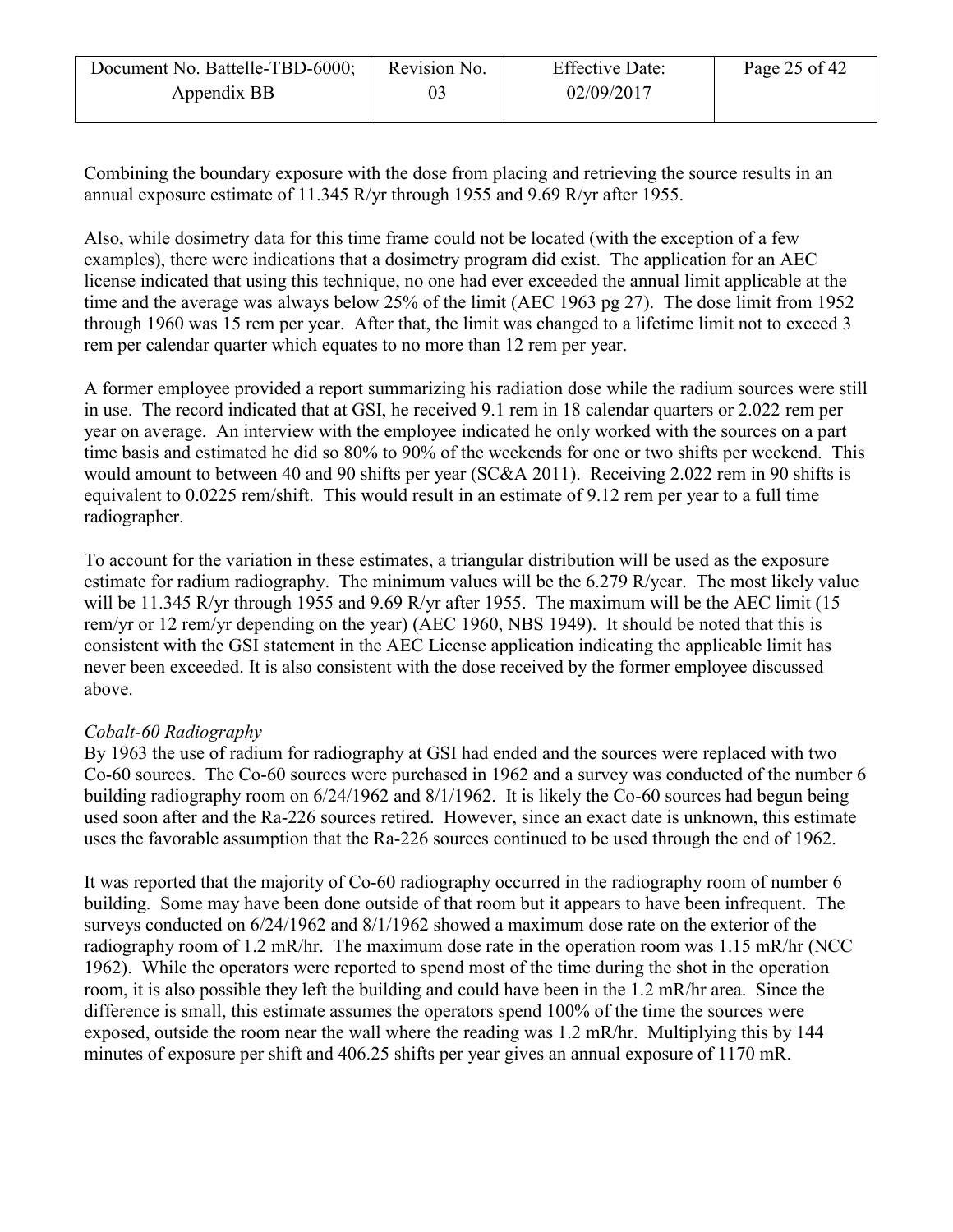| Document No. Battelle-TBD-6000; | Revision No. | <b>Effective Date:</b> | Page 26 of 42 |
|---------------------------------|--------------|------------------------|---------------|
| Appendix BB                     |              | 02/09/2017             |               |

# *Iridium-192 Radiography*

An Ir-192 source was also reported to have been used on site. No Ir-192 source was ever added to GSI's AEC license or requested to be added. A former worker for a local company, St. Louis Testing, reported that he was contracted at times to bring sources (including an Ir-192 source and a Co-60 source) on site to perform radiography. He later reported that this did not occur before 1963 and that St. Louis Testing personnel would perform the operation without GSI personnel. He also reported a boundary would be set up and guarded by St. Louis Testing during the shot. The boundary was setup at a distance that would result in an exposure rate of 2 mR/hr. Even if St. Louis Testing used a source full time and a GSI employee stood at the boundary full time, the annual gamma dose would be less than that of the layout man estimate. Therefore, dose estimate of these sources would not be the limiting estimate and thus will not be included in the GSI estimate.

### <span id="page-25-0"></span>**BB.4.5 External Dose Estimate for portable x-ray machines**

The existence of a portable 250 kvp x-ray machine was reported at GSI. It was also reported that more than one of these machines had existed. As with other sources of radiation, the purpose of these was to produce a radiograph of metal for quality control purposes. In order to produce a clear radiograph, the film cannot be exposed to stray sources of radiation so these machines would not have been used in the same vicinity at the same time. Nor would they have been used near other sources of radiation.

Details about the use of these machines are limited. A few former radiographers recall using the machines but they were reported to be used rarely. The x-ray beam is not of sufficient energy to activate nuclides in the material being x-rayed,so no source of exposure from freshly x-rayed material would exist. The maximum x-ray energy of a 250 kvp x-ray machine would be 0.25 MeV. This x-ray beam would have considerably less penetrating power than the betatron or the Co-60 sources. As such, it would only be used to x-ray relatively thin metal and such an x-ray would be short in duration. With the reported limited use and short durations when it was used, the annual dose to a worker from using this machine would be less than that estimated for the Ra-226 sources or working as a layout man. Therefore, dose estimate of this machine would not be the limiting estimate and thus will not be included in the GSI estimate.

### <span id="page-25-1"></span>**BB.4.6 External Dose Estimate for Administrative Personnel.**

The dose estimate for administrative personnel is based on the reported practice of performing radiography in the main buildings outside of the #6 building radiography room. It is not clear how frequently this occurred. It is also unclear if the reported practice of making a boundary at the point 1.5 times the required distance was always done. Therefore, this estimate assumes the boundary was set at the required distance (2 mR/hr). It was also reported that the boundary was not always respected. People would at times cross the boundary and walk through the area if the boundary was unattended.

As indicated previously, the sources are estimated to be in use an average of 144 minutes per 8 hour shift. As a favorable assumption, it is assumed that every administrative person walked through the area twice (one round trip) every shift.

The Ra-226 sources would produce a gamma exposure rate of 4440 mR/hr at one foot. A distance of 47.1 feet would be required to reduce the exposure rate to 2 mR/hr. It should be noted that the presence of castings and other materials in the area would likely reduce this distance in one or more directions.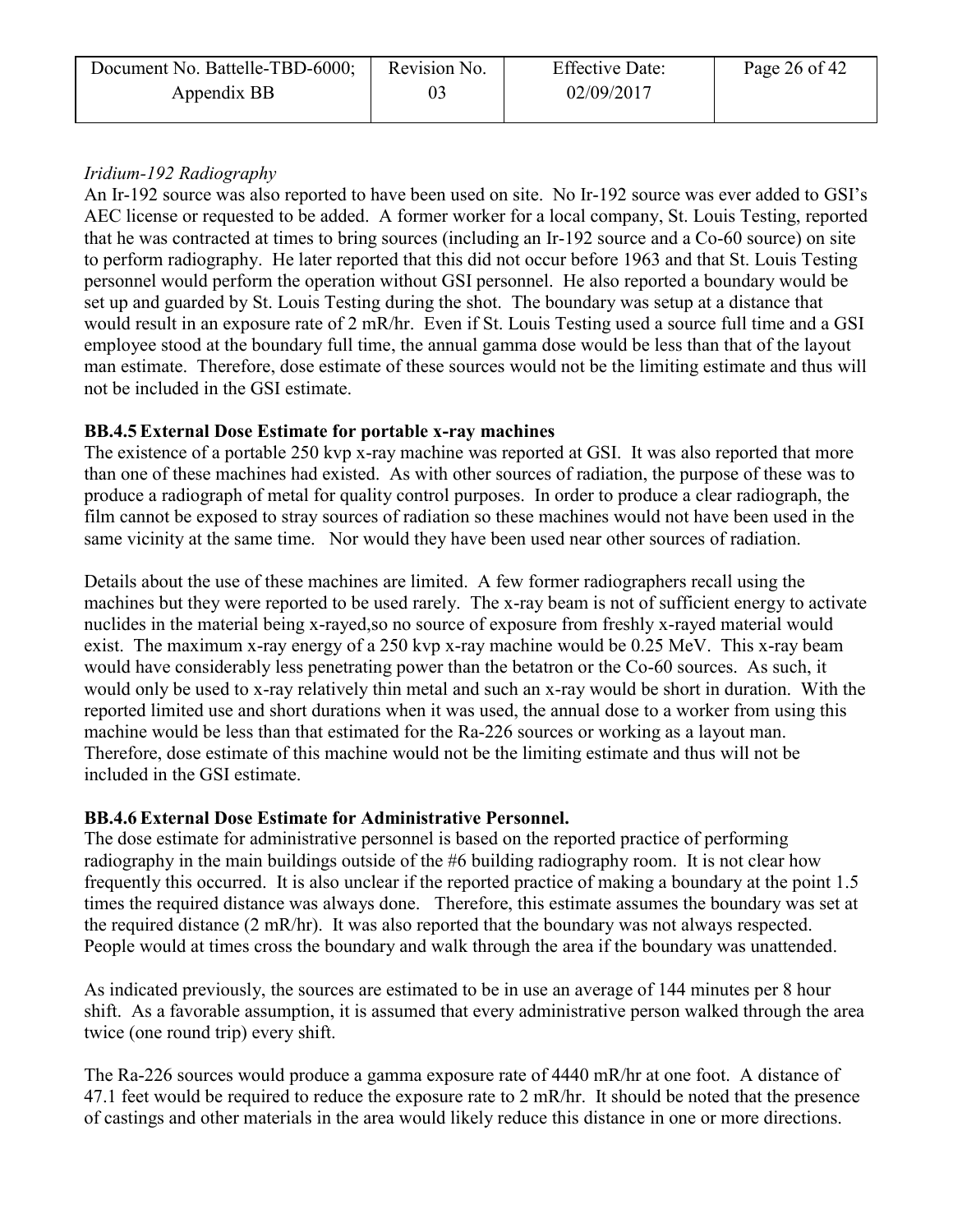| Document No. Battelle-TBD-6000; | Revision No. | <b>Effective Date:</b> | Page 27 of 42 |
|---------------------------------|--------------|------------------------|---------------|
| Appendix BB                     |              | 02/09/2017             |               |

However, assuming no shielding is favorable for this calculation. Since the purpose of traveling through the area would presumably be to take a shortcut through the restricted area, it is assumed that the person could have traveled through the area at any distance from the source within the restricted boundary. Therefore, the exposure for traveling through the area was calculated assuming the path took the person within 1 foot of the source (see Attachment A). The same calculation was performed assuming the person came within 2 feet, 3 feet, etc. of the source until all possibilities were calculated (in 1 foot increments). The average of these exposures was calculated, multiplied by 2 trips per shift and then multiplied by 406.25 shifts per year to arrive at an annual exposure of 84 mR.

It is also possible an administrative person stood at the boundary during the radiography. Since this estimate is intended for people that did not spend their entire work day in the production areas, assuming 100% occupancy would be unrealistic. A favorable estimate of 25% is therefore assumed. This is considered favorable because it does not imply they only spend 25% of their time in the production area, it only implies they spend 25% of their time next to a radiography boundary. The remaining time could have been elsewhere in the production area or outside of the production area in their normal work area. Since the sources were exposed an average of 144 minutes per shift and the exposure rate at the boundary was 2 mR/hr, the person could have received 487.5 mR per year during the 406.25 shifts per year. Combining this with the 84 mR received traveling through the area results in an exposure estimate of 571.5 mR per year.

### <span id="page-26-0"></span>**BB.4.7 External Dose Estimate Summary**

The limiting external dose estimates depend on the worker category as well as the year in which they worked and the organ of interest for dose reconstruction. The estimates derived above were derived with the intent to choose the highest single estimate for operators because it was assumed individual workers could not be placed in one particular operation or another. Radium radiography was the limiting estimate for most workers prior to 1963. However it was realized that the radium radiography examinations only took approximately 30% of the time during a shift and the remaining time could have been spent working in the betatron building (the next highest estimate). The 30% value represents the actual time the film was exposed and does not include the time to set up the shot or to travel to the location. If it is assumed at least 10 minutes is necessary for setting up and removing the film and other tasks associated with radium radiography to would total 100 minutes per shift. Combined with the 144 minutes of shot time, the radium radiography would account for approximately 50% of the shift. This estimate will assume that during one shift, a radiographer could perform all the radium radiography plus spend 50% of the shift in the betatron building performing radiography there. Therefore, the scenario of 100% radium radiography dose plus 50% of the betatron operator dose will be included as a possible scenario from which the limiting dose estimates are chosen. The limiting scenarios are summarized below.

### *Administrative Workers*

This exposure estimate is to be assigned for all years of AEC operations (October 1952 through June 1966). The years 1952 and 1966 are prorated for the partial year of operations. Partial years of employment within this time period should be prorated for each case. The dose should be assigned as 30 to 250 keV photons as a constant distribution. This estimate is assigned to Administrative Workers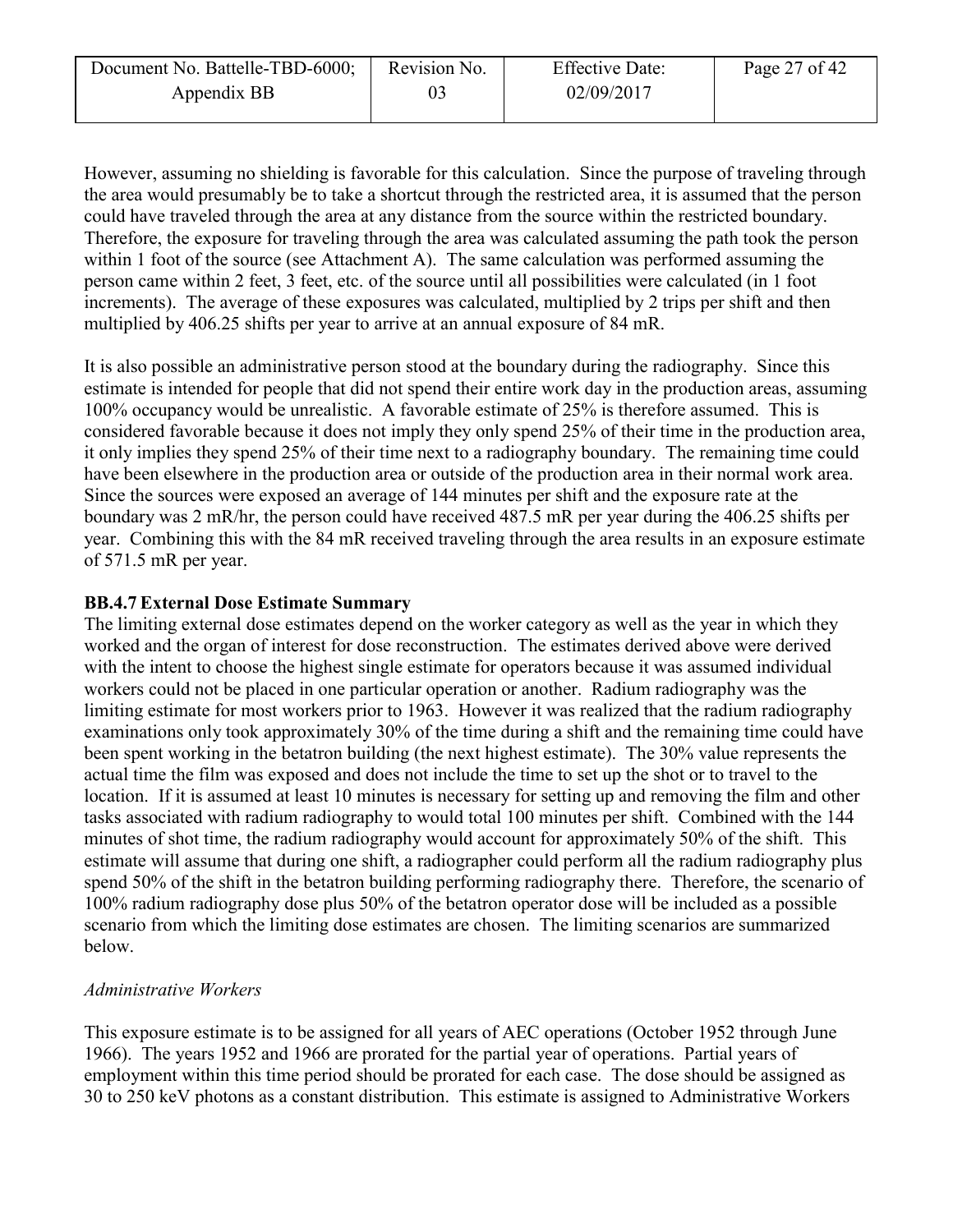| Document No. Battelle-TBD-6000; | Revision No. | <b>Effective Date:</b> | Page 28 of 42 |
|---------------------------------|--------------|------------------------|---------------|
| Appendix BB                     |              | 02/09/2017             |               |
|                                 |              |                        |               |

which are defined as anyone normally working in an office environment not routinely entering the production areas. All other employees will be assigned the dose estimate for Operators.

<span id="page-27-0"></span>Table 7 – Administrative Worker Exposure Estimate

| ∕ ear        | Gamma $(mR/yr)$ |
|--------------|-----------------|
| vears<br>All |                 |

### *Operators*

For Operators, the bounding estimate from the estimates derived above is used. Tables 8 and 9 provide those estimates. The bounding estimate in the early years at GSI is the exposure estimate to the Ra-226 radiographers. After 1962, the bounding estimate is the layout man dose estimate for most cases. In the case of the skin to the hands or forearms, the betatron operator dose estimate is limiting. This is due to the much larger beta dose estimate for handling uranium. For a case of multiple cancers, if one or more but not all of the cancers include the skin of the hands or forearms, the dose estimate should be from only one of the tables below. That is, it should not be assumed that the skin received the betatron operator dose while the other organs received the layout man dose. Both tables should be used to estimate the dose to each organ and the more favorable overall estimate used.

| Year | Gamma Dose (R/yr)          | <b>Neutron Dose</b> | <b>Beta Dose</b> | Source of Estimate |
|------|----------------------------|---------------------|------------------|--------------------|
|      |                            | (mrem/yr)           | (mrad/yr)        |                    |
|      | 15/11.345/6.279 (a)        |                     |                  | Radium source +    |
| 1952 | plus $5.112_{\text{ (b)}}$ | 54                  | 357              | 50% of betatron    |
|      | 15/11.345/6.279 (a)        |                     |                  | Radium source +    |
| 1953 | plus $5.112_{(b)}$         | 216                 | 1428             | 50% of betatron    |
|      | 15/11.345/6.279 (a)        |                     |                  | Radium source +    |
| 1954 | plus $5.112_{(b)}$         | 216                 | 1428             | 50% of betatron    |
|      | 15/11.345/6.279 (a)        |                     |                  | Radium source +    |
| 1955 | plus $5.112$ (b)           | 216                 | 1428             | 50% of betatron    |
|      | 15/ 9.69/ 6.279 (a)        |                     |                  | Radium source +    |
| 1956 | plus $5.112$ (b)           | 216                 | 1428             | 50% of betatron    |
|      | 15/ 9.69/ 6.279 (a)        |                     |                  | Radium source +    |
| 1957 | plus $5.112_{(b)}$         | 216                 | 1428             | 50% of betatron    |
|      | 15/9.69/6.279 (a)          |                     |                  | Radium source +    |
| 1958 | plus $5.112_{(b)}$         | 209                 | 1298             | 50% of betatron    |
|      | 15/ 9.69/ 6.279 (a)        |                     |                  | Radium source +    |
| 1959 | plus $5.112_{\text{ (b)}}$ | 207                 | 1244             | 50% of betatron    |
|      | 15/ 9.69/ 6.279 (a)        |                     |                  | Radium source +    |
| 1960 | plus $5.112_{\text{ (b)}}$ | 207                 | 1244             | 50% of betatron    |
|      | 12/ 9.69/ 6.279 (a)        |                     |                  | Radium source +    |
| 1961 | plus $5.112_{(b)}$         | 211                 | 1336             | 50% of betatron    |
|      | 12/ 9.69/ 6.279 (a)        |                     |                  | Radium source +    |
| 1962 | plus $5.112_{(b)}$         | 201                 | 1141             | 50% of betatron    |

<span id="page-27-1"></span>Table 8 – Operator Dose Estimate for Organs Other Than Skin of the Hands and Forearms (H&F)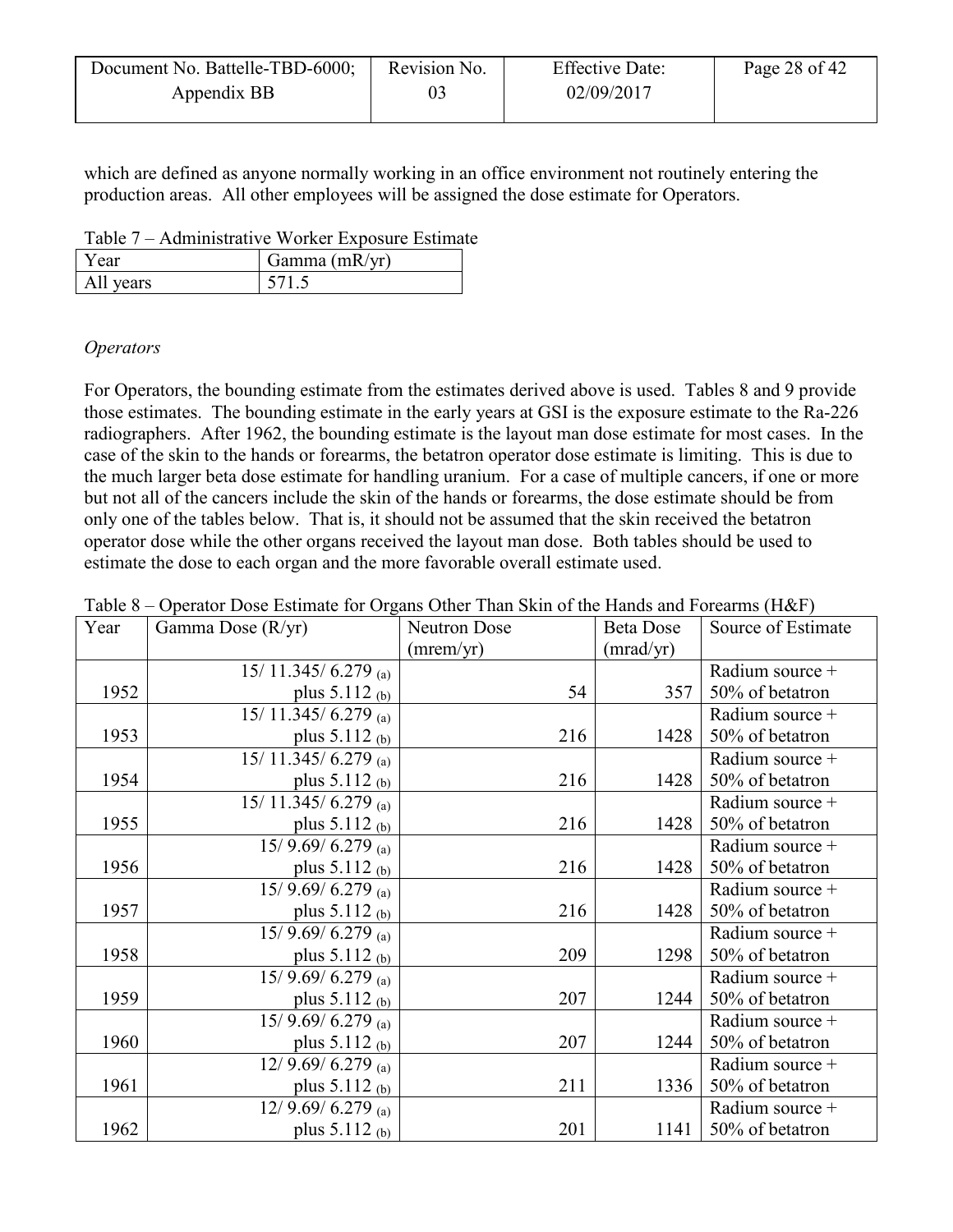| Document No. Battelle-TBD-6000; | Revision No. | <b>Effective Date:</b> | Page 29 of 42 |
|---------------------------------|--------------|------------------------|---------------|
| Appendix BB                     |              | 02/09/2017             |               |

| 963  | 9.002 | 751<br>IJΙ | 226 | Lavout man |
|------|-------|------------|-----|------------|
| 964  | 9.002 | 751        | 226 | Lavout man |
| 1965 | 9.002 | 751        | 226 | Lavout man |
| 966  | 4.501 | 376        | 113 | Layout man |

(a) Triangular distribution maximum/most likely/minimum

(b) 5.112 dose is actually rad/yr rather than R/yr and represent a constant distribution, PA geometry, air kerma, 30 kev photons

| r aviv s<br>Operator Dose Estimate for the SKIII of the Francis and Forearms (Free ) |                   |                     |                     |                          |
|--------------------------------------------------------------------------------------|-------------------|---------------------|---------------------|--------------------------|
| Year                                                                                 | Gamma Dose (R/yr) | <b>Neutron Dose</b> | Beta Dose (mrad/yr) | Source of Estimate       |
|                                                                                      | (a)               | (mrem/yr)           |                     |                          |
| 1952                                                                                 | 10.225            | 108                 | 7312                | <b>Betatron Operator</b> |
| 1953                                                                                 | 10.225            | 432                 | 29249               | <b>Betatron Operator</b> |
| 1954                                                                                 | 10.225            | 432                 | 29249               | <b>Betatron Operator</b> |
| 1955                                                                                 | 10.225            | 432                 | 29249               | <b>Betatron Operator</b> |
| 1956                                                                                 | 10.225            | 432                 | 29249               | <b>Betatron Operator</b> |
| 1957                                                                                 | 10.225            | 432                 | 29249               | <b>Betatron Operator</b> |
| 1958                                                                                 | 10.225            | 419                 | 24810               | <b>Betatron Operator</b> |
| 1959                                                                                 | 10.225            | 413                 | 22982               | <b>Betatron Operator</b> |
| 1960                                                                                 | 10.225            | 413                 | 22982               | <b>Betatron Operator</b> |
| 1961                                                                                 | 10.225            | 423                 | 26115               | <b>Betatron Operator</b> |
| 1962                                                                                 | 10.225            | 403                 | 19456               | <b>Betatron Operator</b> |
| 1963                                                                                 | 10.225            | 365                 | 6627                | <b>Betatron Operator</b> |
| 1964                                                                                 | 10.225            | 356                 | 3591                | <b>Betatron Operator</b> |
| 1965                                                                                 | 10.225            | 354                 | 3113                | <b>Betatron Operator</b> |
| 1966                                                                                 | 5.112             | 176                 | 1317                | <b>Betatron Operator</b> |

<span id="page-28-1"></span>Table 9 – Operator Dose Estimate for the Skin of the Hands and Forearms  $(H \& F)$ 

(a) 1952 to 1963 readings are actually rad/yr rather than R/yr and represent a constant distribution, PA geometry, air kerma, 30 kev photons

Except for the triangular distributions described in Table 8, all doses should be assigned as a constant distribution. Gamma doses should be assigned as 30 to 250 keV photons except for the 10.225 and 5.112 rad/yr doses from betatron operations. Those should be used with the 30 keV DCF for air kerma in the PA geometry. The 30 keV DCF is the maximum of the <30 keV range DCFs. Neutron doses should be assigned as <10 keV neutrons and beta doses should be assigned as >15 keV electrons.

### <span id="page-28-0"></span>**BB.5 Occupational Internal Dose**

The primary source of internal dose at GSI is handling uranium metal. No data was found related to occupational internal dose during AEC work at GSI. In addition, no records of air monitoring were found in the site research database. Since no intentional cutting, machining, or abrading of uranium was involved, there was a low potential for producing elevated air concentrations of uranium. Another source of potential internal dose is the grinding of steel castings soon after being x-rayed in the betatron. The betatron photons are of sufficient energy to interact with materials and cause the creation of radionuclides.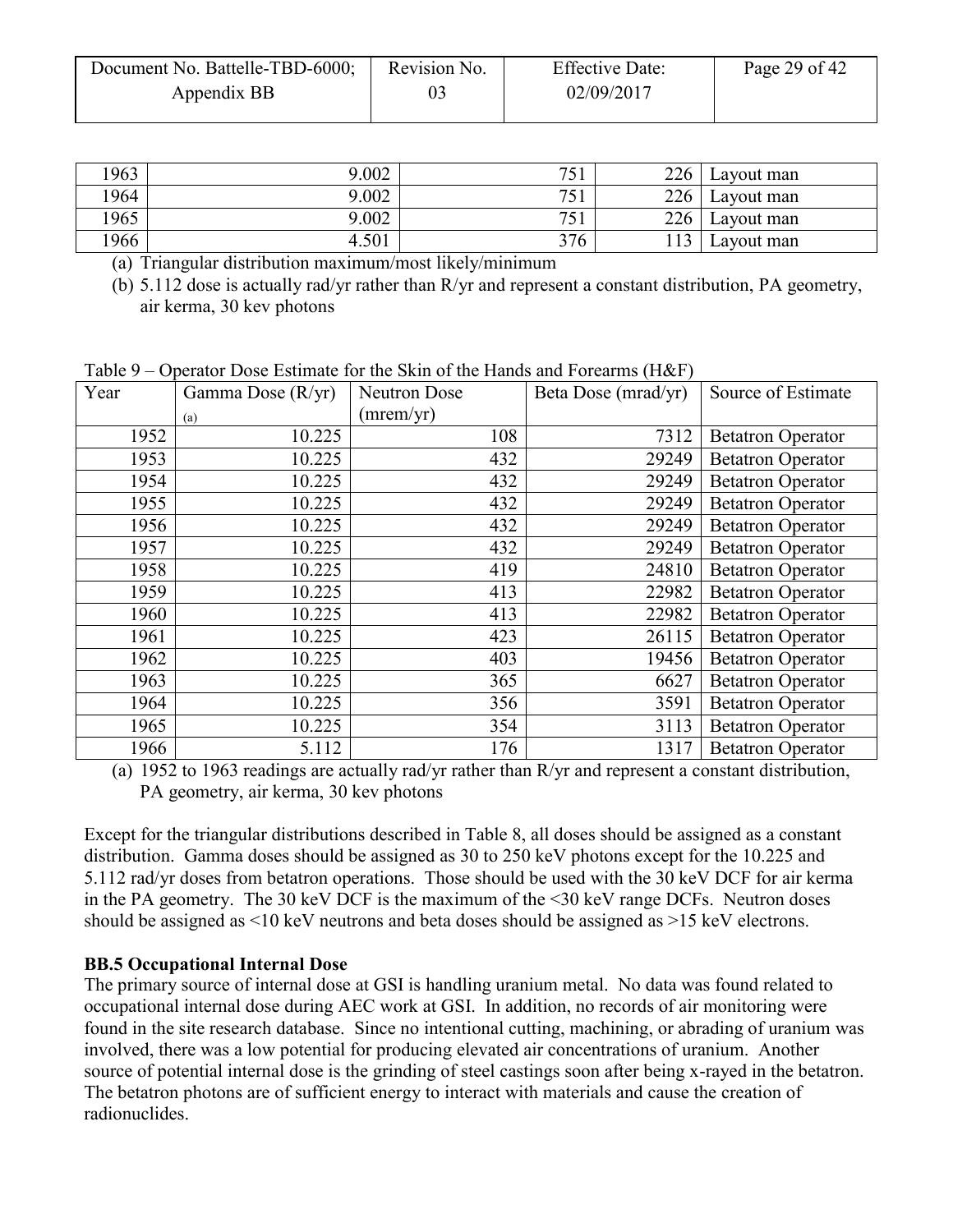| Document No. Battelle-TBD-6000; | Revision No. | <b>Effective Date:</b> | Page 30 of 42 |
|---------------------------------|--------------|------------------------|---------------|
| Appendix BB                     |              | 02/09/2017             |               |

### <span id="page-29-0"></span>**BB.5.1 Intakes from handling uranium metal**

Unlike many Atomic Weapons Employers (AWE) the AEC contracted work at GSI did not involve forming or shaping of uranium metal through processes such as rolling, machining, cutting, or straightening. The work at GSI consisted solely of taking x-rays of uranium metal that were used to evaluate the integrity of the cast uranium metal manufactured at Mallinckrodt Chemical Works. Thus, the only potential for generation of airborne uranium at GSI would be from the movement of the metal into position for the examination.

No air samples were found at GSI so data from the movement of uranium metal at other sites was compiled. Samples that may have been interfered with by other operations in the vicinity or associated with the movement of heated uranium metal were avoided since they would not be representative.

Twenty-five samples from three different sites were found to be representative of the airborne activity associated with the movement of cold (i.e., unheated**)** uranium metal. The samples represent several shapes and sizes of metal varying from one inch diameter by eight inch long slugs weighing a little over 4 pounds to 18 inch diameter by 18 inch long dingots weighing over 3000 pounds. An analysis of the airborne caused by moving these different forms found that the size and shape did not significantly affect the airborne concentration created by moving the metal (Attachment B).

The data reasonably fit a lognormal distribution with a geometric mean of 17.5  $dpm/m<sup>3</sup>$  and a geometric standard deviation of 2.29. This distribution has a 95<sup>th</sup> percentile of 68.7 dpm/m<sup>3</sup>. The 95<sup>th</sup> percentile will be used in this estimate and applied as a constant.

### <span id="page-29-1"></span>**BB.5.2 Intakes from Fission Products**

Intakes of fission products must also be considered. Because there are many different isotopes produced as fission products, it makes it difficult to estimate internal dose from this process. Internal dose from uranium is caused by a low dose-rate delivered over years. Many fission products on the other hand have a relatively short half-life so they do not deliver a dose for a long period of time.

An analysis conducted for revision 0 of this document determined that increasing the uranium airborne activity by 1% would be a favorable method of accounting for uranium fission and activation products. An independent review of this assessment agreed with NIOSH's conclusion (SC&A 2008). Therefore, this revision will increase the uranium airborne activity by 1% in all calculations.

### <span id="page-29-2"></span>**BB.5.3 Intakes from Activation products in Steel**

The purpose of x-raying steel castings was to detect internal flaws. Once found, they could be ground out and repaired. This implied the steel could be ground out soon after the x-ray while it is still radioactive, which would cause radioactive dust to be inhaled by the person grinding the casing. To estimate this intake pathway the layout man's work scenario was utilized. It was assumed that someone was grinding on the freshly x-rayed casting the entire time and that the airborne concentration produced during the grinding was 4 mg/m<sup>3</sup>. The 4 mg/m<sup>3</sup> was derived from Table 7.5 of TBD-6000 which lists uranium airborne concentrations from uranium machining operations. Of the three grinding operations, centerless grinding had the highest results of 4000 to 5000  $dpm/m<sup>3</sup>$ . This equates to a mass concentration 3.571 mg/  $m^3$  to 4.286 mg/  $m^3$ .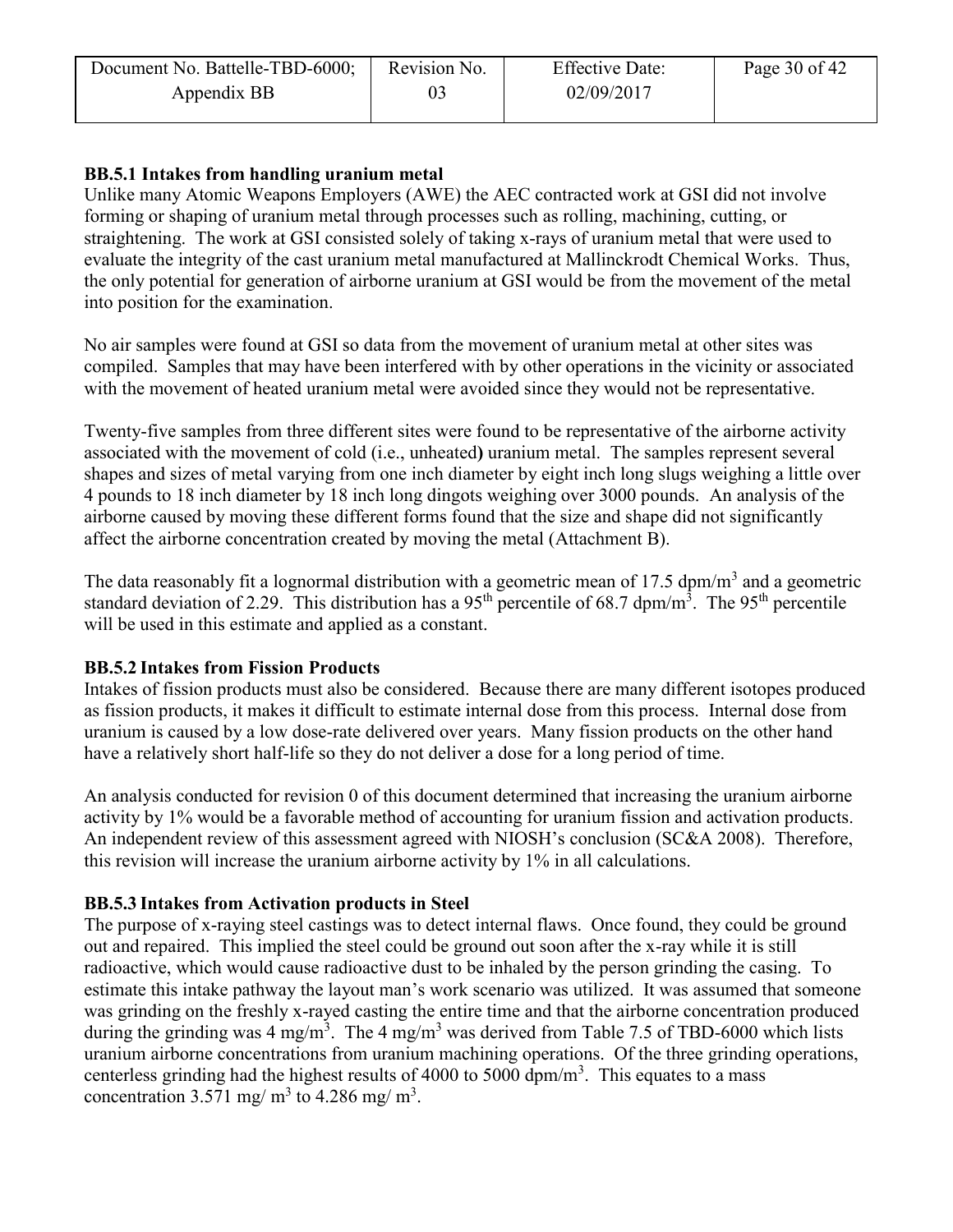| Document No. Battelle-TBD-6000; | Revision No. | <b>Effective Date:</b> | Page 31 of $42$ |
|---------------------------------|--------------|------------------------|-----------------|
| Appendix BB                     |              | 02/09/2017             |                 |

The steel was assumed to be x-rayed with the betatron for 30 continuous hours prior to the layout man working on the casting. MCNP was used to determine the production rate of radionuclides in HY-80 steel and the specific activity of each radionuclide in the steel was determined. The activity was allowed to decay after the shot. It was assumed  $4 \text{ mg/m}^3$  of steel was always in the air from the casting and inhaled. This intake resulted in an annual internal dose less than one mrem for all organs. Therefore, no internal dose will be assigned from the inhalation of steel.

### <span id="page-30-0"></span>**BB.5.4 Summary of Intakes of Radioactive Material**

Based on worker input, x-ray shots of uranium took 60 minutes each with 15 minutes between them. Furthermore, it was reported that 4 shots were taken on each piece of uranium. This implies the uranium was being moved only about 5% of the time the uranium was in the building (15 minutes out of 300 minutes). Since the uranium had to be properly positioned in the betatron building and not just moved, it may be reasonable to think that the manipulation of the uranium in the betatron building took more time than moving the same uranium to and from the building. That would imply the time involved in moving uranium around the site would be less than 5% of the time it was in the betatron building.

However, there are several possibilities that could change that assumption. First, it is possible the handling inside the betatron building was more efficient than outside even if inside work involved proper placement and not just movement. Second, it is possible the uranium was moved from conveyance to conveyance within the site (fork truck, rail car, crane, etc.) thus representing multiple episodes of handling rather than once in each direction. It should however be noted that it is unlikely this occurred in one area. More likely, the uranium would be moved some distance with each conveyance before being transferred to another conveyance and airborne activity would thus not accumulate in a single area. Lastly, it is possible that while the uranium is being moved on a conveyance, additional airborne activity could be produced by vibrations. Again however, this would not occur in a single area but rather all along the path.

With these uncertainties in mind, this estimate will assume workers are exposed to uranium airborne contamination as if the uranium were handled 100% of the uranium contract time. The uranium contract times vary by year as described in Table 2. The airborne concentration is assumed to be the 95<sup>th</sup> percentile of the uranium handling airborne distribution discussed in section BB.5.1. That value was increased by 1% to account for fission product activity (section BB.5.2). The annual intake was divided by 365 days per year to derive an intake rate per calendar day. The intake values are presented in Table 10.

In between uranium work episodes, it is still possible to create uranium airborne contamination by resuspending any uranium surface contamination left behind by the uranium handling. Intakes from this scenario were calculated by first estimating the surface contamination by assuming the uranium airborne was deposited at a rate of 0.00075 m/s for 30 days. A resuspension factor of  $1E-5$  m<sup>-1</sup> was then used to calculate the airborne concentration due to resuspension. This concentration was assumed to be inhaled 100% of the time during the operational period. The value was converted to dpm per calendar day and is presented in Table 10.

Intakes due to ingesting uranium contamination were also calculated. The ingestion intake was calculated using OCAS-TIB-009. The airborne value used in that calculation was the average airborne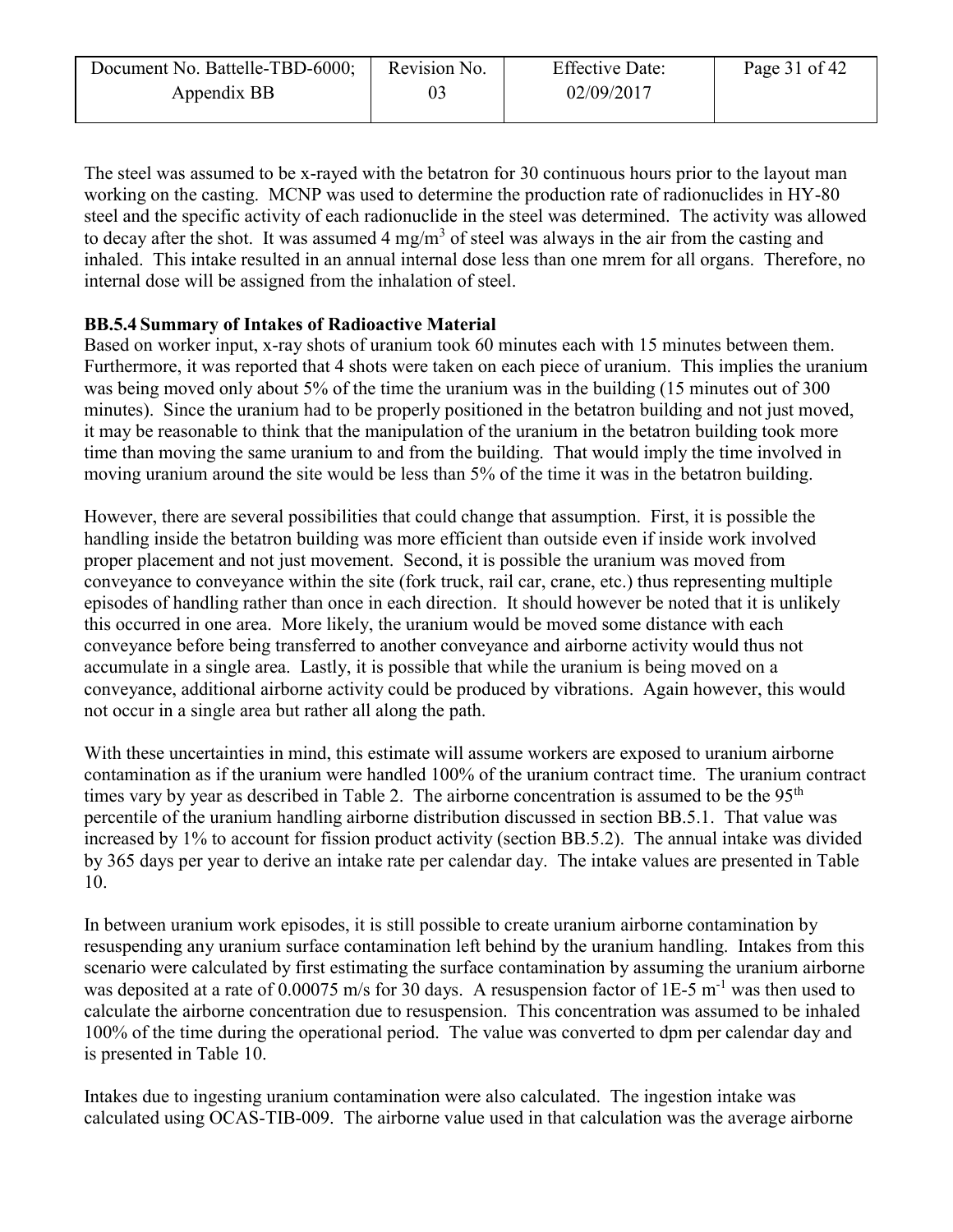| Document No. Battelle-TBD-6000; | Revision No. | <b>Effective Date:</b> | Page 32 of 42 |
|---------------------------------|--------------|------------------------|---------------|
| Appendix BB                     | 03           | 02/09/2017             |               |

activity to which an operator was exposed. That is, the highest inhalation rate calculated (114.22 dpm/day) was converted to the equivalent airborne activity that would produce that intake rate if inhaled full time. The ingestion rate based on the highest inhalation rate is used for each year. These values are included in Table 10.

Start Date End Date Uranium work (hrs/yr) Metal handling Inhalation (dpm/day) Resuspension inhalation (dpm/day) Total inhalation (dpm/day) Ingestion (dpm/day) 10/1/1952 12/31/1957 437.5 99.80 14.41 114.22 2.38 1/1/1958 12/31/1958 366.7 83.64 14.41 98.06 2.38  $1/1/1959$   $12/31/1959$   $337.5$   $76.99$   $14.41$   $91.40$   $2.38$  $1/1/1960$   $12/31/1960$   $337.5$   $76.99$   $14.41$  91.40 2.38 1/1/1961 12/31/1961 387.5 88.40 14.41 102.81 2.38 1/1/1962 12/31/1962 281.3 64.16 14.41 78.57 2.38 1/1/1963 12/31/1963 76.6 17.47 14.41 31.88 2.38 1/1/1964 12/31/1964 28.1 6.42 14.41 20.83 2.38 1/1/1965 12/31/1965 20.5 4.67 14.41 19.09 2.38 1/1/1966 6/30/1966 6.4 2.96 14.41 17.37 2.38

<span id="page-31-1"></span>Table 10 – Intake Estimate

# <span id="page-31-0"></span>**BB.6 Residual Contamination**

After uranium operations ended at GSI, uranium contamination may have been left behind on surfaces. This residual contamination would cause external and internal doses to be received by workers even after the uranium work ended. In 1989 the old betatron building was surveyed to check for residual contamination (ORNL 1990). Later the new betatron building was surveyed and in 1993, a short decontamination effort removed any detectable contamination (DOE 1994). A residual contamination period for GSI is designated from 7/1/1966 to 12/31/1993 (DOE web site).

The internal dose estimate for the operational period included inhalation and ingestion intakes from surface contamination. With no indication of a decontamination effort or a cleanup, it is assumed that these levels of inhalation and ingestion continued into the residual period. This level is assumed from 7/1/1966 to 12/31/1967. After that, the level is assumed to decrease at a rate of 0.00067 per day in accordance with ORAUT-OTIB-0070. The calculated values by year are included in Table 11.

Using contamination levels derived in section BB.5.4 and the conversation factor contained in Battelle-TBD-6000, an annual photon and beta dose can be calculated to be 0.173 mR/yr and 16.7 mrad/yr respectively. However, a 1989 survey of the old betatron also included a dose rate survey of the building. While most measurements were consistent with background levels of radiation, a vacuum cleaner in one corner measured 90  $\mu$ R/hr on contact. This represents a radiation dose higher than that from the surface contamination levels calculated above. It is possible some uranium was vacuumed and thus concentrated in this localized area causing a localized dose rate higher than what would be expected if the contamination were distributed. Also, in that scenario, the depletion factor from ORAUT-OTIB-0070 would not be applicable. In order to account for this possibility, this estimate assumes someone is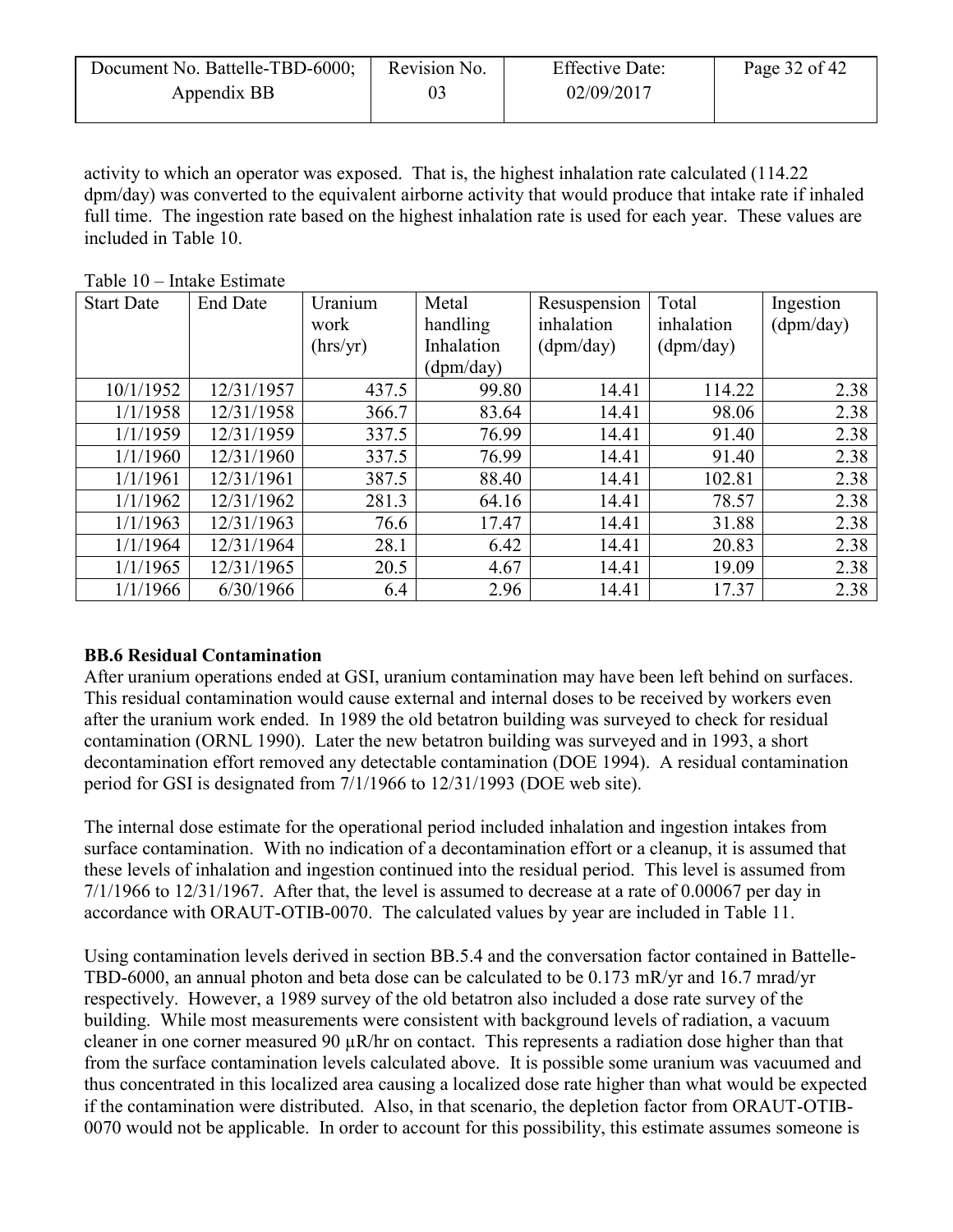| Document No. Battelle-TBD-6000; | Revision No. | <b>Effective Date:</b> | Page 33 of 42 |
|---------------------------------|--------------|------------------------|---------------|
| Appendix BB                     |              | 02/09/2017             |               |

in contact with this vacuum cleaner for 3250 hours per year, resulting in an annual dose of 292.5 mR. This value will be assigned to each year of exposure during the residual contamination period as a constant distribution. The energy should be assumed to be 50% greater than 250 keV and 50% 30 to 250 keV. Since in this scenario the vacuum cleaner would stop beta particles the beta dose rate is considered zero in the residual period. It should be noted that this dose is more favorable than the combined photon and beta dose calculated from a distributed source.

<span id="page-32-0"></span>Since both internal and external estimates are based on bounding scenarios, doses calculated will be entered into IREP as a constant.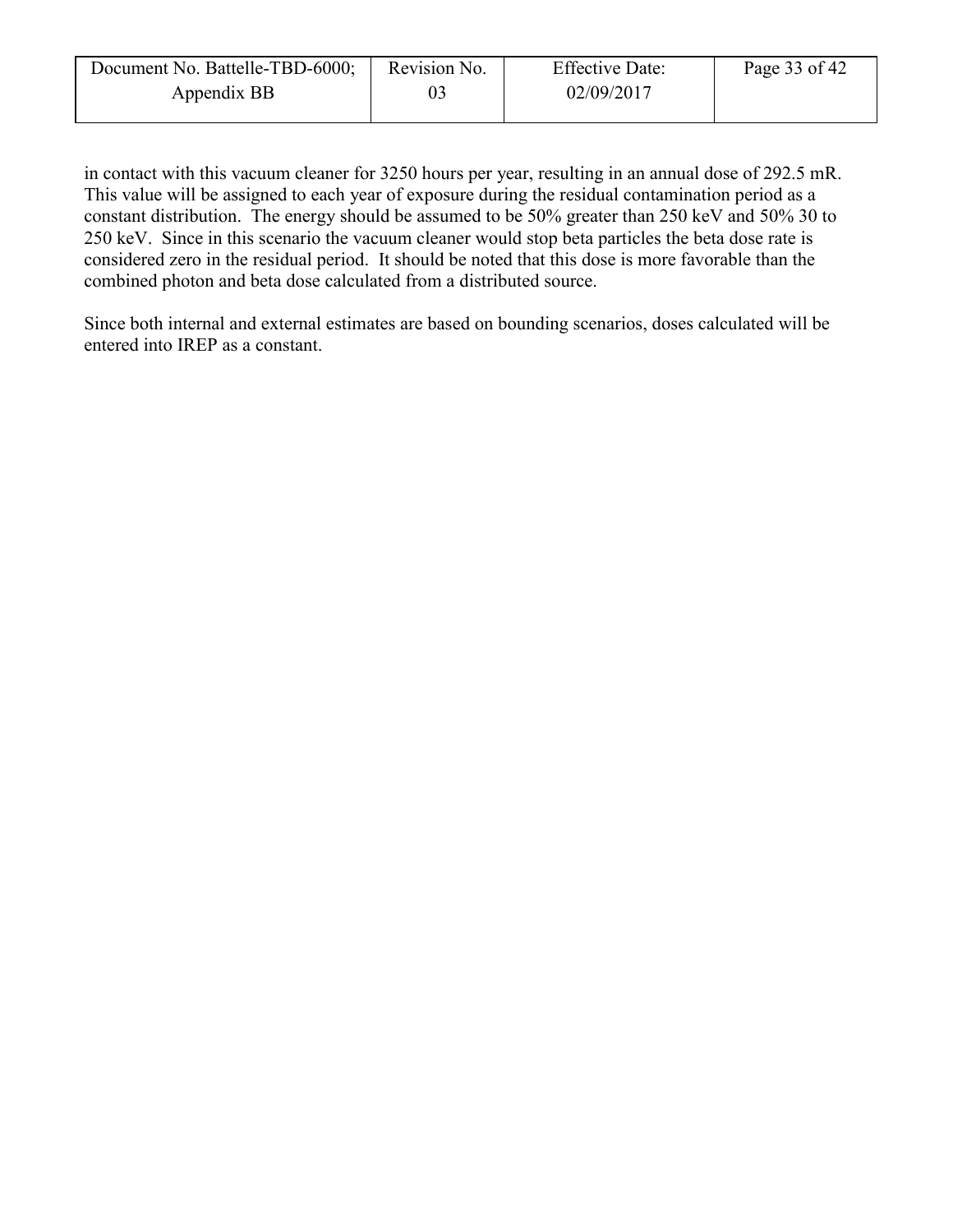| Document No. Battelle-TBD-6000; | Revision No. | <b>Effective Date:</b> | Page 34 of 42 |
|---------------------------------|--------------|------------------------|---------------|
| Appendix BB                     |              | 02/09/2017             |               |
|                                 |              |                        |               |

Table 11 – Residual Period Dose Estimate

<span id="page-33-0"></span>

| <b>Start Date</b> | <b>End Date</b> | Inhalation | Ingestion | <b>External Photon</b> |
|-------------------|-----------------|------------|-----------|------------------------|
|                   |                 | (dpm/day)  | (dpm/day) | (mR/yr)                |
| 7/1/1966          | 12/31/1967      | 14.41      | 2.38      | 292.5                  |
| 1/1/1968          | 12/31/1968      | 11.29      | 1.86      | 292.5                  |
| 1/1/1969          | 12/31/1969      | 8.84       | 1.46      | 292.5                  |
| 1/1/1970          | 12/31/1970      | 6.92       | 1.14      | 292.5                  |
| 1/1/1971          | 12/31/1971      | 5.42       | 0.89      | 292.5                  |
| 1/1/1972          | 12/31/1972      | 4.24       | 0.70      | 292.5                  |
| 1/1/1973          | 12/31/1973      | 3.32       | 0.55      | 292.5                  |
| 1/1/1974          | 12/31/1974      | 2.60       | 0.43      | 292.5                  |
| 1/1/1975          | 12/31/1975      | 2.04       | 0.34      | 292.5                  |
| 1/1/1976          | 12/31/1976      | 1.60       | 0.26      | 292.5                  |
| 1/1/1977          | 12/31/1977      | 1.25       | 0.21      | 292.5                  |
| 1/1/1978          | 12/31/1978      | 0.98       | 0.16      | $\overline{292.5}$     |
| 1/1/1979          | 12/31/1979      | 0.77       | 0.13      | 292.5                  |
| 1/1/1980          | 12/31/1980      | 0.60       | 0.10      | 292.5                  |
| 1/1/1981          | 12/31/1981      | 0.47       | 0.08      | 292.5                  |
| 1/1/1982          | 12/31/1982      | 0.37       | 0.06      | 292.5                  |
| 1/1/1983          | 12/31/1983      | 0.29       | 0.05      | $\overline{292.5}$     |
| 1/1/1984          | 12/31/1984      | 0.23       | 0.04      | 292.5                  |
| 1/1/1985          | 12/31/1985      | 0.18       | 0.03      | $\overline{292.5}$     |
| 1/1/1986          | 12/31/1986      | 0.14       | 0.02      | 292.5                  |
| 1/1/1987          | 12/31/1987      | 0.11       | 0.02      | 292.5                  |
| 1/1/1988          | 12/31/1988      | 0.08       | 0.01      | 292.5                  |
| 1/1/1989          | 12/31/1989      | 0.07       | 0.01      | 292.5                  |
| 1/1/1990          | 12/31/1990      | 0.05       | 0.01      | $\overline{292.5}$     |
| 1/1/1991          | 12/31/1991      | 0.04       | 0.01      | 292.5                  |
| 1/1/1992          | 12/31/1992      | 0.03       | 0.01      | 292.5                  |
| 1/1/1993          | 12/31/1993      | 0.02       | 0.00      | 292.5                  |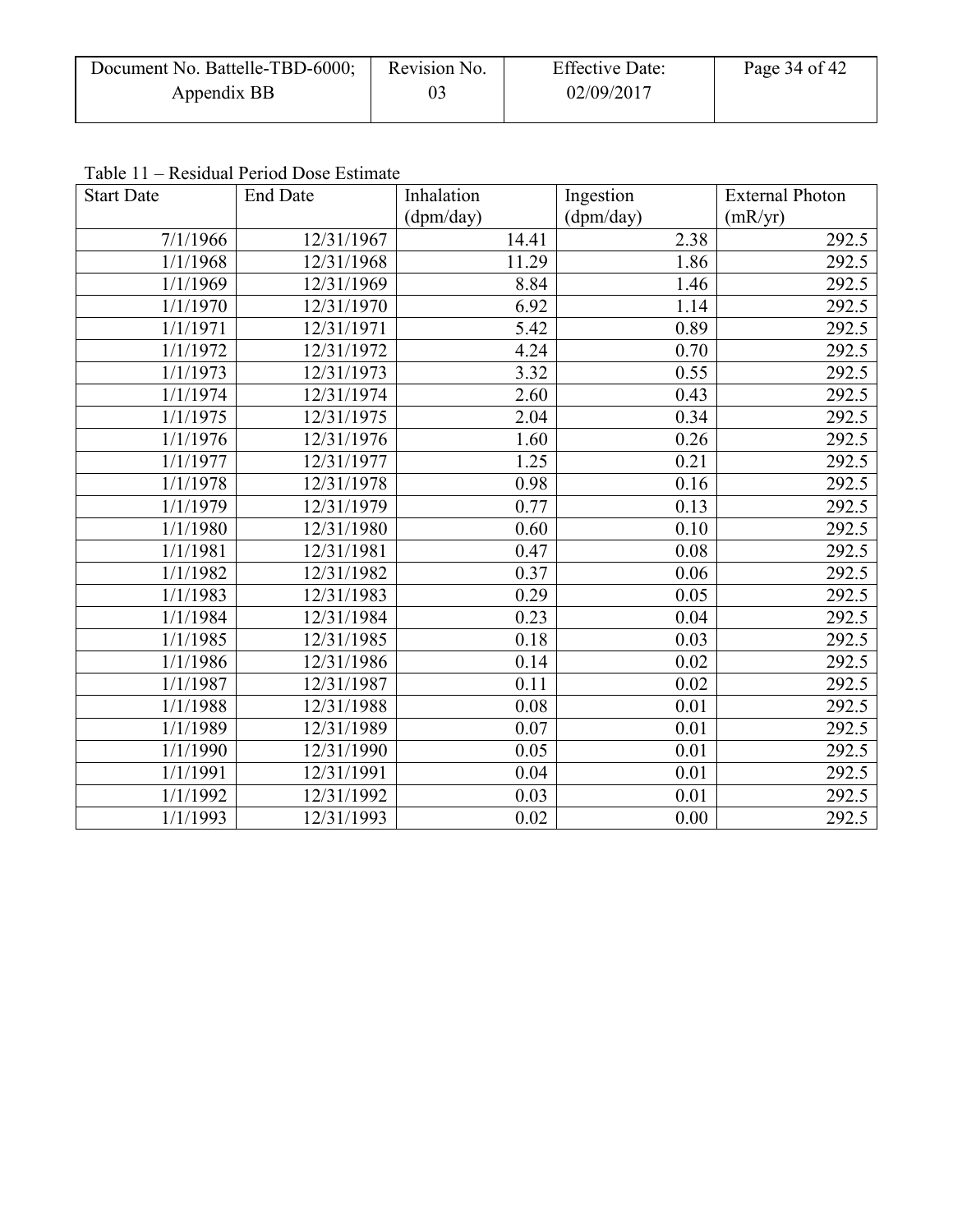| Document No. Battelle-TBD-6000; | Revision No. | <b>Effective Date:</b> | Page 35 of 42 |
|---------------------------------|--------------|------------------------|---------------|
| Appendix BB                     |              | 02/09/2017             |               |

#### **BB.7 References**

AEC 1960, Atomic Energy Commission, Title 10 – Atomic Energy; Chapter 1 – Atomic Energy Commission: Part 20 – Standards for Protection against Radiation. *Federal Register*, 22(19), 548-554.

AEC 1962, Atomic Energy Commission, *Application for Byproduct Material License with Attachments*, ML093431334, SRDB 102269, March 7, 1962.

AEC 1962a, Atomic Energy Commission, *Compliance Inspection Report,* General Steel Industries, License number 12-8271-1, ML093431295, SRDB 102258, November 21, 1962.

AEC 1963, Atomic Energy Commission, *Application for Byproduct Material License*, Amendment No. 5, ML093451452, SRDB 102283, February 14, 1968.

AEC 1968, Atomic Energy Commission, *Byproduct Material License*, ML093451491, SRDB 102284, February 15, 1963.

DCAS 2011, Division of Compensation Analysis and Support, *Battelle-TBD-6000 Appendix BB General Steel Industries, Dose Estimates for Portable Radiography Sources*, August 2011, <http://www.cdc.gov/niosh/ocas/pdfs/dps/dc-gsidpradsrc0811.pdf>

DCAS GSI web page, Division of Compensation Analysis and Support web page providing various white papers pertaining to GSI.<http://www.cdc.gov/niosh/ocas/gsi.html>

DOE 1991, U.S. Department of Energy, Office of Environmental Restoration, *Designation Summary for the Granite City Steel Division in Granite City, Illinois*, SRDB 10441, September 1991

DOE 1994, Department of Energy, *Certification Docket for the Remedial Action Performed at the Granite City Site in Granite City, Illinois, June 1993*, SRDB 10451, September 1994

DOE Web Site, DOE Office of Health, Safety and Security, EEOICPA web site. <http://www.hss.energy.gov/healthsafety/fwsp/advocacy/faclist/findfacility.cfm>

ICRP 1996, International Commission on Radiological Protection *.* "Conversion Coefficients for use in Radiological Protection against External Radiation," ICRP Publication 74. *Annals of the ICRP*, *26* (3/4). Tarrytown, NY: Elsevier Science, Inc.

Landauer 1964, 1964 Landauer film badge reports for GSI, SRDB 41708, 1964

Landauer 1965, 1965 Landauer film badge reports for GSI, SRDB 41662, 1965

Landauer 1966, 1966 Landauer film badge reports for GSI, SRDB 41663, 1966

Landauer 1967, 1967 Landauer film badge reports for GSI, SRDB 41664, 1967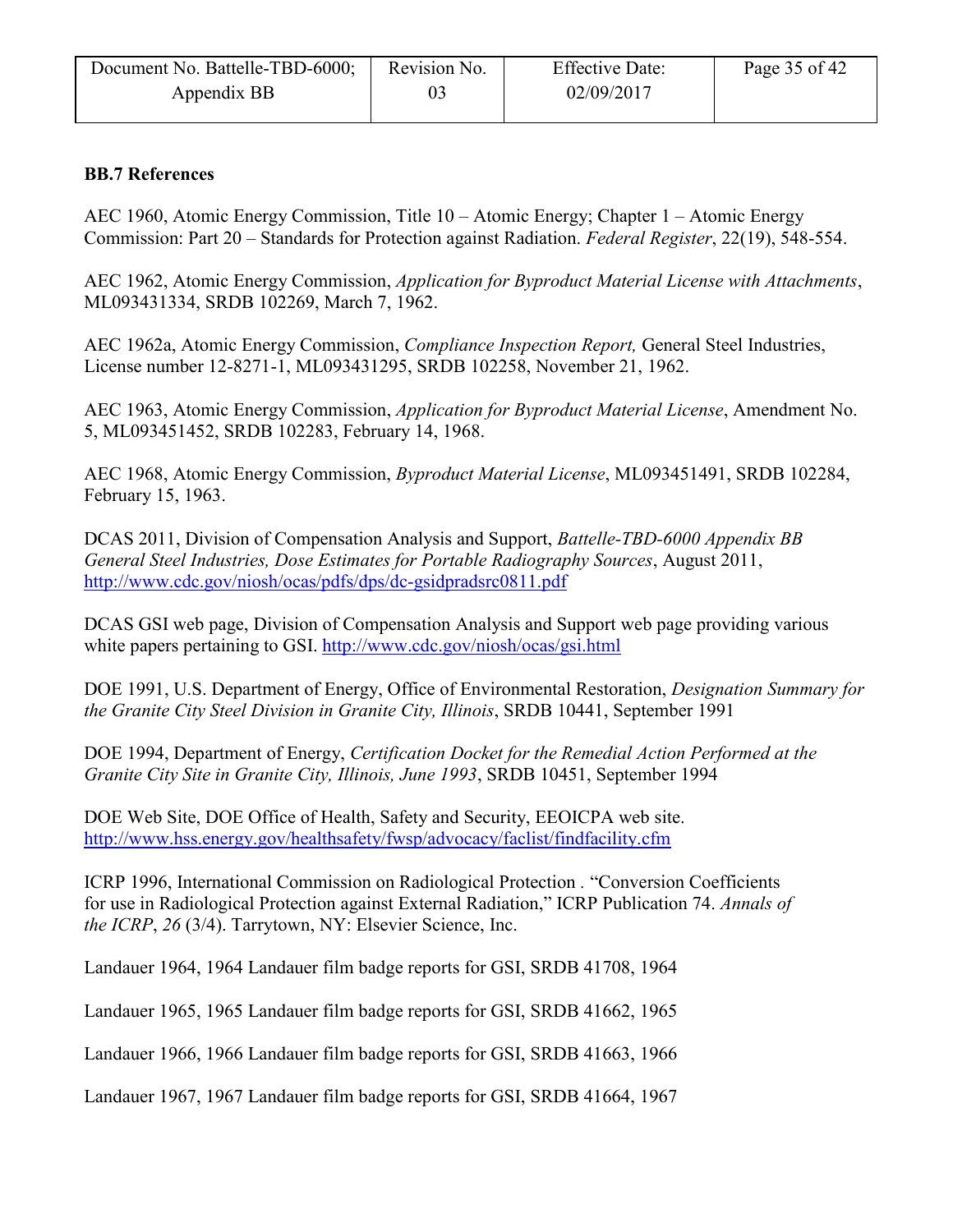| Document No. Battelle-TBD-6000; | Revision No. | <b>Effective Date:</b> | Page 36 of 42 |
|---------------------------------|--------------|------------------------|---------------|
| Appendix BB                     | 03           | 02/09/2017             |               |

Landauer 1968, 1968 Landauer film badge reports for GSI, SRDB 41665, 1968

Landauer 1969, 1969 Landauer film badge reports for GSI, SRDB 41666, 1969

Landauer 1970, 1970 Landauer film badge reports for GSI, SRDB 41667, 1970

Landauer 1971, 1971 Landauer film badge reports for GSI, SRDB 41668, 1971

Landauer 1972, 1972 Landauer film badge reports for GSI, SRDB 41669, 1972

Landauer 1973, 1973 Landauer film badge reports for GSI, SRDB 41670, 1973

Letter 2007, *Correspondence with Dr. Samuel Glover*, SRDB 34933, May 2007

Mallinckrodt 1958-1965, Mallinckrodt Chemical Works, Various Purchase Orders. U-52538-C, U-57809-M, U-55125-M, U-00045-M, U-00211-M, U-00339-M, U-00399-M, U-00497-M, 00623-L, SRDB 10443, 45104, 45106, 45108, 45110, 45124, 45125, 45126, 45127, 1958 through 1965.

Mason 1962, *Letter to James Mason*, ML093431291, SRDB 102254, March 7, 1962

Minutes 2007, Meeting Minutes, *Dr. Robert Anigstein of Sanford Cohen & Associates (SC&A) Interviewing Former Employees of General Steel Industries (GSI)*, SRDB 47970, October 9, 2007

NBS 1949, National Bureau of Standards (NBS), Department of Commerce (U.S.), *Medical X-ray Protection up to Two Million Volts: Handbook 41*, 1949

NCC 1962, Nuclear Consultants Corp., *Area Radiation Survey of the Radiographic Exposure Facility at General Steel Industries*, ML093431294, SRDB 102257, August 14, 1962

ORAU Collection, Oak Ridge Associated Universities (ORAU), Radium Industrial Radiography Source (ca. 1940s), Oak Ridge Health Physics Historical Instrumentation Museum Collection, last updated May 10, 2011, <http://www.orau.org/ptp/collection/Sources/radiumradiog.htm>

ORNL 1990, Oak Ridge National Laboratory, *Results of the Radiological Survey at the Granite City Steel Facility, Granite City, Illinois. ORNL/RASA-89/10*, SRDB 10425, July 1990

Putzier 1982, Putzier, E. A., *The Past 30 Years at Rocky Flats: A Summary of Experiences and Observations at Rocky Flats Plant Over the Past 30 Years with Emphasis on Health and Safety*, Rockwell International Energy Systems Group, Rocky Flats Plant, SRDB 4632, 1982.

SC&A 2008, Sanford Cohen & Associates*, Review of "Site Profiles for Atomic Weapons Employers That Worked Uranium and Thorium Metals – Appendix BB: General Steel Industries," Battelle-TBD-6000, Appendix BB, Rev. 0*, April 2008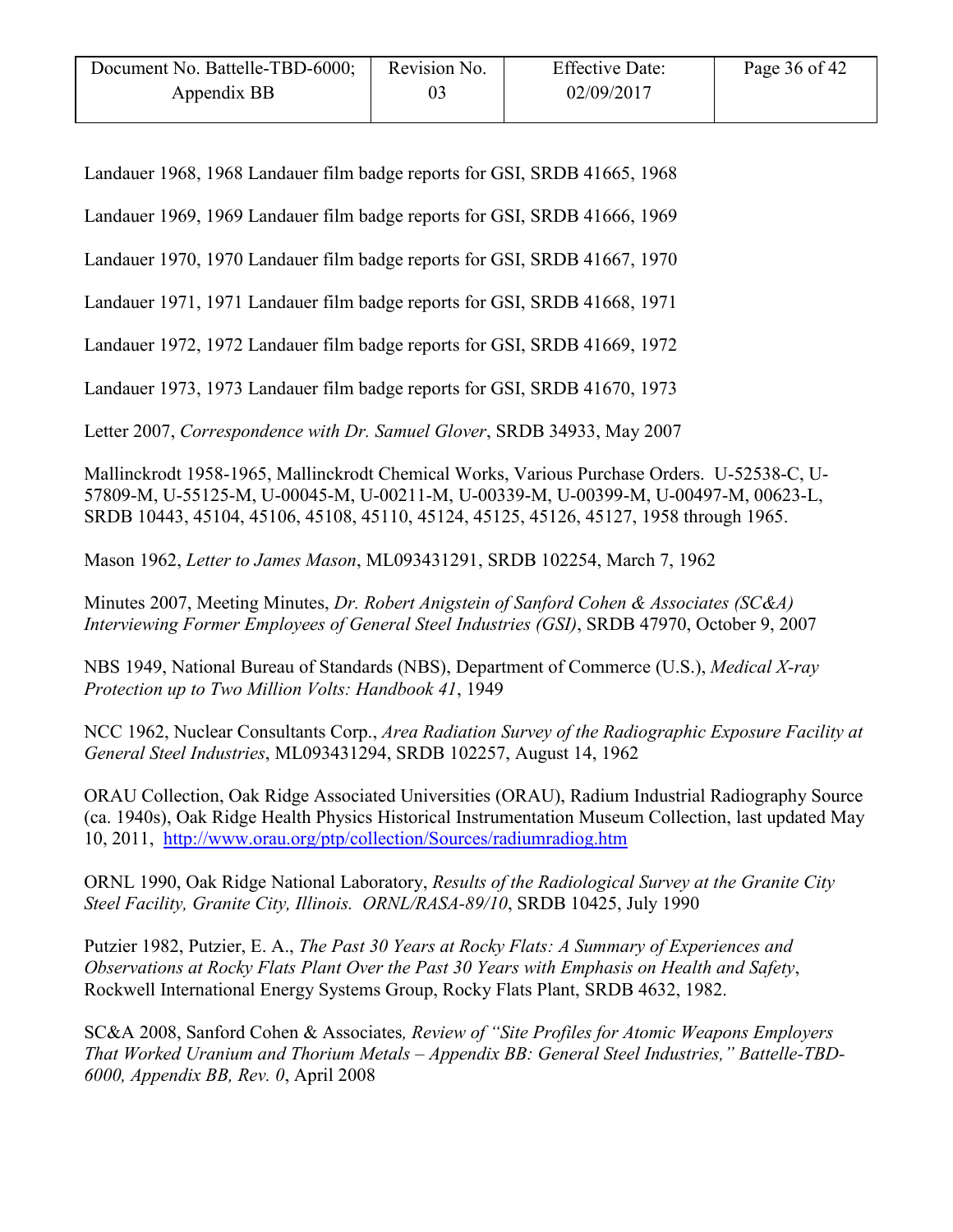| Document No. Battelle-TBD-6000; | Revision No. | <b>Effective Date:</b> | Page 37 of 42 |
|---------------------------------|--------------|------------------------|---------------|
| Appendix BB                     |              | 02/09/2017             |               |

SC&A 2011, Sanford Cohen & Associates*, Update on the Use of Sealed Radioactive Sources at General Steel Industries*, October 2011

SC&A 2014, Sanford Cohen & Associates*, Update of Doses from External Exposure at General Steel Industries*, January 12, 2014

Simmons Cooper 2006, LLC, *GSI Affidavit Testimony*, SRDB 47972, July 7, 2006

MCNP6.1, T. Goorley, et al., Initial MCNP6 Release Overview, Nuclear Technology, 180, pp 298-315 (Dec 2012)

MCNPX, D.B. Pelowitz, Ed., MCNPX Users Manual version 2.7.0 LA-UR-03-1987 (2003).

Transcript 2009, Transcript of the TBD-6000/6001 Work Group of the Advisory Board on Radiation and Worker Health, SRDB 124168, October 14, 2009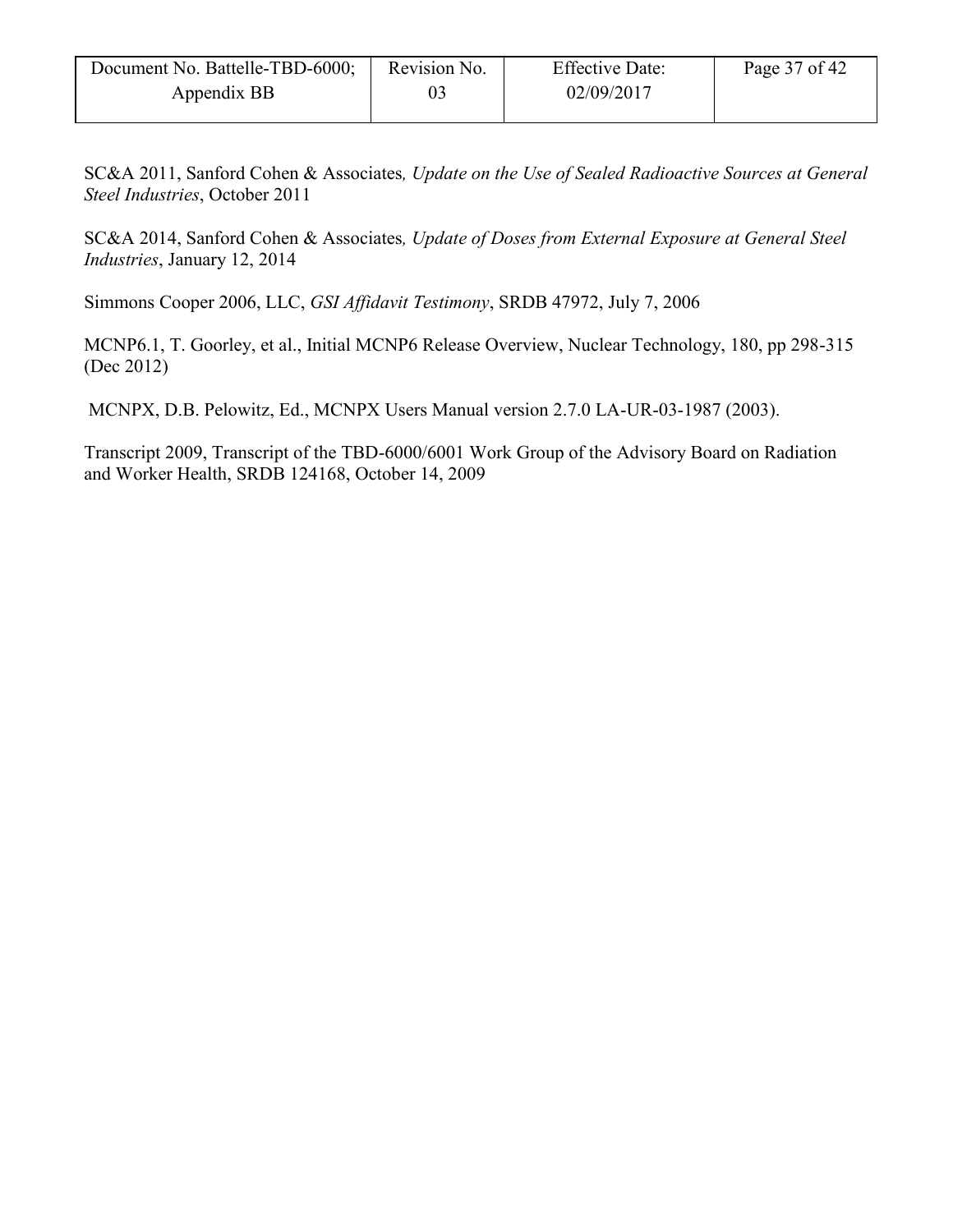| Document No. Battelle-TBD-6000; | Revision No. | <b>Effective Date:</b> | Page 38 of 42 |
|---------------------------------|--------------|------------------------|---------------|
| Appendix BB                     |              | 02/09/2017             |               |

<span id="page-37-0"></span>![](_page_37_Figure_1.jpeg)

![](_page_37_Figure_2.jpeg)

The dose received by an individual walking through a radiography area can be calculated using the diagram provided above. The source is represented by the center of the circle while the circle represents the delineated boundary of the radiography area. The horizontal arrow represents the path taken by the individual through the delineated area. The closest distance the person come to the source is indicated as Ro and the distance from the source at any time t is  $R(t)$ .

The distance between the individual and the source can then be expressed as:

 $R^2(t) = Ro^2 + X^2(t)$ 

Or

 $R^2(t) = Ro^2 + V^2 * t^2$ 

Where V is the velocity at which the person is walking.

The dose rate at any time, DR(t), can be expressed as:

 $DR(t) = DRo * Ro^2 / R^2(t)$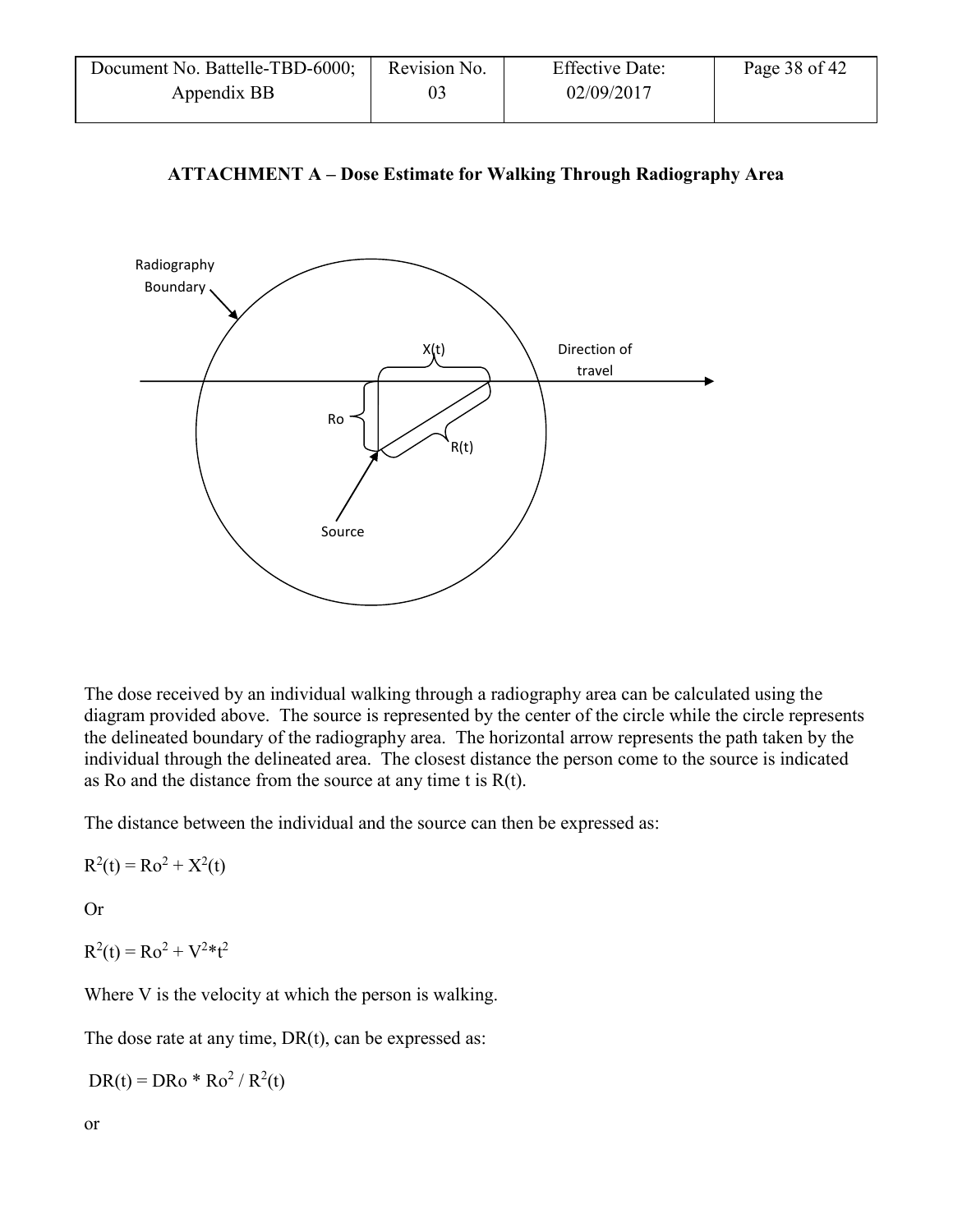| Document No. Battelle-TBD-6000; | Revision No. | <b>Effective Date:</b> | Page 39 of 42 |
|---------------------------------|--------------|------------------------|---------------|
| Appendix BB                     |              | 02/09/2017             |               |

$$
DR(t) = DRo * Ro2 / (Ro2 + V2*t2)
$$

The dose received by walking through the area is then:

Dose = 
$$
2 \int_{0}^{t} DRo*Ro^2 / (Ro^2 + V^2 * t^2) dt
$$

With  $t = 0$  at the time the person is closest to the source and  $t = t$  when the boundary of the radiography area is reached.

This equation can be approximated as:

$$
Dose = \frac{2 * DRo * Ro^2}{\sqrt{Ro^2 * \gamma^2}} * ATAN(\frac{t * \sqrt{Ro^2 * \gamma^2}}{Ro^2})
$$

The time t required to walk through the area varies as Ro changes. That is, it depends whether the person is walking through the middle of the area or cutting through the outer edge. Since DRo is the dose rate at the closest point, this too varies as Ro changes. The equations for both are:

$$
t = \frac{\sqrt{R'^2 - Ro^2}}{V}
$$

$$
DRo = DR^{**}(\frac{1}{Ro})^2 \div 3600
$$

Where R' is the radius of the delineated area and DR' is the dose rate at 1 foot from the source.

Substituting these two equations into the equation for dose and simplifying yields:

$$
Dose = \frac{2 * DR'}{\sqrt{Ro^2 * v^2}} * ATAN(\frac{\sqrt{R'^2 - Ro^2}}{Ro})
$$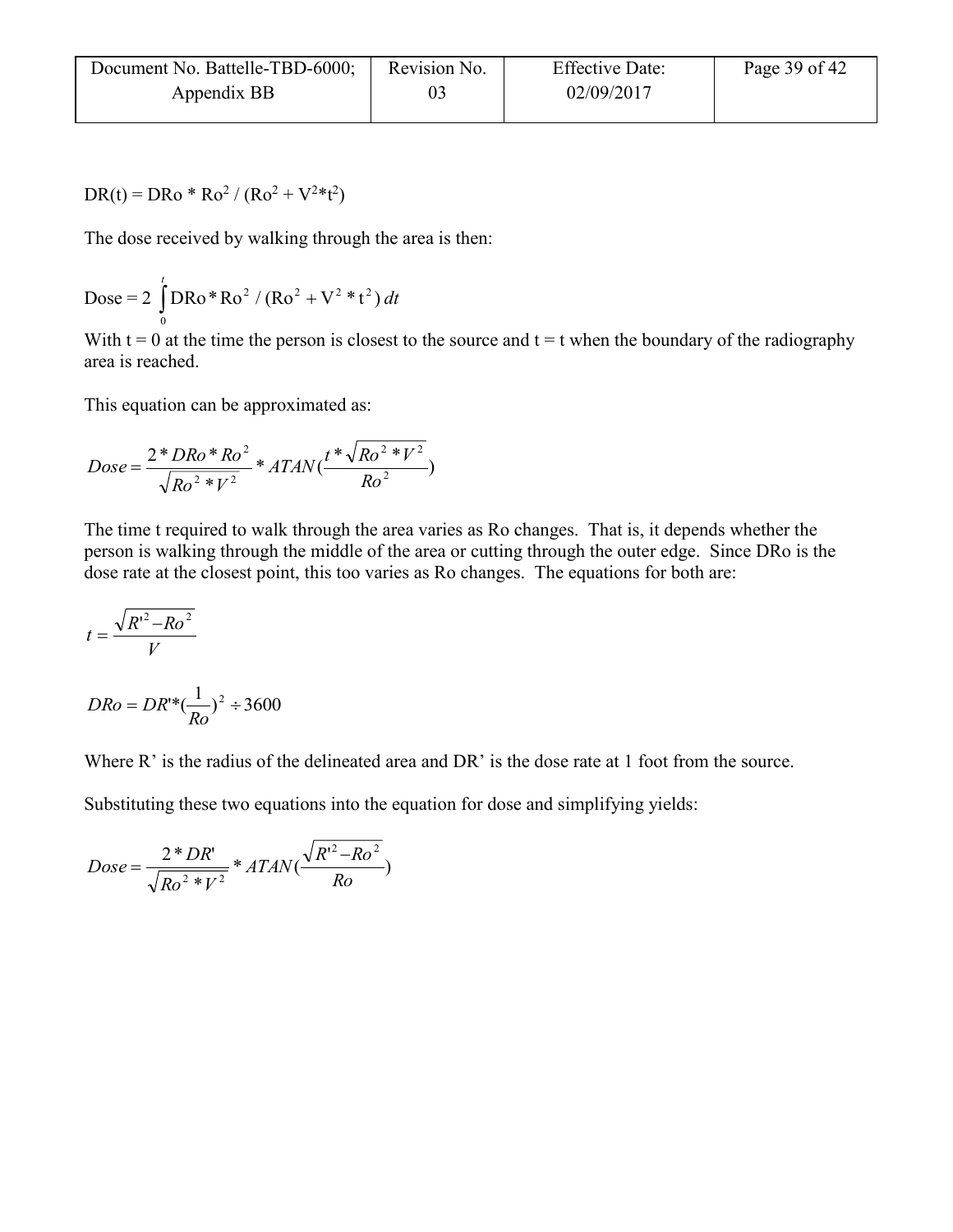## **ATTACHMENT B – Surrogate Air Data for Handling Uranium Metal**

<span id="page-39-0"></span>Battelle-TBD-6000 contains an analysis of surrogate air sample data for a number of common tasks associated with uranium metal. One task not covered is the handling and movement of cold uranium metal. To fill this void, NIOSH reviewed air sample data for a number of sites and combined them into this analysis.

Most active manipulation of uranium metal requires the metal to be heated. Typically uranium in these processes is heated to well over 1000 degrees Fahrenheit. At these high temperatures, the uranium metal oxidizes readily forming a loose oxide layer that can easily create airborne contamination. An exception to heating uranium metal during operations is machining. When uranium metal is machined or cut, it is not normally preheated. Rather, the area being cut is cooled with machine oil, water or some other coolant. This not only reduces the release of airborne activity, but also cools the metal to prevent fuming.

In all cases, however, the metal is moved by various means to the furnace or equipment prior to working. The movement of cold uranium metal presents such a low potential for airborne uranium that very few air samples were ever taken. Those that were, are often taken while other operations are also occurring causing the air in the vicinity to be contaminated by the nearby operations. Therefore, samples intended to be representative of the operation at GSI must consider not only the type of operation but the potential interferences in the vicinity.

The data set used in listed in Table B.1. The samples include data collected at several facilities and cover operations involving three forms of uranium metal: slugs, billets and dingots.

Slugs were typically 8 inches long and approximately 1 inch diameter weighing approximately 4 pounds. They were intended to be used as fuel in plutonium production reactors. Operations associated with the selected samples primarily involved moving slugs into or out of a container.

A billet is a generic metallurgical term used to describe a semi-finished piece of metal. In uranium fuel fabrication, it is a piece of uranium metal that was originally cast into an ingot and rolled into a smaller dimension using a blooming mill. The billet would later be further rolled to a finished product using a rolling mill. The billets associated with the data found for this report were approximately 7 inches in diameter and 20 inches long. This would result in a billet weighing approximately 525 pounds.

A dingot (direct ingot) is a term used at Mallinckrodt to describe an ingot made directly from the metal reduction process. The alternative procedure was to remelt several derbies and cast them into ingots. The dingot is approximately 18 inches in diameter and 18 inches long weighing approximately 3300 pounds.

Figure 1 graphically depicts the average airborne value associated with handling each form of uranium found in Table B.1.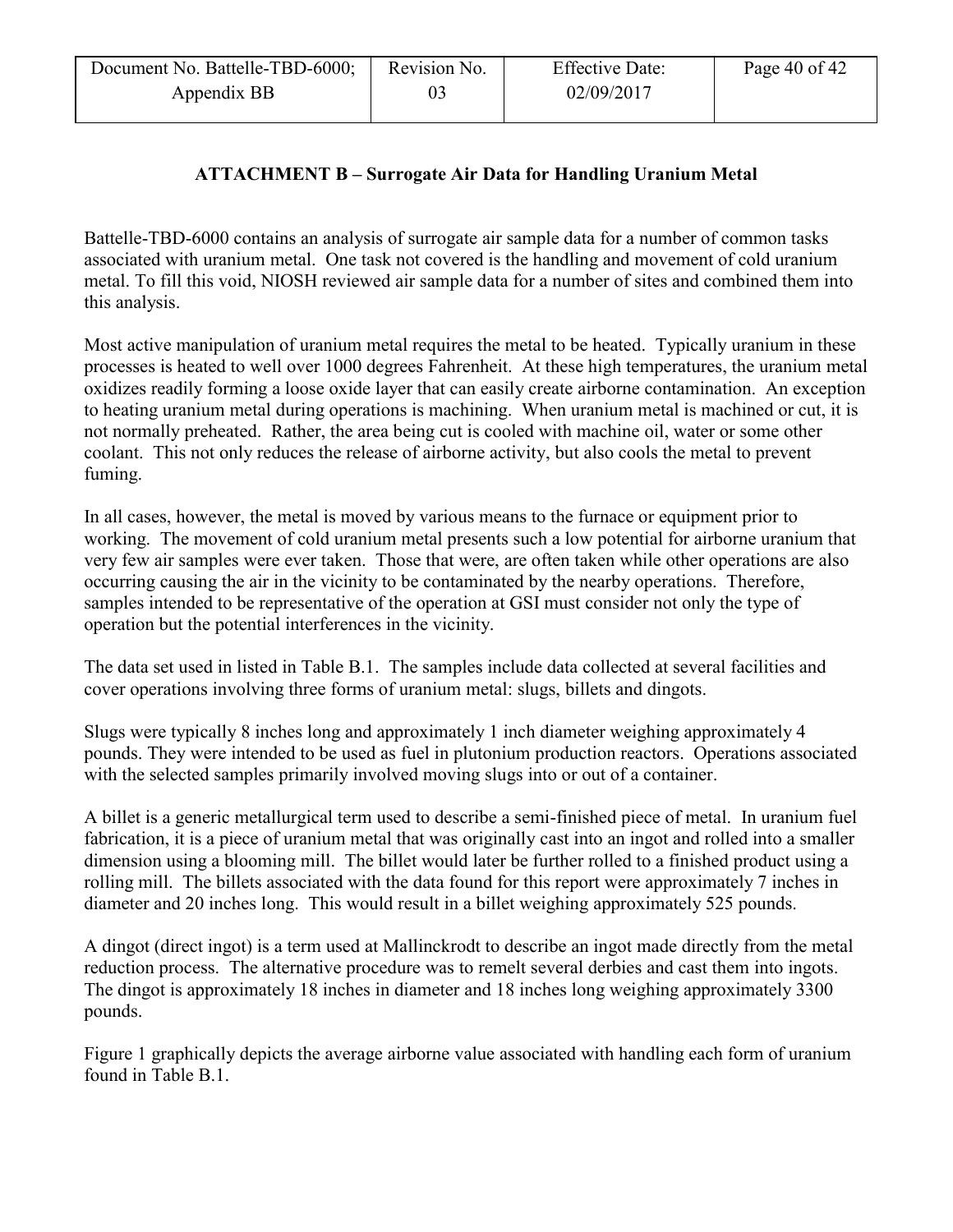| Document No. Battelle-TBD-6000; | Revision No. | <b>Effective Date:</b> | Page 41 of $42$ |
|---------------------------------|--------------|------------------------|-----------------|
| Appendix BB                     |              | 02/09/2017             |                 |

![](_page_40_Figure_1.jpeg)

<span id="page-40-1"></span>Figure B.1 – Average Airborne Activity while Handling Cold Metal  $(dpm/m<sup>3</sup>)$ 

The figure is arranged from left to right by the weight associated with each form of metal. No specific pattern can be seen that would indicate one form of metal creates higher airborne activity than another. Based on the data reviewed, however, the levels of airborne activity are relatively low and can be represented by a fairly consistent quantity regardless of the form of the metal. Therefore, to establish the range of exposures associated with the movement of cold uranium metal, all the data in Table B.1 were combined into a single distribution of airborne activity.

Table B.1 contains the results for the samples utilized in this report. The attachment includes the Site Research Database document number and page number where the sample was located. It also includes the site from which the samples were collected as well as the type of metal and the date the sample was collected. A few of the values are listed as "nd" which represents a "none detectable" sample.

<span id="page-40-0"></span>The samples were analyzed assuming they can be represented as a lognormal distribution. The resulting distribution has a geometric mean of 17.5 dpm/m<sup>3</sup> with a geometric standard deviation of 2.29. This distribution results in a 95<sup>th</sup> percentile value of 68.7 dpm/m<sup>3</sup>. This is the value NIOSH intends to use for the assessment of inhalation exposure to uranium at GSI.